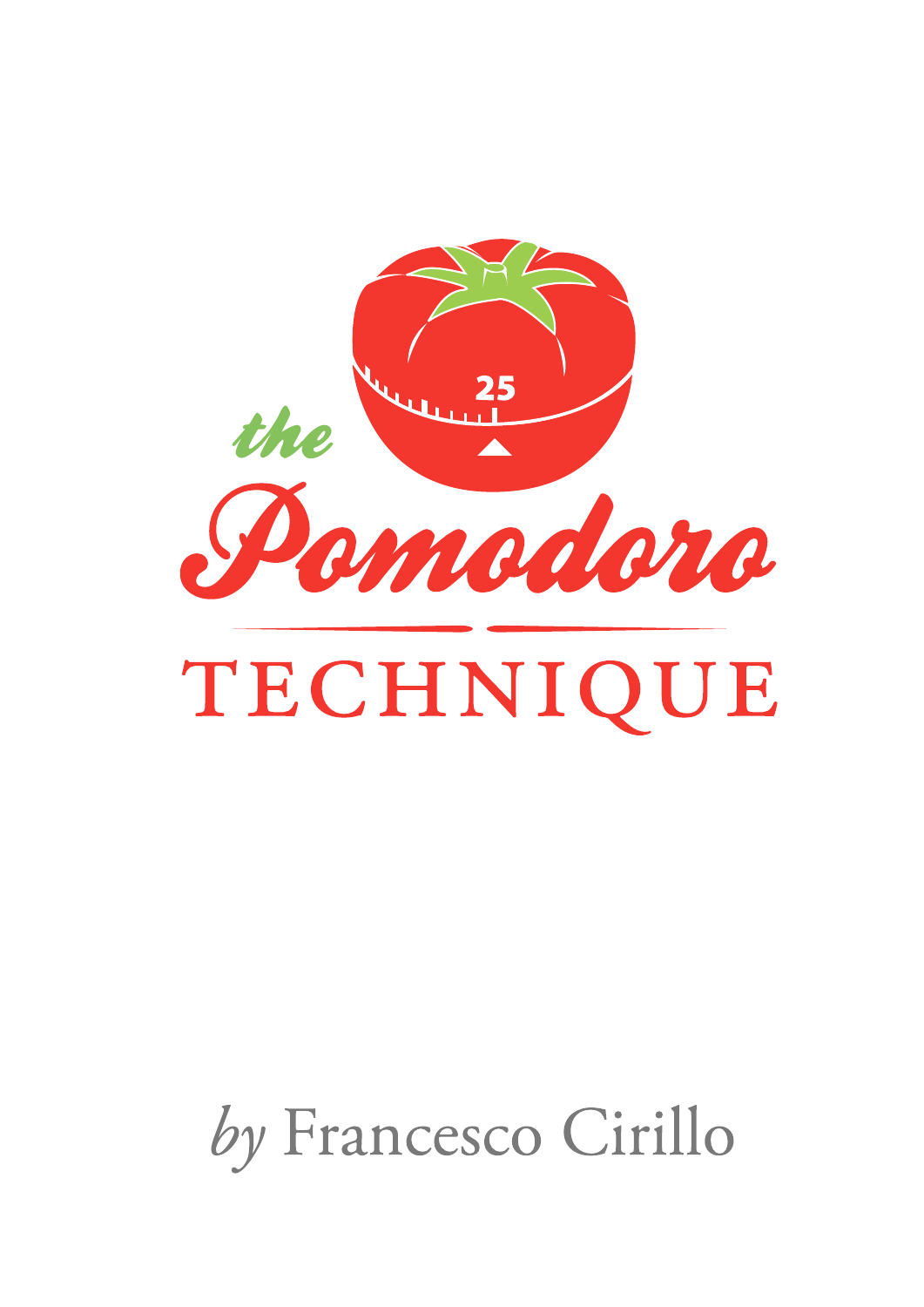# The Pomodoro Technique (The Pomodoro)

by Francesco Cirillo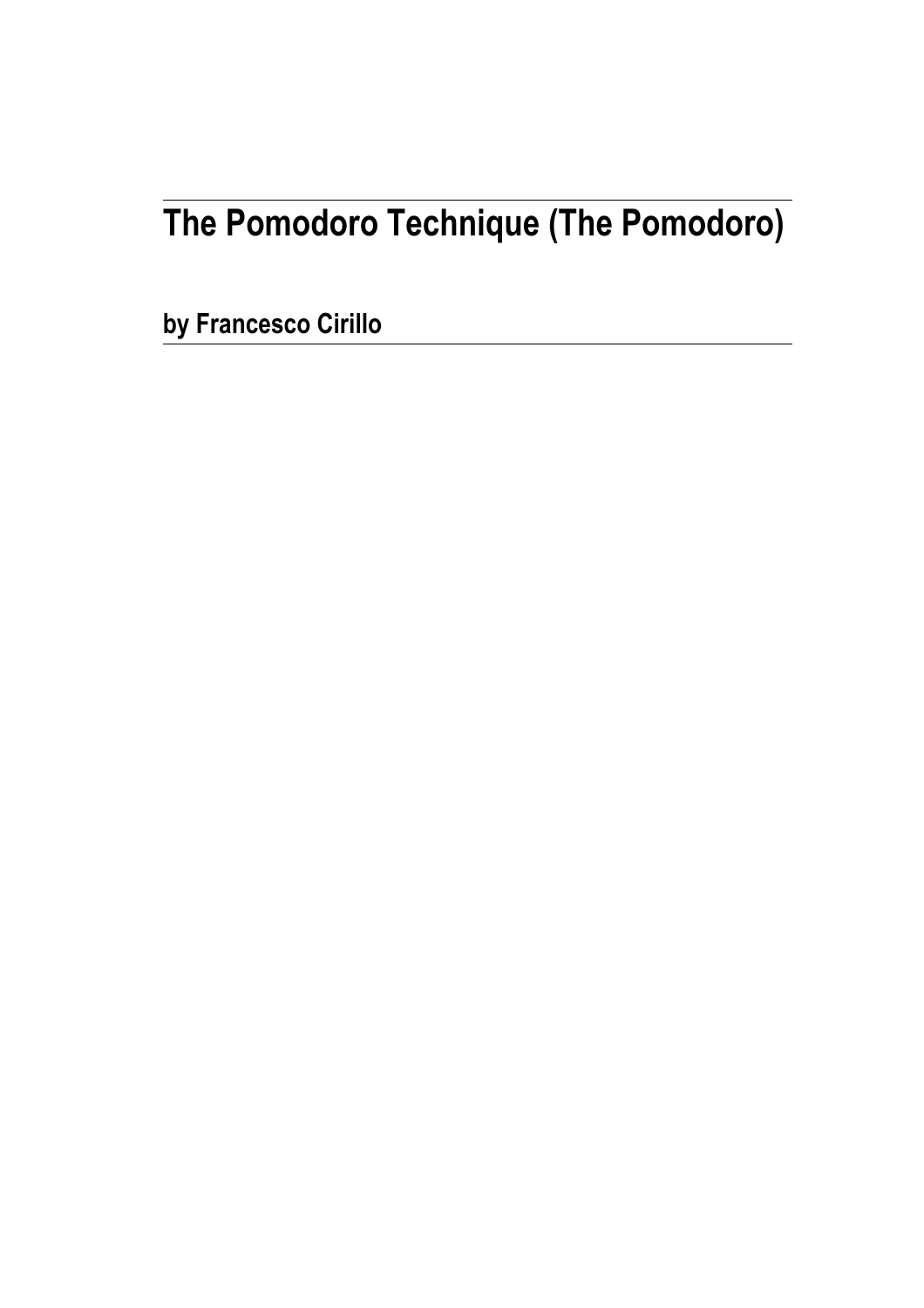Author: Francesco Cirillo Date of publication v1.0: 19 October 2006 Date of publication v1.3: 15 June 2007 Date of translation: 15 June 2007

The information contained in this text has been verified and documented as carefully as possible. Neither the author nor any other person or company involved in the creation, production, and distribution of this paper can be held liable for the use of its contents.

This work is licensed under the Creative Commons Attribution-Noncommercial-No Derivative Works 3.0 License. To view a copy of this license, visit http://creativecommons.org/licenses/bync-nd/3.0/ or send a letter to Creative Commons, 171 Second Street, Suite 300, San Francisco, California, 94105, USA.

All brands cited in this text are the property of their owners.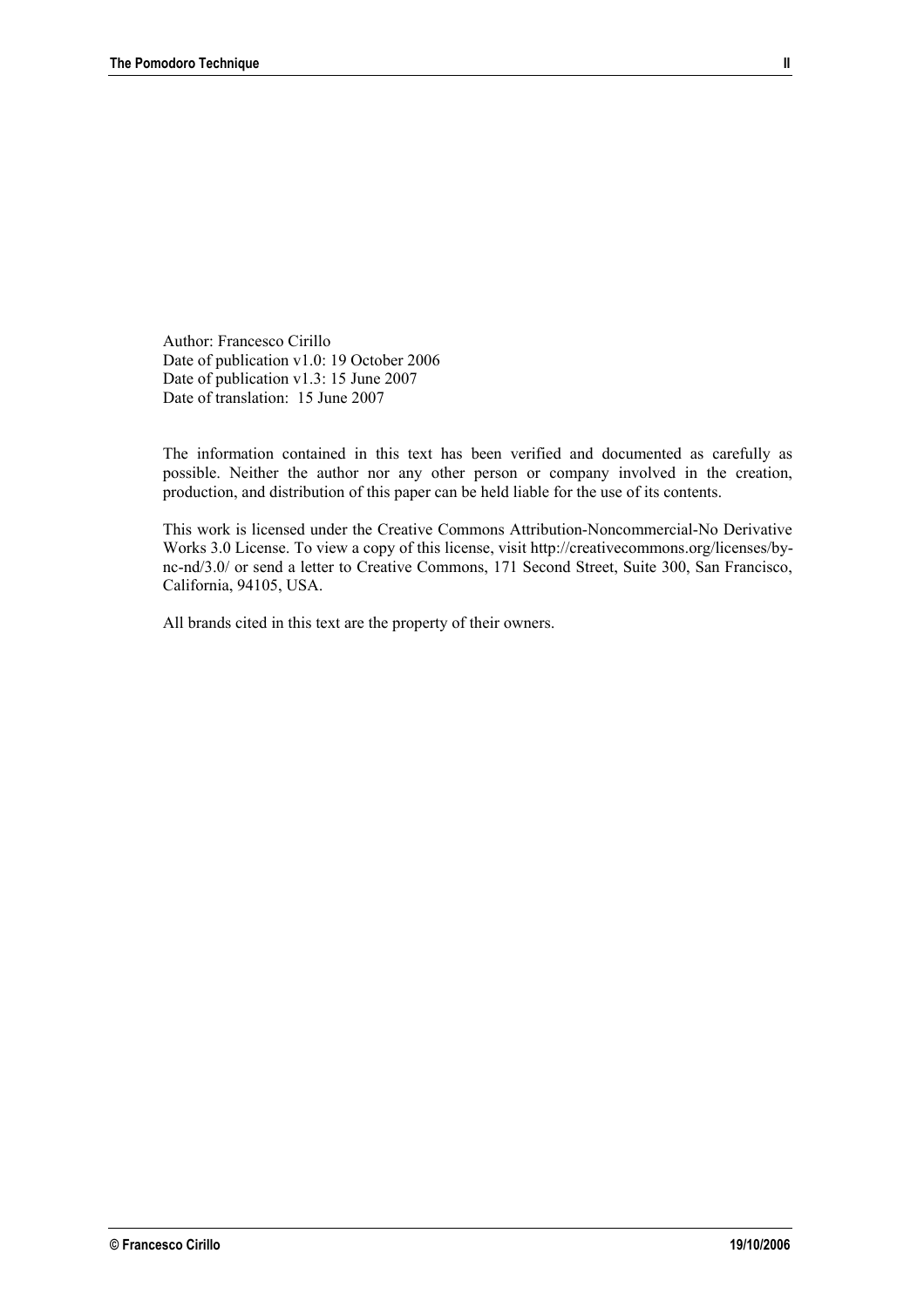# Table of Contents

| 1              |  |
|----------------|--|
| 1.1            |  |
| 1.2            |  |
| $\overline{2}$ |  |
| 2.1            |  |
| 2.1.1          |  |
| 2.1.2          |  |
| 2.1.3          |  |
| 2.1.4          |  |
| 2.1.5          |  |
| 2.1.6          |  |
|                |  |
| 2.2            |  |
| 2.2.1          |  |
| 2.2.2          |  |
| 2.2.3          |  |
| 2.2.4          |  |
| 2.2.5          |  |
|                |  |
| 2.3            |  |
| 2.3.1          |  |
| 2.3.2          |  |
| 2.3.3          |  |
| 2.3.4          |  |
|                |  |
| 2.4            |  |
| 2.4.1          |  |
| 2.4.2          |  |
|                |  |
| 2.5            |  |
| 2.5.1          |  |
| 2.5.2          |  |
| 2.5.3          |  |
|                |  |
| 2.6            |  |
| 3              |  |
| 3.1            |  |
| 3.2            |  |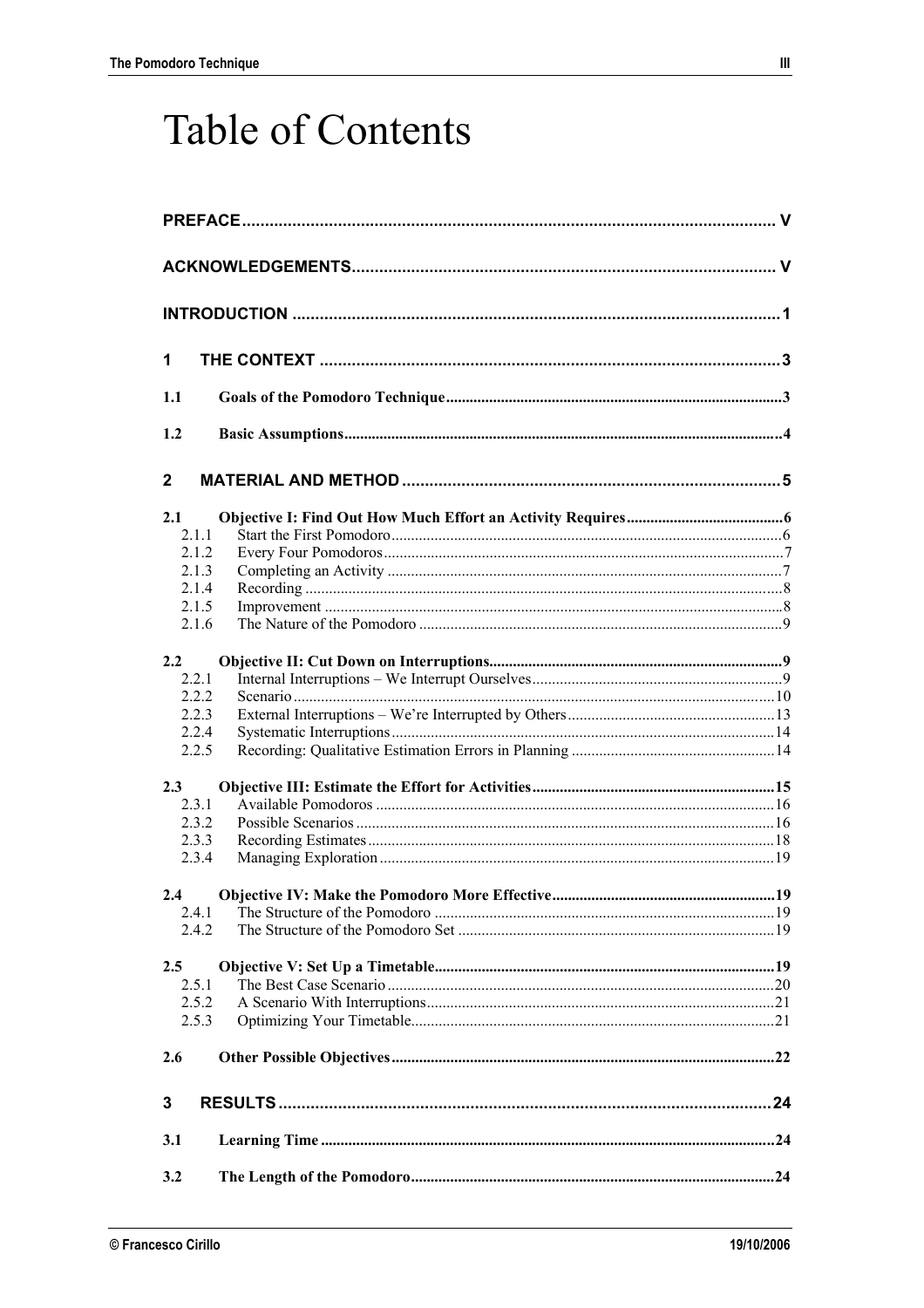| 3.3          |  |
|--------------|--|
| 3.4          |  |
| 3.5<br>3.5.1 |  |
| 3.6          |  |
| 3.7          |  |
| 3.8          |  |
| 3.9          |  |
| 3.10         |  |
| 3.11         |  |
| 3.12         |  |
| 3.13         |  |
| 3.14         |  |
| 3.15         |  |
| 4            |  |
| 4.1          |  |
| 4.2          |  |
| 4.3          |  |
| 4.4          |  |
| 4.5          |  |
|              |  |
|              |  |
|              |  |
|              |  |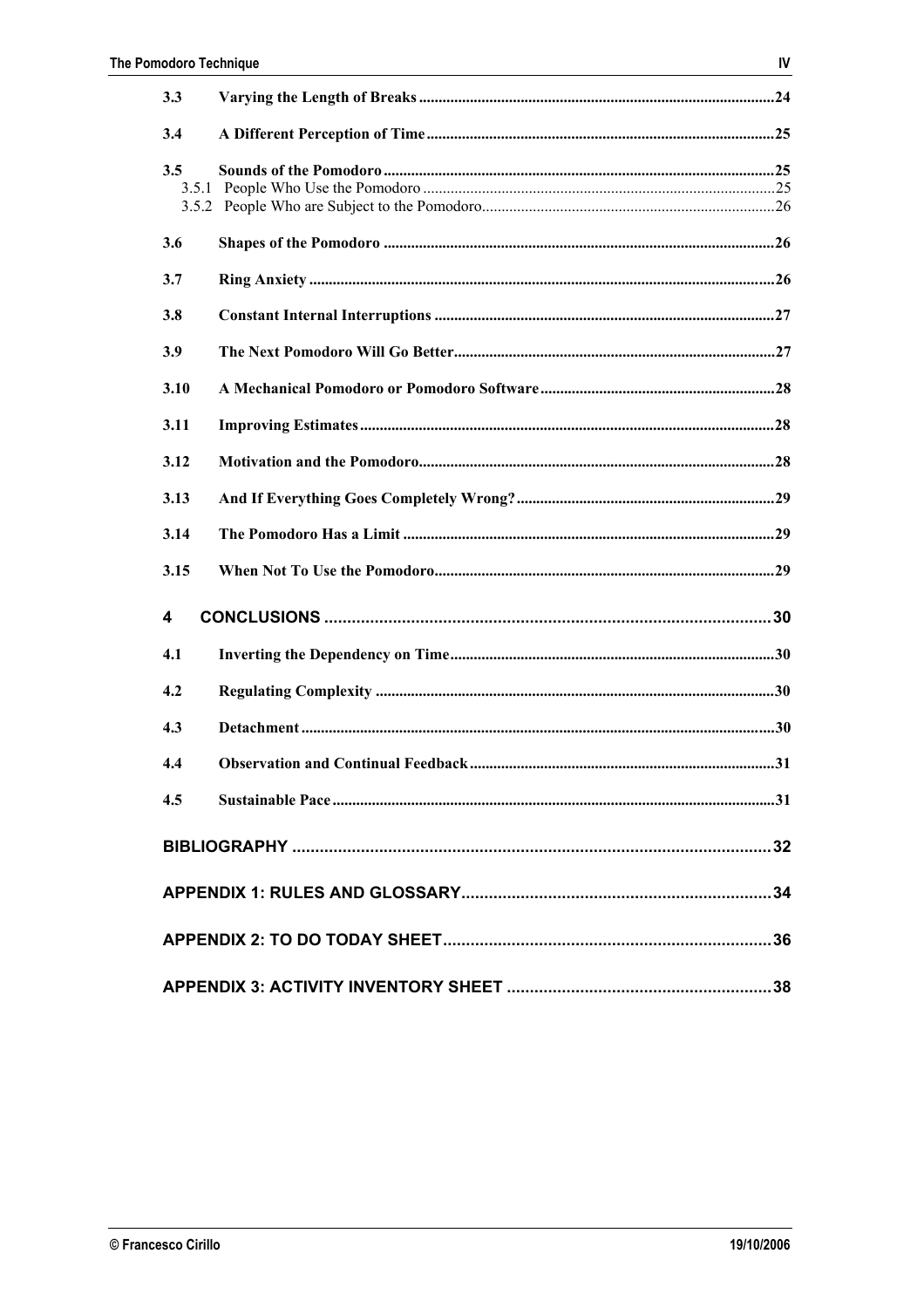# Preface

The basic idea for the Pomodoro Technique came to me in the late '80s, during my first years at university.

Once the elation from completing my first-year exams had subsided. I found myself in a slump, a time of low productivity and high confusion. Every day I went to school, attended classes, studied and went back home with the disheartened feeling that I didn't really know what I'd been doing, that I'd been wasting my time. The exam dates came up so fast, and it seemed like I had no way to defend myself against time.

One day in the classroom on campus where I used to study, I watched my classmates with a critical eve, and then looked even more critically at myself; how I got myself organized, how I interacted with others, how I studied. It was clear to me that the high number of distractions and interruptions and the low level of concentration and motivation were at the root of the confusion I was feeling.

So I made a bet with myself, as helpful as it was humiliating: "Can you study – really study - for 10 minutes?" I needed objective validation, a Time Tutor, and I found one in a kitchen timer shaped like a pomodoro (the Italian for tomato) – in other words, I found my "Pomodoro".

I didn't win the bet straight off. In fact, it took time and a great deal of effort, but in the end I succeeded.

In that first small step, I found something intriguing in the Pomodoro mechanism. With this new tool. I devoted myself to improving my study process and later my work process. I tried to understand and solve more and more complex problems, to the point of considering the dynamics of team work. Gradually I put together the Pomodoro Technique, which I describe in this document.

After years of teaching the Pomodoro Technique in classes open to the public and in team mentoring, general interest has grown. More and more people are asking what it is and how to apply it, so there's a need for me to explain the Technique as I conceived it. My hope is that it can help others reach their goals for personal improvement, and that I can further develop my original idea.

# Acknowledgements

First and foremost, I want to thank my friend and mentor, Giovanni Caputo, for having accompanied me yet again in this adventure.

Thanks also go to everyone who applied the Pomodoro Technique, either individually or as a group, helping disseminate the concept and encouraging me to write this paper: Piergiuliano Bossi, Claudia Sandu, Meihua Su, Federico De Felici, Alessandra del Vecchio and Jill Connelly, to name a few.

Thanks to all those who learned the Pomodoro Technique through my workshops; their feedback enabled me to observe it and improve it. In particular: Andrea Narduzzi, Bruno Bossola, Giannandrea Castaldi, Roberto Crivelli, Ernesto Di Blasio, Alberto Quario, Loris Ugolini, Silvano Trea, Alberico Gualfetti, Marco Dani, Luigi Mengoni, Leonardo Marinangeli, Nicola Canalini.

Lastly, thanks to the second generation of Pomodoro users, those who learned it indirectly through my notes or by working in teams where the Technique has been consolidated. I've written this paper especially for them: Matteo Vaccari (and the people at ESSAP), Simone Genini, Carlo Bottiglieri, Gabriele Lana (and the people at Milano XPUG), Alejandro Barrionuevo, and Stefano Castelvetri (among others).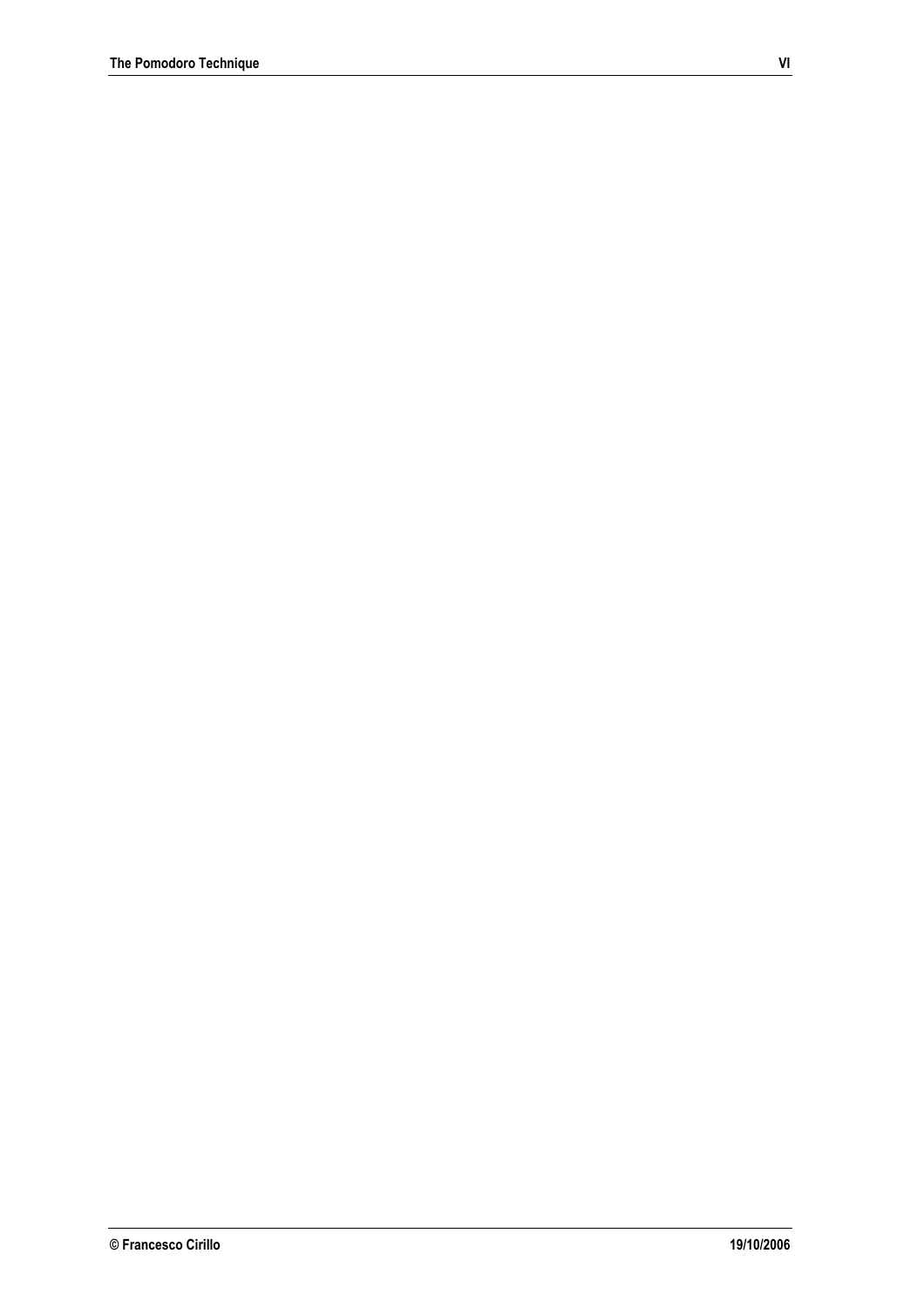# Introduction

For many people, time is an enemy. The anxiety triggered by "the ticking clock", in particular when a deadline is involved, leads to ineffective work and study behaviour which in turn elicits the tendency to procrastinate. The Pomodoro Technique was created with the aim of using time as a valuable ally to accomplish what we want to do the way we want to do it, and to empower us to continually improve our work or study processes. This paper presents the Pomodoro Technique as defined in 1992 by the author, and as taught to individuals since 1998 and to teams since 1999.

The Context section delineates the problem linked to time, the goals of the Pomodoro Technique and its basic assumptions. Material and Method describes the Pomodoro Technique, and shows how to apply it by reaching incremental objectives. The Results section provides a series of observations based on the experience of people who have tried the Technique. The Conclusions section identifies a number of factors that explain how the Technique achieves its goals. This document presents a general version of the Pomodoro Technique. The text entitled Applying the Pomodoro Technique in Teams details how the Technique can be used in work groups.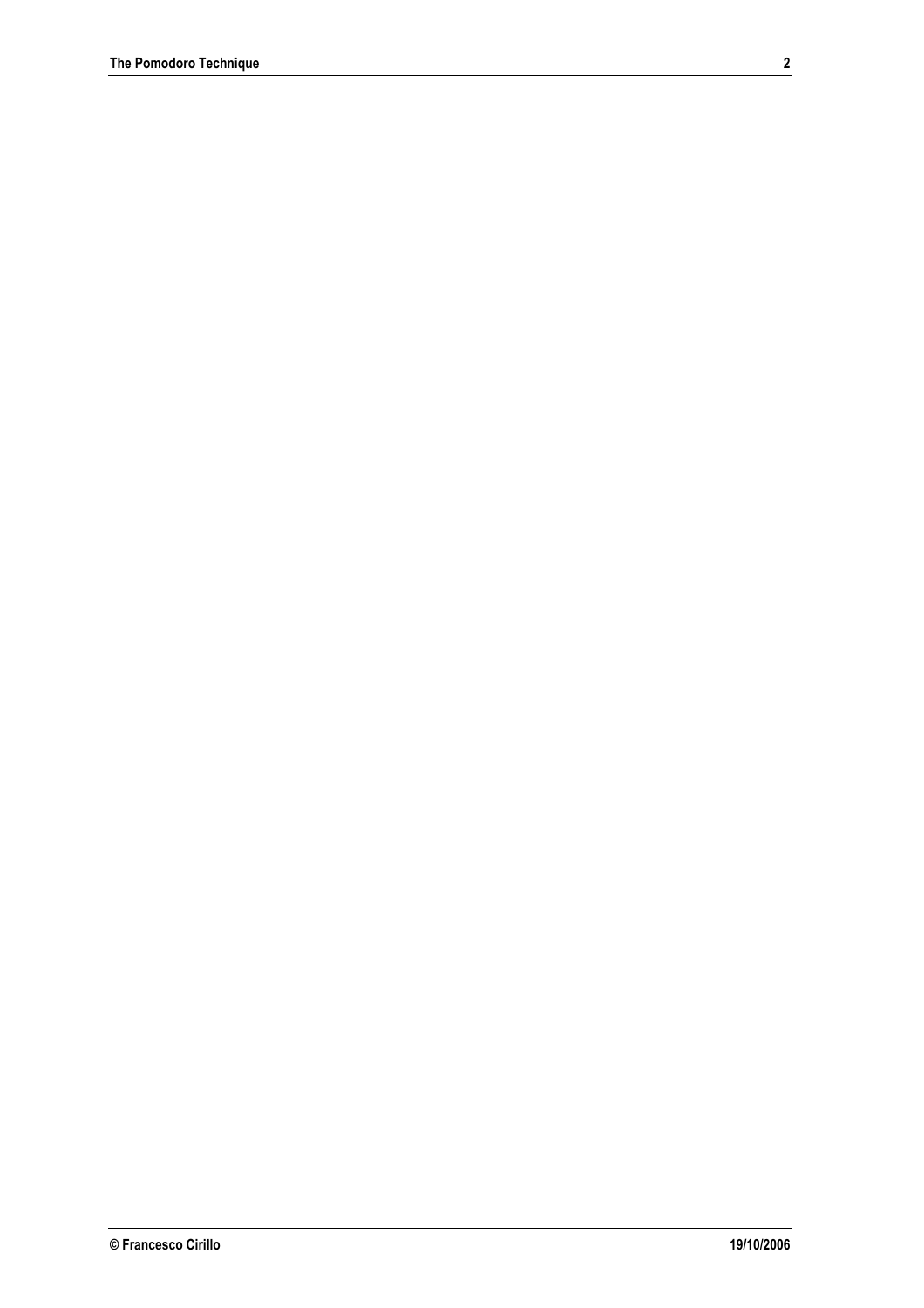### $\mathbf{1}$ The Context

Who hasn't experienced time anxiety when faced with a task that has to be finished by a certain deadline? In these circumstances, who hasn't felt the need to put off that task, to "come up for air"? Who hasn't had that unpleasant sensation of depending on time, chasing after appointments, giving up what one loves to do for lack of time?

"Remember, Time is a greedy player who wins without cheating, every round!" writes Baudelaire in his poem "The Clock" (1). Is this the true nature of time? Or is it only one of the possible ways to consider time? And more generally speaking, why do people have such a problem in the way they relate to time? Where does it come from, this anxiety that we've all experienced at the thought that "time is slipping away"?

Thinkers, philosophers, scientists – anyone who's taken on the challenge of attempting to define time in and of itself and the relationship between people and time has always been forced to admit defeat. Such an inquiry, in fact, is inevitably limited and never complete. Few have given us any truly insightful perspectives. For example, according to the work of Bergson (3) and Minkowski (16), two profoundly interrelated aspects seem to coexist with reference to time:

- $\blacksquare$ *Becoming*. An abstract, dimensional aspect of time, which gives rise to the habit of measuring time (seconds, minutes, hours); the idea of representing time on an axis, as we would spatial dimensions; the concept of the duration of an event (the distance between two points on the temporal axis); the idea of being late (once again the distance between two points on the temporal axis).
- The succession of events. A concrete aspect of temporal order: we wake up, we take a shower, we have breakfast, we study, we have lunch, we have a nap, we play, we eat, and we go to bed. Children come to have this notion of time before they develop the idea of abstract time which passes regardless of the events that take place (16).

Of these two aspects, it is *becoming* that generates anxiety  $-$  it is, by nature, elusive, indefinite, infinite: time passes, slips away, moves toward the future (16). If we try to measure ourselves against the passage of time, we feel inadequate, oppressed, enslaved, defeated, more and more with every second that goes by. We lose our *élan vital* (3), our vital contact, which enables us to accomplish things. "Two hours have gone by and I'm still not done; two days have gone by and I'm still not done." In a moment of weakness, the purpose of the activity at hand is often no longer even clear. The succession of events, instead, seems to be the less anxiety-ridden aspect of time. At times it may even represent the regular succession of activity, a calm-inducing rhythm.

#### $1.1$ **Goals of the Pomodoro Technique**

The aim of the Pomodoro Technique is to provide a simple tool/process for improving productivity (your own and that of your team) which is able to do the following:

- $\blacksquare$ Alleviate anxiety linked to *becoming*
- Enhance focus and concentration by cutting down on interruptions  $\blacksquare$
- Increase awareness of your decisions  $\blacksquare$
- ä Boost motivation and keep it constant
- Bolster the determination to achieve your goals  $\blacksquare$
- $\blacksquare$ Refine the estimation process, both in qualitative and quantitative terms
- $\blacksquare$ Improve your work or study process
- Strengthen your determination to keep on applying yourself in the face of complex  $\blacksquare$ situations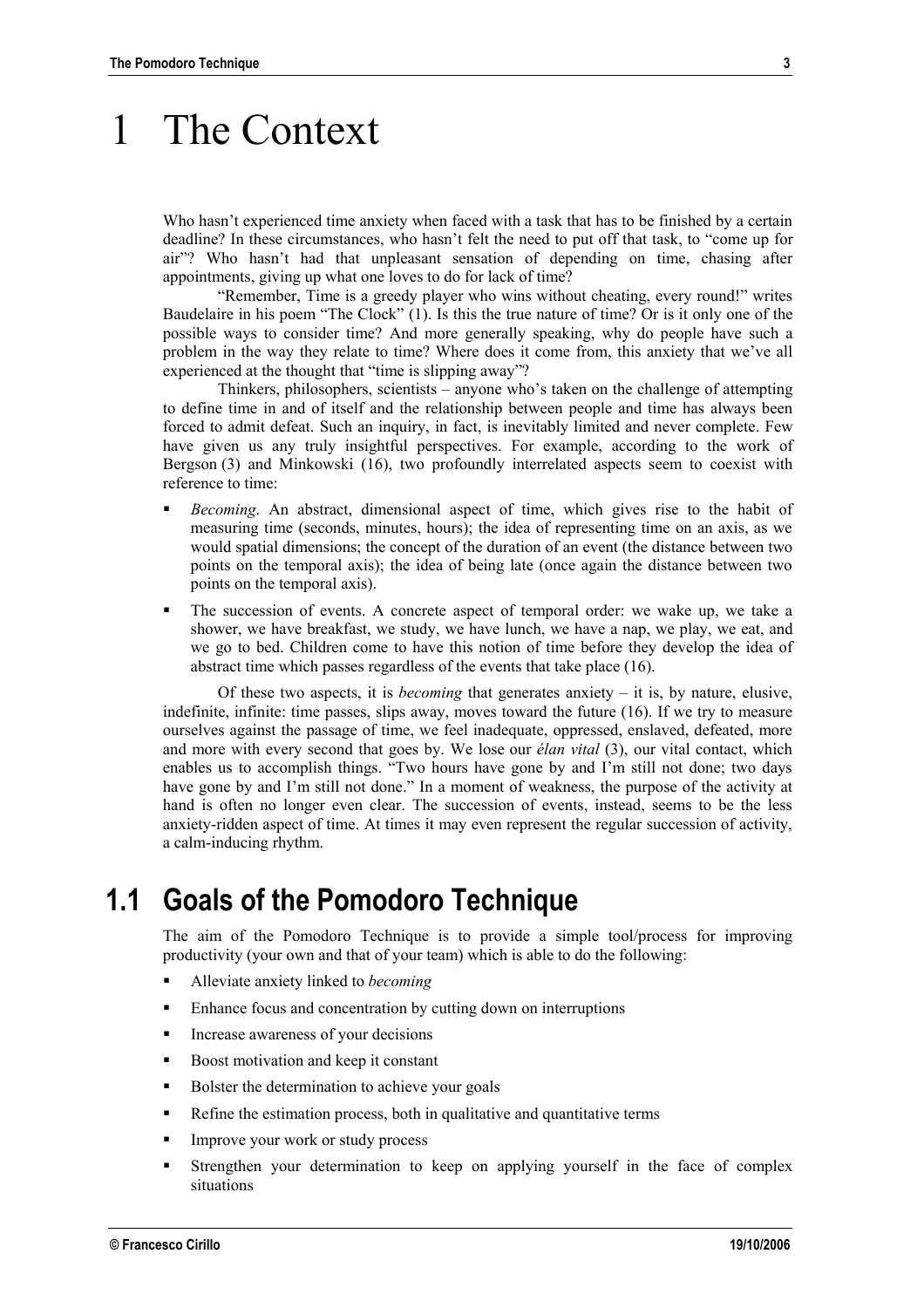# **1.2 Basic Assumptions**

The Pomodoro Technique is founded on three basic assumptions:

- A different way of seeing time (no longer focused on the concept of *becoming*) alleviates  $\blacksquare$ anxiety and in doing so leads to enhanced personal effectiveness.
- $\blacksquare$ Better use of the mind enables us to achieve greater clarity of thought, higher consciousness, and sharper focus, all the while facilitating learning.
- Employing easy-to-use, unobtrusive tools reduces the complexity of applying the  $\blacksquare$ Technique while favoring continuity, and allows you to concentrate your efforts on the activities you want to accomplish. Many time management techniques fail because they subject the people who use them to a higher level of added complexity with respect to the intrinsic complexity of the task at hand.

The primary inspiration for Pomodoro Technique was drawn from the following ideas: time-boxing (14), the cognitive techniques described by Buzan, among others,  $(6, 7, 8)$  relating to how the mind works, and the dynamics of play outlined by Gadamer (10). Notions relating to structuring objectives and activities incrementally are detailed in Gilb (11).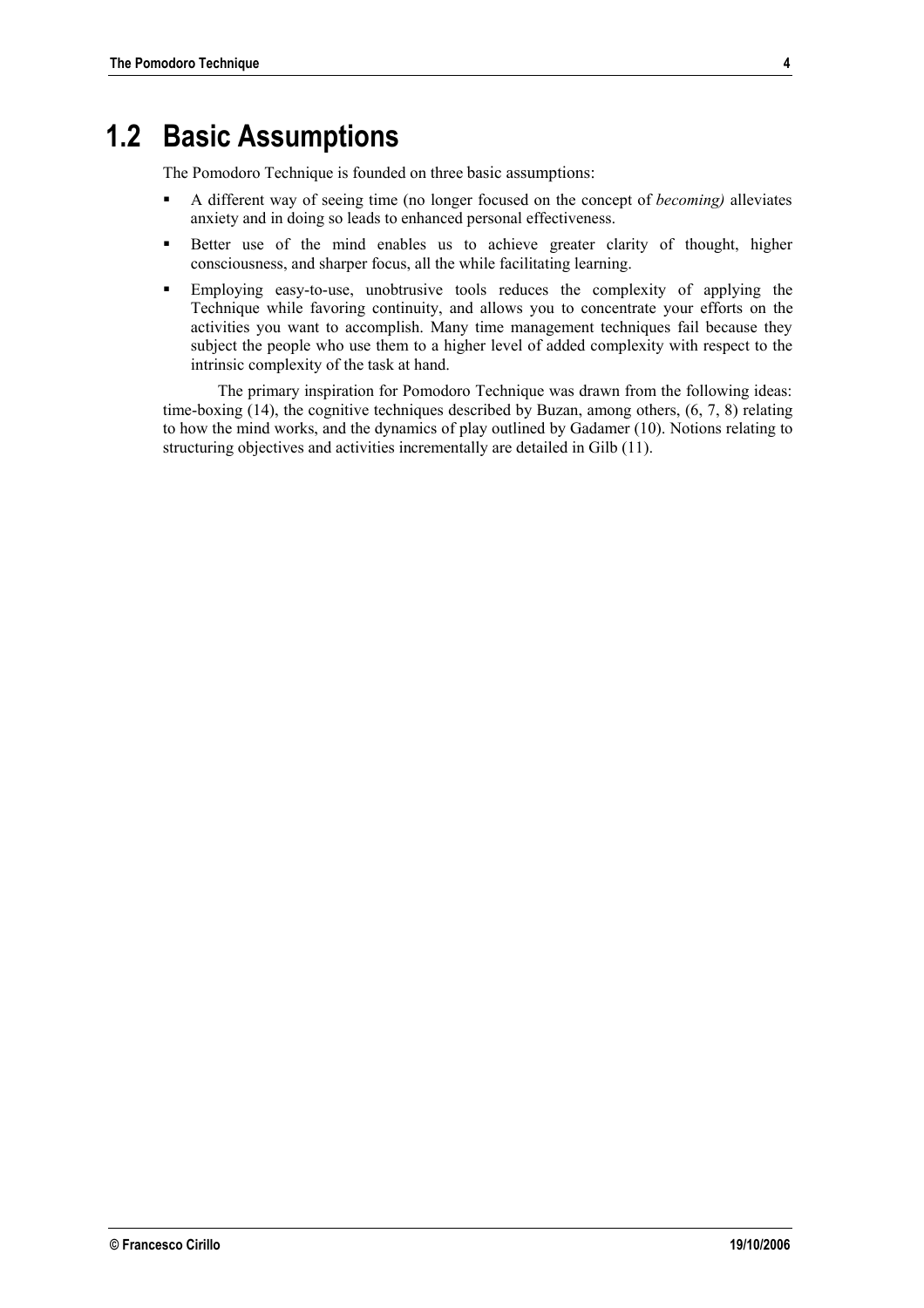### **Material and Method**  $\overline{2}$

The process underlying the Pomodoro Technique consists of five stages:

| What        | When                    | Why                                                     |
|-------------|-------------------------|---------------------------------------------------------|
| Planning    | at the start of the day | to decide on the day's activities                       |
| Tracking    | throughout the day      | to gather raw data on the effort expended and other     |
|             |                         | metrics of interest                                     |
| Recording   | at the end of the day   | to compile an archive of daily observations             |
| Processing  | at the end of the day   | to transform raw data into information                  |
| Visualizing | at the end of the day   | to present the information in a format that facilitates |
|             |                         | understanding and clarifies paths to improvement        |

Table 2.1 The Stages of the Pomodoro Technique

Note The basic iteration of the Pomodoro Technique lasts one day, but it could also be less. In this case, the five stages would take place more frequently.



#### Figure 2.1 The Pomodoro

To implement the Pomodoro Technique, all you need is the following:

- A Pomodoro: a kitchen timer (fig. 2.1)
- A To Do Today Sheet (Appendix 2), filled in at the start of each day with the following:  $\blacksquare$ 
	- A heading with place, date, and author
	- A list of the things to do during the day, in order of priority
		- A section labelled Unplanned & Urgent Activities where any unexpected tasks that have to be dealt with should be listed as they come up. These activities could potentially modify the day's plan.
- An Activity Inventory Sheet (Appendix 3), consisting of:
	- A heading with the name of the author
	- A number of lines where various activities are noted down as they come up. At the end of the day, the ones that have been completed are checked off.
- A Records Sheet: This is the set of raw data needed to produce pertinent reports and  $\blacksquare$ graphics. Depending on the objectives in question, this contains different sets of boxes. Normally, this sheet would include the date, description, and the number of Pomodoros worth of effort needed to accomplish a task. This sheet is updated at least once a day, usually at the end of the day.

In the simple examples shown in this paper, the Recording, Processing and Visualizing stages are done directly on the Records Sheet.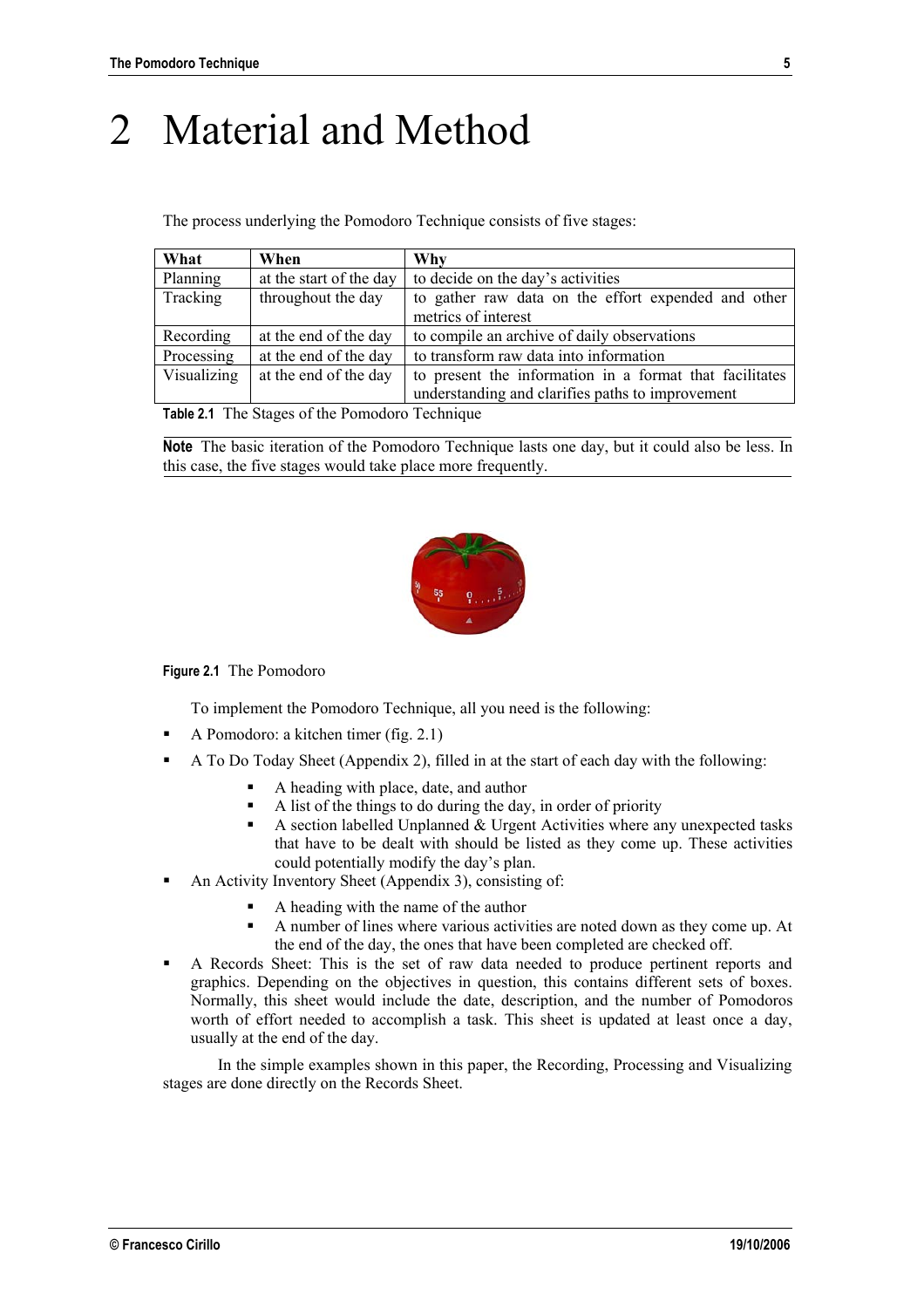Note Due to typographical constraints, the sheets used in this paper only show the entries relating to the topic in question. Simple models of the sheets described here are provided in the Appendices, and can be used to practice the Technique.

An evolutionary approach to the use of the Pomodoro Technique is provided below, oriented toward a progressive experimentation of the Technique itself. Clearly, the incremental nature of the Technique means the objectives should be achieved in the order they are given here.

### $2.1$ **Objective I: Find Out How Much Effort an Activity Requires**

The traditional Pomodoro is 30 minutes long: 25 minutes of work plus a 5-minute break. At the beginning of each day, choose the tasks you want to tackle from the Activity Inventory Sheet, prioritize them, and write them down in the To Do Today Sheet (Fig. 2.2).

| TO DO TODAY                                             | ' Rome, 12 July 2006<br>Mark Ross |
|---------------------------------------------------------|-----------------------------------|
| Write article on <i>How to Learn Music</i> (max 10 pps) |                                   |
| Finetune How to Learn Music by reading it out loud      |                                   |
| Condense How to Learn Musíc to 3 pps                    |                                   |

Figure 2.2 To Do Today Sheet

### 2.1.1 Start the First Pomodoro

Set the Pomodoro for 25 minutes and start the first activity on the To Do Today Sheet. Whoever is using the Pomodoro, whether one person or more than one, should always be able to clearly see how much time is left (fig. 2.3).



Figure 2.3 The Pomodoro: The time remaining should always be visible.

A Pomodoro can't be interrupted; it marks 25 minutes of pure work. A Pomodoro can't be split up; there is no such thing as half of a Pomodoro or a quarter of a Pomodoro. The atomic unit of time is a Pomodoro. (Rule: A Pomodoro Is Indivisible.) If a Pomodoro is definitively interrupted by someone or something, that Pomodoro should be considered void, as if it had never been set; then you should make a fresh start with a new Pomodoro. When the Pomodoro rings, mark an X next to the activity you've been working on and take a break for 3-5 minutes.

| TO DO TODAY                                                 | Rome, 12 July 2006<br>Mark Ross |
|-------------------------------------------------------------|---------------------------------|
| Write the article on <i>How to Learn Music</i> (max 10 pps) |                                 |
| Finetune <i>How to Learn Music</i> by reading it out loud   |                                 |
| Condense How to Learn Music down to 3 pps                   |                                 |

Figure 2.4 To Do Today Sheet: the first Pomodoro.

When the Pomodoro rings, this signals that the current activity is peremptorily (though temporarily) finished. You're not allowed to keep on working "just for a few more minutes", even if you're convinced that in those few minutes you could complete the task at hand.

The 3-5 minute break gives you the time you need to "disconnect" from your work. This allows the mind to assimilate what's been learned in the last 25 minutes, and also provides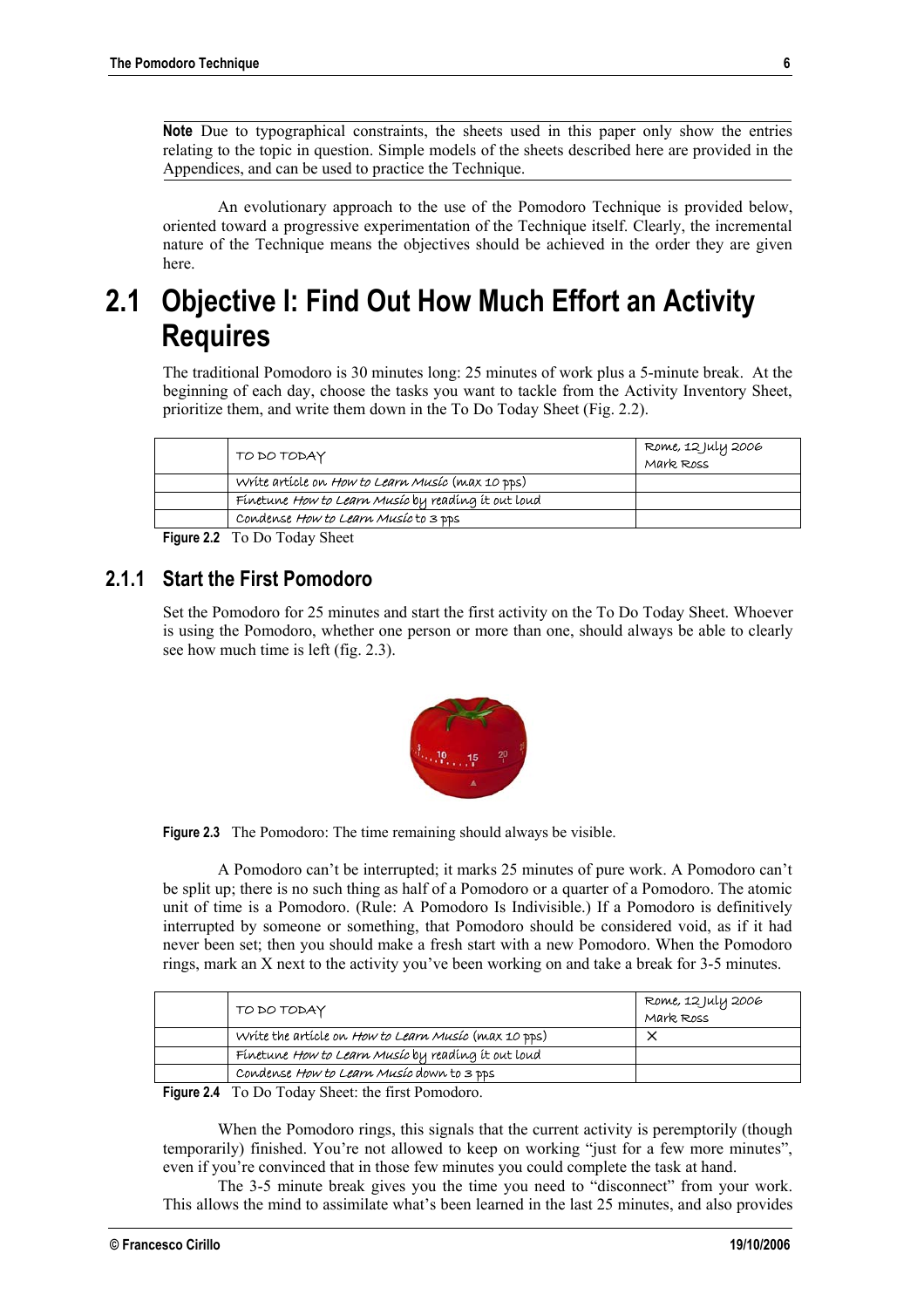you with the chance to do something good for your health, which will help you to do your best during the next Pomodoro. During this break you can stand up and walk around the room, have a drink of water, or fantasize about where you'll go on your next vacation. You can do some deep breathing or stretching exercises. If you work with other people, you can swap a joke or two, and so on.

During this quick break, it's not a good idea to engage in activities that call for any significant mental effort. For example, don't start talking about work-related issues with a colleague; don't write important emails or make imperative phone calls, etc. Doing these kinds of things would block the constructive mental integration that you need in order to feel alert and ready for the start of the next Pomodoro. You should include these activities in your Activity Inventory, and earmark specific Pomodoros to do them. Clearly, during this break you shouldn't continue thinking about what you've done during the last Pomodoros. Once the break is over, set the Pomodoro to 25 minutes and continue the activity at hand until the next time it rings. Then mark another  $X$  on the To Do Today Sheet (fig. 2.5).

| TO DO TODAY                                                 | Rome, 12 July 2006<br>Mark Ross |
|-------------------------------------------------------------|---------------------------------|
| Write the article on <i>How to Learn Music</i> (max 10 pps) | $\times\times$                  |
| Finetune <i>How to Learn Music</i> by reading it out loud   |                                 |
| Condense How to Learn Music down to 3 pps                   |                                 |
|                                                             |                                 |

Figure 2.5 To Do Today Sheet: The second Pomodoro.

Next comes the 3-5 minute break, and then a new Pomodoro.

### 2.1.2 Every Four Pomodoros

Every four Pomodoros, stop the activity you're working on and take a longer break, from 15 to 30 minutes.

| TO DO TODAY                                                 | Rome, 12 July 2006<br>Mark Ross |
|-------------------------------------------------------------|---------------------------------|
| Write the article on <i>How to Learn Music</i> (max 10 pps) | xxxx                            |
| Finetune How to Learn Music by reading it out loud          |                                 |
| Condense How to Learn Musíc down to 3 pps                   |                                 |

Figure 2.6 To Do Today Sheet: The end of the first set of Pomodoros.

The 15-30 minute break is the ideal opportunity to tidy up your desk, take a trip to the coffee machine, listen to voice mail, check incoming emails, or simply rest and do breathing exercises or take a quick walk. The important thing is not to do anything complex, otherwise your mind won't be able to reorganize and integrate what you've learned, and as a result you won't be able to give the next Pomodoro your best effort. Obviously, during this break too you need to stop thinking about what you did during the last Pomodoros.

### 2.1.3 Completing an Activity

Keep on working, Pomodoro after Pomodoro, until the task at hand is finished, and then cross it out on the To Do Today Sheet (fig. 2.7).

| TO DO TODAY                                               | 1 Rome, 12 July 2006<br>Mark Ross |
|-----------------------------------------------------------|-----------------------------------|
| <u>Write article on How to Learn Musis (max 10 pps)</u>   | <b>xxxxx</b>                      |
| Finetune <i>How to Learn Music</i> by reading it out loud |                                   |
| Condense How to Learn Music down to 3 pps                 |                                   |

Figure 2.7 To Do Today Sheet: Completing an activity.

Specific cases should be handled with common sense:

If you finish a task while the Pomodoro is still ticking, the following rule applies: If a Pomodoro Begins, It Has to Ring. It's a good idea to take advantage of the opportunity for *overlearning* (17), using the remaining portion of the Pomodoro to review or repeat what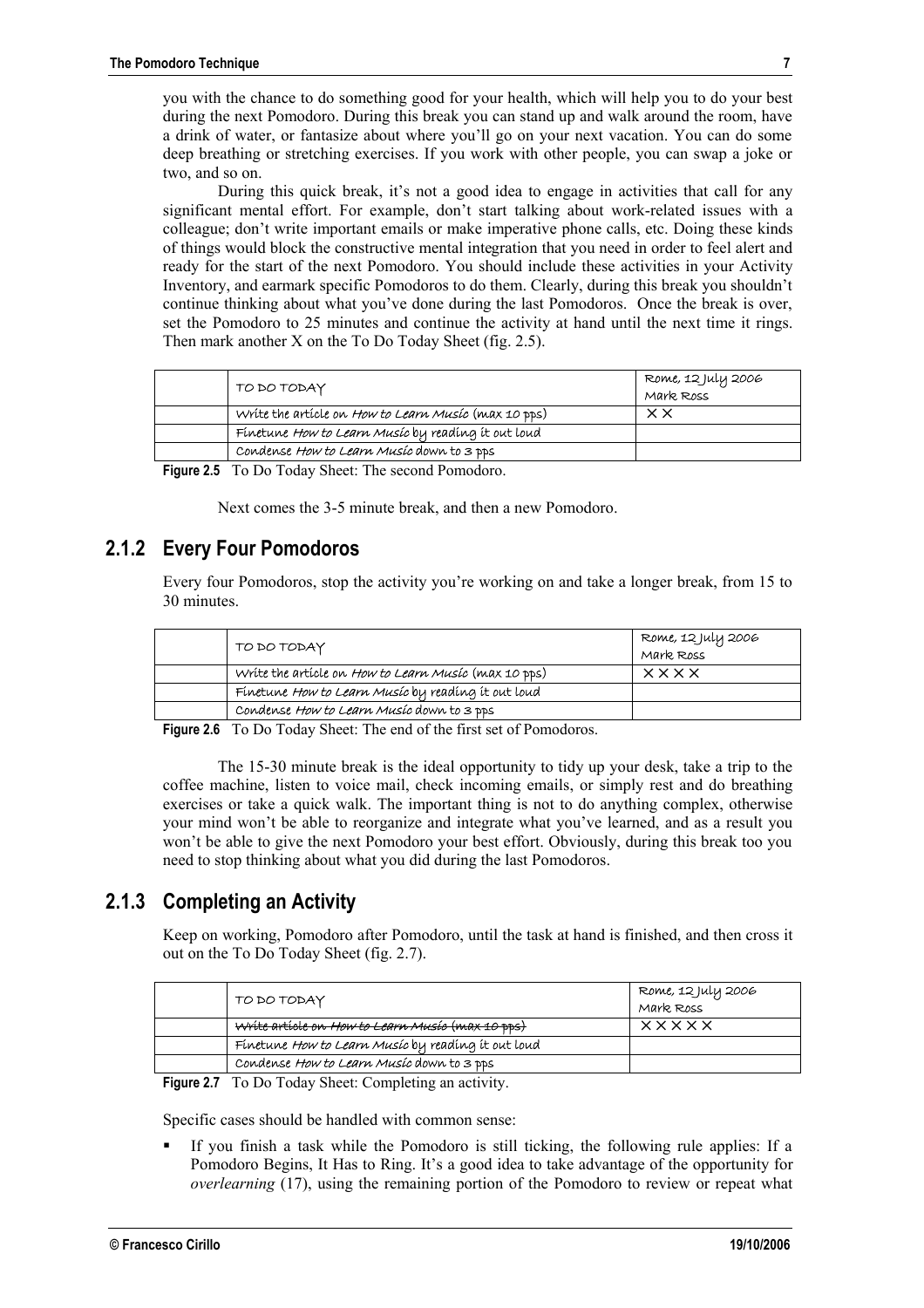you've done, make small improvements, and note down what you've learned until the Pomodoro rings.

If you finish an activity in the first five minutes of the Pomodoro and you feel like the task was actually already finished during the previous Pomodoro and revision wouldn't be worthwhile, as an exception to the rule the current Pomodoro doesn't have to be included in the Pomodoro count.

Once the current activity has been successfully completed, move on to the next one on your list, then the next, taking breaks between every Pomodoro and every four Pomodoros (fig. 2.8)

| TO DO TODAY                                                        | Rome, 12 July 2006<br>Mark Ross |
|--------------------------------------------------------------------|---------------------------------|
| <del>Write article on <i>How to Learn Musis</i> (max 10 pps)</del> | <b>xxxxx</b>                    |
| <u>Finetune How to Learn Musio by reading it out loud</u>          |                                 |
| <del>Condense <i>How to Learn Music</i> down to 3 pps</del>        | $\times$ $\times$ $\times$      |

Figure 2.8 To Do Today: Completing several activities.

### 2.1.4 Recording

At the end of every day, the completed Pomodoros can be transferred in a hard-copy archive. As an alternative, it may be more convenient to use an electronic spreadsheet or a database, and delete the completed activities from the Activity Inventory Sheet.

What you track and record depends on what you want to observe and the kind of reports that you want to generate. The initial aim of tracking and later recording could simply be to present a report with the number of Pomodoros completed per task. In other words, you may want to show the effort expended to accomplish each activity. To do so, the following boxes can be used: the date, start time, type of activity, description of the activity, the actual number of Pomodoros, a short note on the results achieved, and possible room for improvement, or problems that may have come up (fig. 2.9). This initial recording model actually represents the report you want. It's easy to draw up, even on paper.

| <b>RECORDS</b>  |                       |            |                    |                  | Marco Rossí       |
|-----------------|-----------------------|------------|--------------------|------------------|-------------------|
| Date            | Time                  | ТИРЕ       | Activity           | Actual Pomodoros | Notes             |
| 12 July<br>2006 | 08:30                 | Wrítíng    | How to Learn Musíc | 5                | <b>チ叩S</b>        |
| 12 July<br>2006 | 11:30                 | Finetuning | How to Learn Musíc | 2                |                   |
| 12 July<br>2006 | 14:00<br>$1 \quad 01$ | Condensing | How to Learn Musíc | з                | from チto 3<br>pps |

Figure 2.9 Records Sheet

How did Marco fill in the time he began an activity if he didn't track it? With the Pomodoro Technique, it's not essential to track the start time for an activity (or for every Pomodoro). What's important is to track the number of Pomodoros actually completed: the real effort. This point is the key to fully understanding the Pomodoro Technique. Since tracking is done at least once a day, remembering and reconstructing the start times for activities isn't difficult; in fact, this kind of recall is a beneficial mental exercise.

**Note** A useful technique for remembering start times is to do a rundown of the day beginning with the most recent activity and moving backwards to the first one.

### 2.1.5 Improvement

Recording provides an effective tool for people who apply the Pomodoro Technique in terms of self-observation and decision-making aimed at process improvement. For example, you can ask yourself how many Pomodoros a week you spend on work activities and on explorative activities, or how many Pomodoros you do on an average day of the week, etc. You can also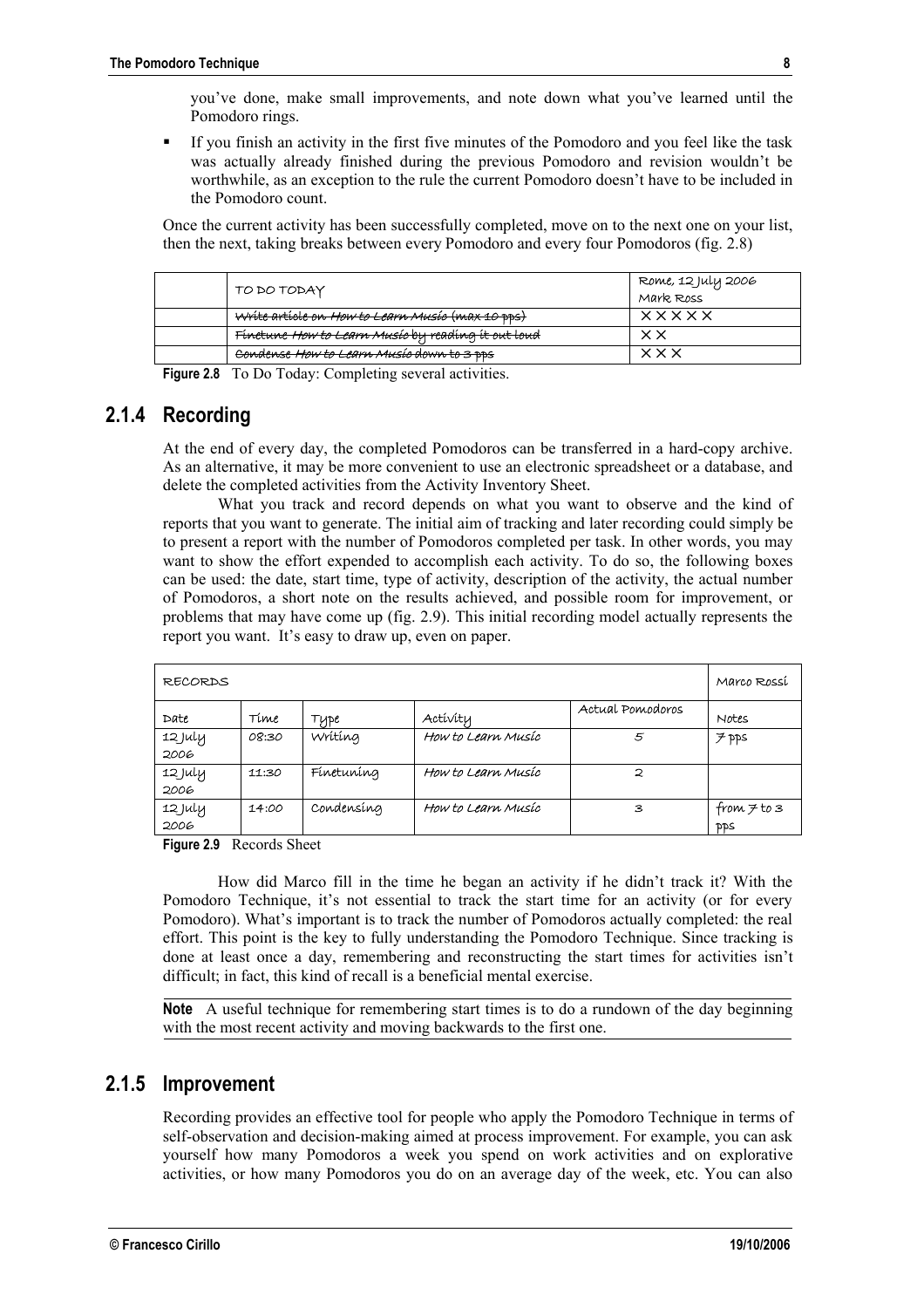$\mathbf{Q}$ 

ascertain if the stages in the process are all effective, or if one could be eliminated while still achieving the same results.

For instance, we can see in Figure 2.9 that it took Mark ten Pomodoros to write, finetune, and condense the article How to Learn Music. That seems like too many. Mark would really like to get the same result with nine Pomodoros or less. Then he would have one or more Pomodoros for free time for other activities. "I'd like to try to write the next article with the same quality and less effort. How? What should I cut out? What activities are really useful? How can I reorganize them to be more effective?" This is the type of question that enables people to improve, or at least to try to improve, their work or study processes. At the end of the day, the activity of recording and later looking for ways to improve should not take more than one Pomodoro.

### 2.1.6 The Nature of the Pomodoro

The Pomodoro marks the passage of time, and so it is itself a measure of the dimension of time. It becomes a measure of the dimension of effort when it is combined with the number of people involved in an activity. Depending on this number, we can say that a given task was accomplished with a certain number of Person Pomodoros or Pair Pomodoros or Team Pomodoros, where these units measure effort. The quantities of effort relative to different numbers of people are not homogeneous; they can't be added together or compared with one another. The work of an individual, a pair or a group represents a different way of combining production factors and also diverse means of communication. There are no formulas for converting Person Pomodoros to Pair Pomodoros or Team Pomodoros.

**Note** Let's say we want to measure the cost of an activity performed by more than one person, either individually, in pairs, or in teams. By applying a monetary measurement it's clear we can compare and add up the different amounts of effort. For example, let's take an activity that's achieved by the effort of 2 Person Pomodoros and 3 Pair Pomodoros. In terms of effort, these amounts can not be directly compared or summed in any way. However, by assigning a monetary value for the effort of one Pomodoro, for example  $\epsilon$ 10.00, we can actually say that the activity costs 2 x € 10.00+ 3 x 2 x € 10.00 =  $\epsilon$  80.00.

**Nota** The paper *Applying the Pomodoro Technique in Teams* explains how to track and record pair or group work.

# 2.2 Objective II: Cut Down on Interruptions

The length of a Pomodoro, 25 minutes, seems short enough to make it possible to resist being distracted by various kinds of interruptions. But experience shows that once you've started using the Pomodoro Technique, interruptions can become a real problem. That's why an effective strategy is needed for minimizing unhandled interruptions and progressively increasing the number of Pomodoros that can be accomplished consistently without interruptions. There are two kinds of interruptions: internal and external.

# 2.2.1 Internal Interruptions – We Interrupt Ourselves

Even though a Pomodoro only lasts 25 minutes, it won't be easy for everyone to finish the first few Pomodoros without giving in to some immediate need to interrupt the activity at hand: the need to stand up and get something to eat or drink, or to make a call that suddenly seems terribly urgent, or to look up something on the Internet this minute (it may be related or unrelated to the task at hand) or to check email this instant. Lastly, we might even need to rethink how we've prioritized this particular activity; we're constantly second-guessing our daily planning or our decisions.

These kinds of distractions, or ways to procrastinate on the activity at hand, are called internal interruptions. They generally disguise our fear of not being able to finish what we're working on the way we want and when we want. Internal interruptions are often associated with having little ability to concentrate.

How can we free ourselves from these internal interruptions? We have to work on two fronts simultaneously: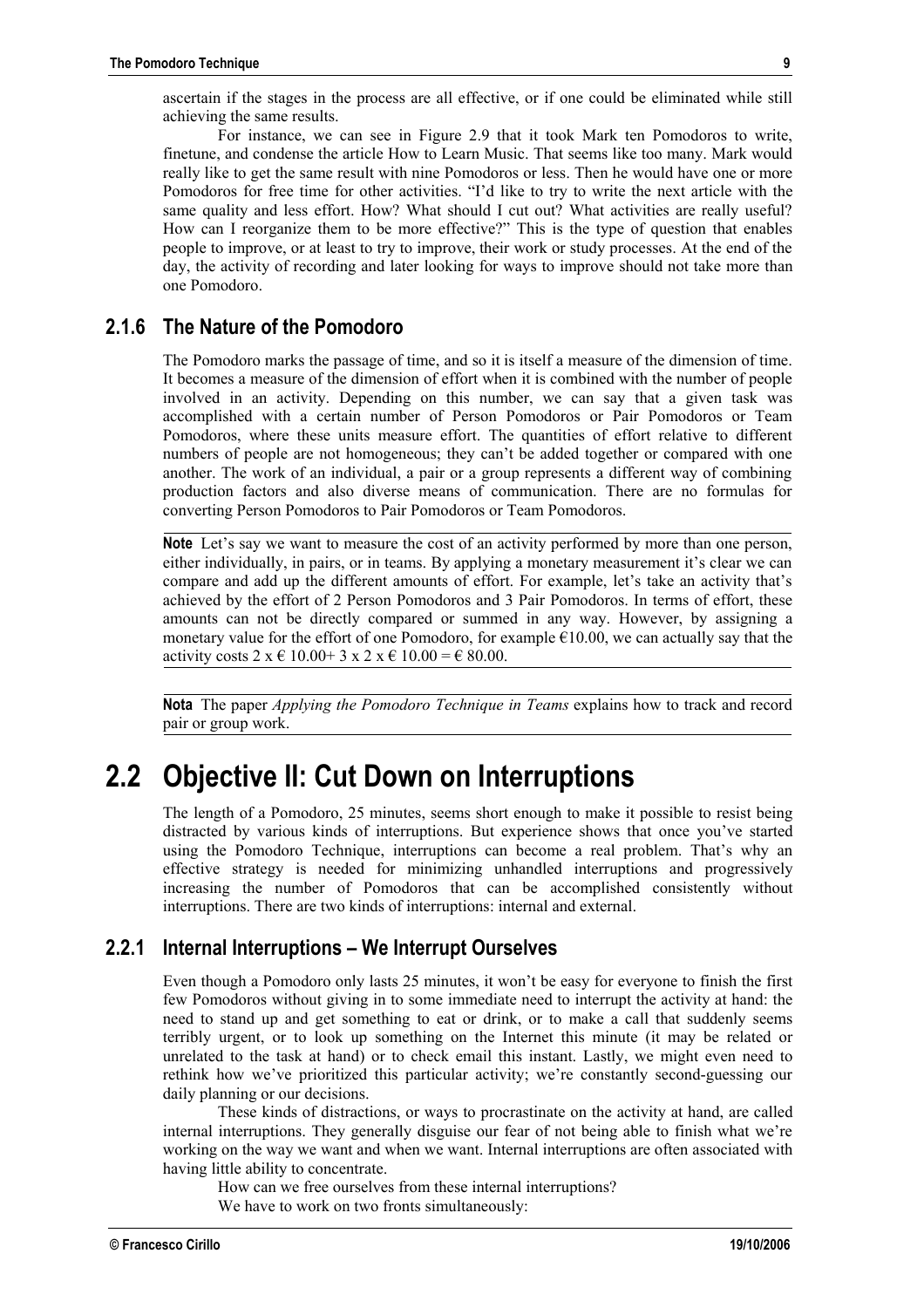- Make these interruptions clearly visible. Every time you feel a potential interruption coming on, put an apostrophe (') on the sheet where you record your Pomodoros. Then do one of the following:
	- Write down the new activity on the To Do Today Sheet under Unplanned & Urgent if you think it's imminent and can't be put off.
	- Write it down in the Activity Inventory, marking it with a "U" (unplanned); add a deadline if need be.
- $\blacksquare$ Intensify your determination to finish the current Pomodoro. Once you've marked down the apostrophe, continue working on the given task till the Pomodoro rings. (Rule: Once a Pomodoro Begins, It Has to Ring.)

The aim is to accept the fact that needs do emerge, and they shouldn't be neglected. Look at them objectively and if possible reschedule them for another time.

### 2.2.2 Scenario

An example will help clarify the dynamic of handling internal interruptions. During the second Pomodoro for writing the article on How to Learn Music, Mark suddenly feels he has to call his friend Carol to find out when his favorite rock group is having its next concert. Mark asks himself: "Is this really urgent? Do I have to do it today? No, I can put it off. Maybe an hour or two. Maybe even until tomorrow!" Mark puts an apostrophe on the To Do Today Sheet next to the current activity (fig. 2.10), adds an item to the Activity Inventory for unplanned activities (marked with a " $U$ " – fig. 2.11) and continues with the Pomodoro.

| TO DO TODAY                                             | Rome, 12 July 2006<br>Mark Ross |
|---------------------------------------------------------|---------------------------------|
| Write article on <i>How to Learn Music</i> (max 10 pps) |                                 |
| Finetune How to Learn Music by reading it out loud      |                                 |
| Condense How to Learn Musíc to 3 pps                    |                                 |

Figure 2.10 To Do Today Sheet: An internal interruption.

| ACTIVITY INVENTORY                        | Mark Ross |
|-------------------------------------------|-----------|
| $$                                        |           |
| Call Carol: When's the next rock concert? |           |
|                                           |           |

Figure 2.11 Activity Inventory Sheet: An unplanned activity.

Then Mark asks himself: "Does this activity have to be done by tomorrow? No, it just has to be done by the end of the week." Mark adds this deadline in brackets next to the "U" (fig.  $2.12$ ).

|          | <b>ACTIVITY INVENTORY</b>                 | Mark Ross |
|----------|-------------------------------------------|-----------|
|          |                                           |           |
|          | Call Carol: When's the next rock concert? |           |
| [14]uly] |                                           |           |
|          |                                           |           |

Figure 2.12 Activity Inventory Sheet: An unplanned activity with a deadline.

If Mark gets a sudden craving for a pizza 10 minutes later, he'll mark down another apostrophe but this time he'll note this activity on the To Do Today Sheet under Unplanned  $\&$ Urgent (fig. 2.13). Then Mark continues with his Pomodoro.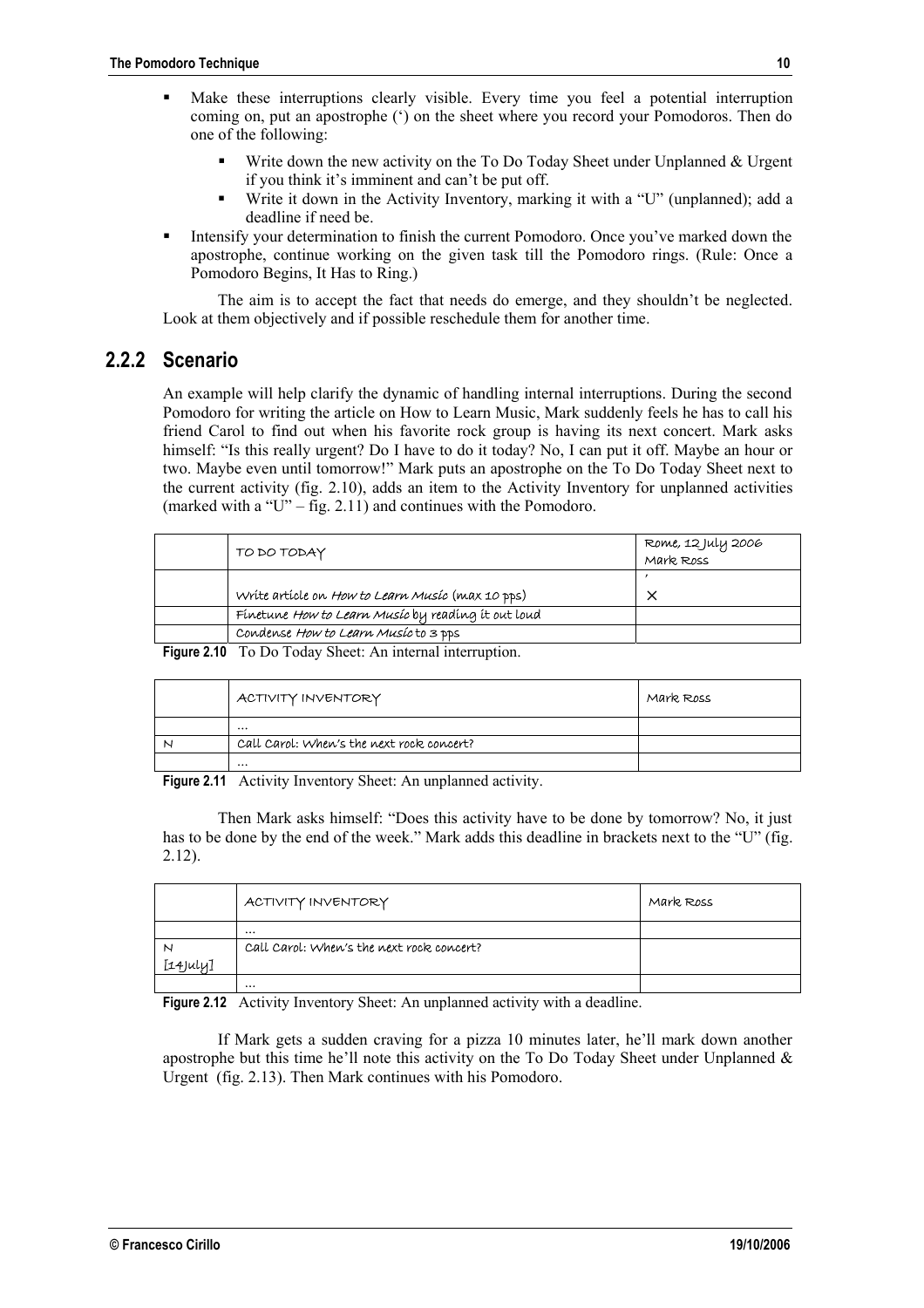| TO DO TODAY                                        | Rome, 12 July 2006<br>Mark Ross |
|----------------------------------------------------|---------------------------------|
|                                                    | ,,                              |
| Write article on How to Learn Music (max 10 pps)   | ×                               |
| Finetune How to Learn Music by reading it out loud |                                 |
| Condense How to Learn Music to 3 pps               |                                 |
|                                                    |                                 |
| UNPLANNED & URGENT                                 |                                 |
| Order a pízza                                      |                                 |

Figure 2.13 To Do Today Sheet: An urgent internal interruption.

Up to this point, the Pomodoro hasn't been interrupted. It's kept on ticking and Mark has continued working, dealing with interruptions. Clearly, as little time as possible should be spent dealing with interruptions, a few seconds at most. Otherwise the Pomodoro has to be considered interrupted, or void. Finally the Pomodoro rings. Mark records it with an "X" and takes a quick break (fig. 2.14)

| TO DO TODAY                                        | Rome, 12 July 2006<br>Mark Ross   |
|----------------------------------------------------|-----------------------------------|
| Write article on How to Learn Music (max 10 pps)   | $\cdot$ $\cdot$<br>$\times\times$ |
| Finetune How to Learn Music by reading it out loud |                                   |
| Condense How to Learn Musíc to 3 pps               |                                   |
|                                                    |                                   |
| UNPLANNED & URGENT                                 |                                   |
| Order a pízza                                      |                                   |

Figure 2.14 To Do Today Sheet: Urgent internal interruption, second Pomodoro.

When does Mark order the pizza? Depending on the level of urgency he perceives, Mark can opt to call his favorite pizza place right away and order the pizza, or wait until the end of a four-Pomodoro session. In any case, the urgency is clearly visible. Mark decides to move on to the next Pomodoro. Eight potential interruptions await Mark during the third Pomodoro, but fortunately he deals with them all: he classifies one activity as not urgent and records it in the Activity Inventory; Mark has no other choice but to categorize the other interruptions as urgent (fig.  $2.15$ ).

| TO DO TODAY                                        | Rome, 12 July 2006<br>Mark Ross |
|----------------------------------------------------|---------------------------------|
|                                                    | , , , , , , , , , ,             |
| Write article on How to Learn Music (max 10 pps)   | $\times\times$                  |
| Finetune How to Learn Music by reading it out loud |                                 |
| Condense How to Learn Musíc to 3 pps               |                                 |
|                                                    |                                 |
| UNPLANNED & URGENT                                 |                                 |
| Order a pízza                                      |                                 |
| Choose a bíke to buy                               |                                 |
| Read artícle on learning music in Asia             |                                 |
| Look for July jazz happenings in Rome on Internet  |                                 |
| Check email                                        |                                 |
| Order Chinese takeout                              |                                 |
| Tidy up desk drawers                               |                                 |
| Sharpen pencils                                    |                                 |

Figure 2.15 To Do Today Sheet: Several urgent internal interruptions.

The urgency of the activities listed above might make some people smile. But that's how Mark perceives them. The point to emphasize here is that with the Pomodoro Technique, lots of useful or fun things to do come up, but we make a conscious decision not to do them right away during the current Pomodoro. Reading through the various activities and the urgency we assign to each, we can see how much our mind is moving, and how hard it is to keep it still and focus on the activity at hand. Often the number and variety of attempted internal interruptions are symptoms of our fear of failure in completing the task at hand.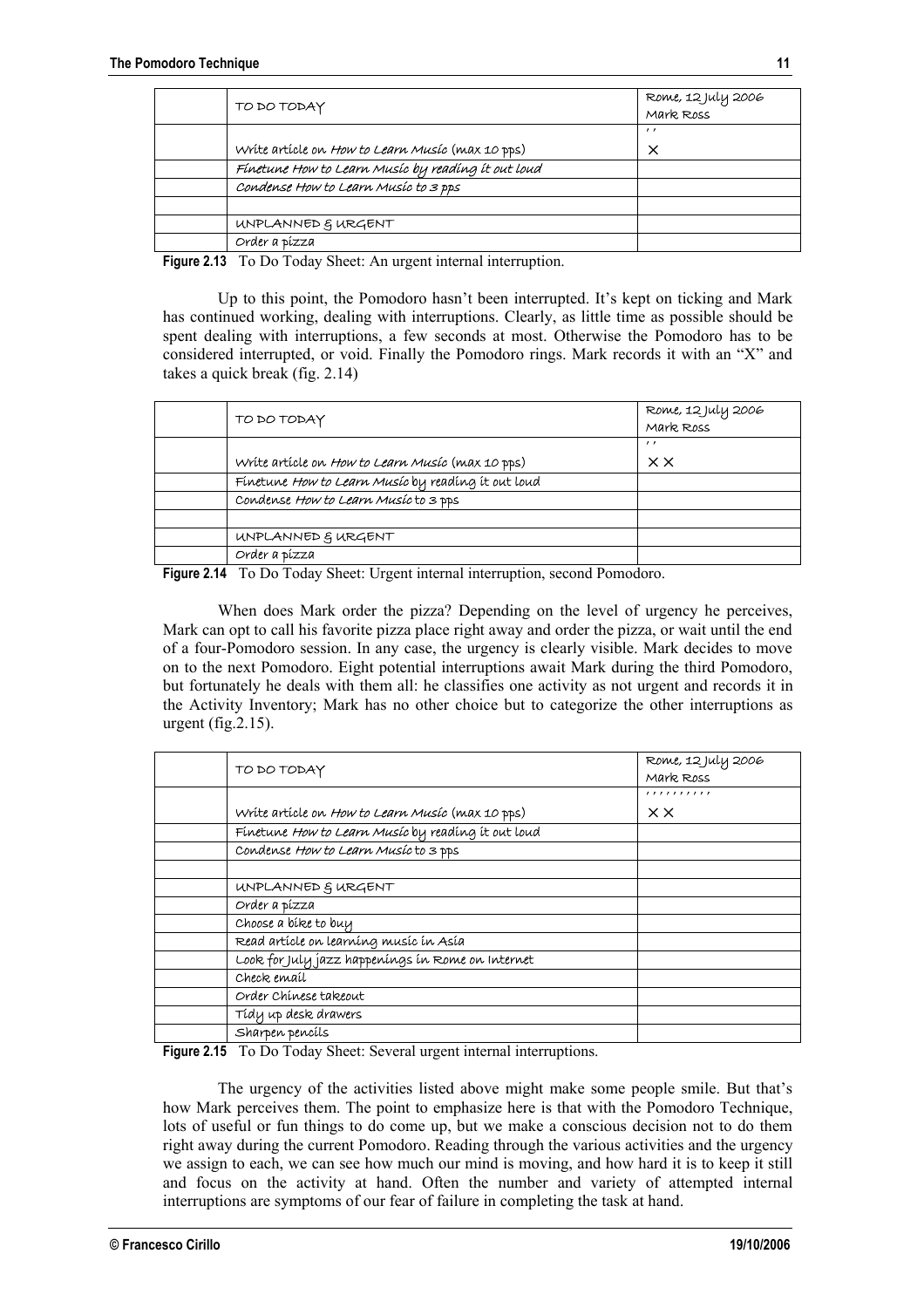It should come as no surprise that many of these distractions later prove to be anything but urgent, even to the person who wrote them down. Most likely at the end of the Pomodoro or the activity or the day, several items marked urgent or absolute priority will be handled in different ways.

- They'll be moved to the Activity Inventory. Maybe we can pick out a bike tomorrow.
- They'll be done during longer breaks. That's the time to look up jazz concerts in Rome in  $\blacksquare$ July, for example.
- They'll be deleted. Does Mark really want to order a pizza along with spring rolls and Peking duck? He might even realize he doesn't want to order anything and he'll eat at the end of the day.

It's a different mind that reads over those items at the end of a Pomodoro, or a set of four, or at the end of the day, and it's sometimes surprising. Truly urgent tasks are always highlighted on the To Do Today Sheet. The aim of the Pomodoro Technique is to ensure that the current Pomodoro isn't interrupted by these activities. Instead, the following options are available:

- $\blacksquare$ They can be done during the next Pomodoro (but still measured by a Pomodoro), in place of other activities.
- They can be re-scheduled sometime during the day, in place of other activities.  $\blacksquare$
- They can be moved from Pomodoro to Pomodoro if possible till the end of the day. This helps us gradually learn to recognize what's really urgent.

If and when unplanned urgent activities are done during the day, the relative Pomodoros are marked down in the proper space (fig. 2.16). In all the cases discussed so far, the interruptions can be considered handled. Note that the mechanism for handling interruptions consists of inverting the dependency on internal interruptions, and consequently making these interruptions depend on the Pomodoros we decide to slot them into.

| TO DO TODAY                                             | Rome, 12 July 2006<br>Mark Ross |
|---------------------------------------------------------|---------------------------------|
|                                                         | ,,,,,,,,,,                      |
| Write article on <i>How to Learn Music</i> (max 10 pps) | $\times\times$                  |
| Finetune How to Learn Music by reading it out loud      |                                 |
| Condense How to Learn Music to 3 pps                    |                                 |
| UNPLANNED & URGENT                                      |                                 |
| Order a pízza                                           |                                 |
| Choose a bíke to buy                                    |                                 |
| Read artícle on learning music in Asia                  | ×                               |
| Look for jazz happenings in July in Rome on Internet    |                                 |
| Check email                                             |                                 |
| Order Chinese takeout                                   |                                 |
| Tidy up desk drawers                                    |                                 |
| Sharpen pencils                                         |                                 |

Figure 2.16 To Do Today Sheet: Unplanned activity done during the day.

If you have to interrupt a Pomodoro, either because you give in to temptation or something really urgent comes up, there's only one thing to do: void the current Pomodoro, even if it's about to ring. (Rule: A Pomodoro Is Indivisible.) Then mark down an apostrophe where Pomodoros are recorded to keep track of the interrupted Pomodoro. Obviously, you can't mark the unfinished Pomodoro - which didn't actually ring - with an X. So, take a 5-minute break and start with a new Pomodoro.

The Next Pomodoro Will Go Better.

The first objective to achieve in cutting down on interruptions is to be aware of the number and type of internal interruptions. Observe them, accept them, and schedule them or delete them, as the case may be.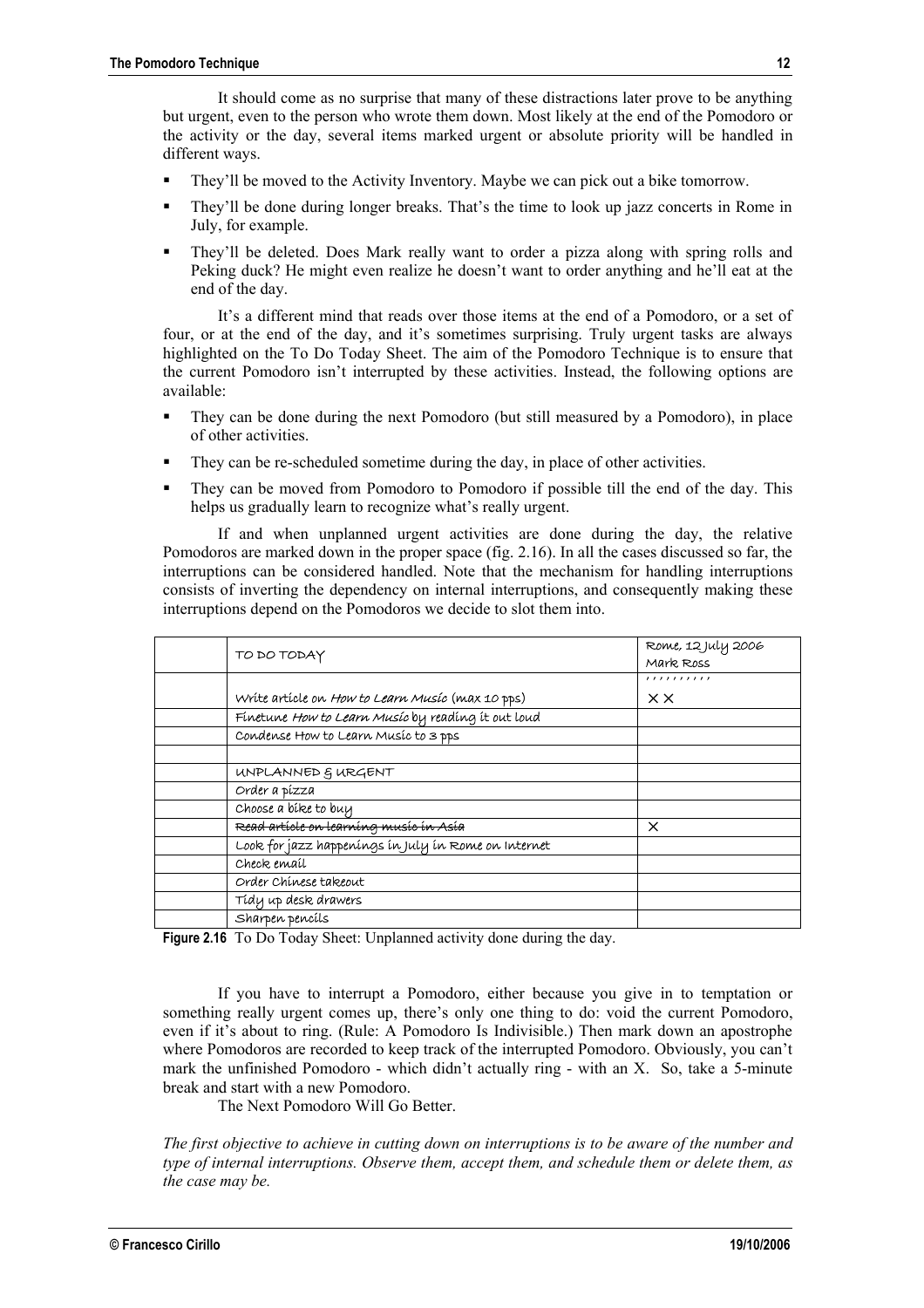### 2.2.3 External Interruptions – We're Interrupted by Others

People who work in social environments can be interrupted: your study partner asks you to explain a paragraph or suggests going to a movie after dinner; a phone call doesn't get effectively filtered by the secretary; a colleague asks you how to compile a report; an email program constantly beeps every time a new message comes in. What should you do?

External interruptions call for the ability to "protect" the ticking Pomodoro. Up till now a major effort has been made to eliminate internal interruptions. Now the risk is that someone on the outside prevents you from having the pleasure of marking an X on your To Do Today Sheet.

The main difference between internal and external interruptions is that with the latter we need to interact with other people: we need to communicate. The mechanism for dealing with external interruptions is the same as that for internal ones: invert the dependency on interruptions, and make the interruptions depend on us.

A few examples are helpful to clarify what we actually need to do. Incoming phone calls can always be taken by the answering machine and messages listened to later. Emails can keep coming in without distracting our attention simply by deactivating acoustic signals for incoming messages. If a colleague or study partner comes over, you can politely say you're busy and can't be interrupted. (Some people use the humorous expression "I'm in the middle of a Pomodoro.") Then tell the person that you'd rather call them back in 25 minutes, or in a few hours, or tomorrow, depending on how urgent and important the matter is.

Speaking from experience, true emergencies that need to be dealt with instantly are rare in real life. A 25-minute or 2-hour delay (four Pomodoros) is almost always possible for activities that are commonly considered urgent. This delay isn't usually detrimental to the person who wants to communicate with you, but gives you an enormous advantage in terms of making your mind work effectively, finishing activities the way you want to and rescheduling urgent tasks. With practice, you'll come to realize how often apparently urgent activities can even be postponed till the following day while still satisfying the person making the request.

So, Protect the Pomodoro means: inform effectively, negotiate quickly to reschedule the interruption, and call back the person who interrupted you as agreed. The Inform, Negotiate, Call Back Strategy enables you to control external interruptions by simply rescheduling them in a later Pomodoro the same day or another day according to the degree of urgency. The dependency inversion for interruptions lies in this mechanism. We're no longer dependent on interruptions, interruptions depend on us (i.e. the Pomodoros we allocate for calling back).

The feedback from people who start applying the Pomodoro Technique is often the same: they discover they can have up to 10 or even 15 external interruptions during a single Pomodoro (25 minutes). If the people doing the interrupting learn that you'll really call them back, and you're not just putting them off, it won't take long to see our habitual interrupters actually protecting the Pomodoro too. Many people who work with Pomodoro users say they have the feeling they're working or studying with people who know how to appreciate the value of their own time. In operational terms, handling this type of interruption is like dealing with internal interruptions. In this case, too, we work on two fronts simultaneously:

- Make these interruptions clearly visible. Every time someone or something tries to interrupt a Pomodoro, put a dash (-) on the sheet where you record your Pomodoros, apply the Inform, Negotiate, and Call Strategy. Then do one of the following:
	- Write down the new activity on the To Do Today Sheet under Unplanned & Urgent if it has to be done today, adding the promised deadline in brackets in the left-hand margin.
	- Write it down in the Activity Inventory, marking it with a "U" (unplanned); add a deadline in brackets if need be.
- Intensify your determination to finish the current Pomodoro. Once you've marked down the  $\blacksquare$ dash, continue working on the given task till the Pomodoro rings.

This way, you'll achieve the objective of remembering the commitment you made, as well as measuring daily external interruptions, without interrupting the Pomodoro. The example below shows two external interruptions handled in different ways during the second Pomodoro of Write an Article on *How to Learn Music* (fig. 2.17 and 2.18).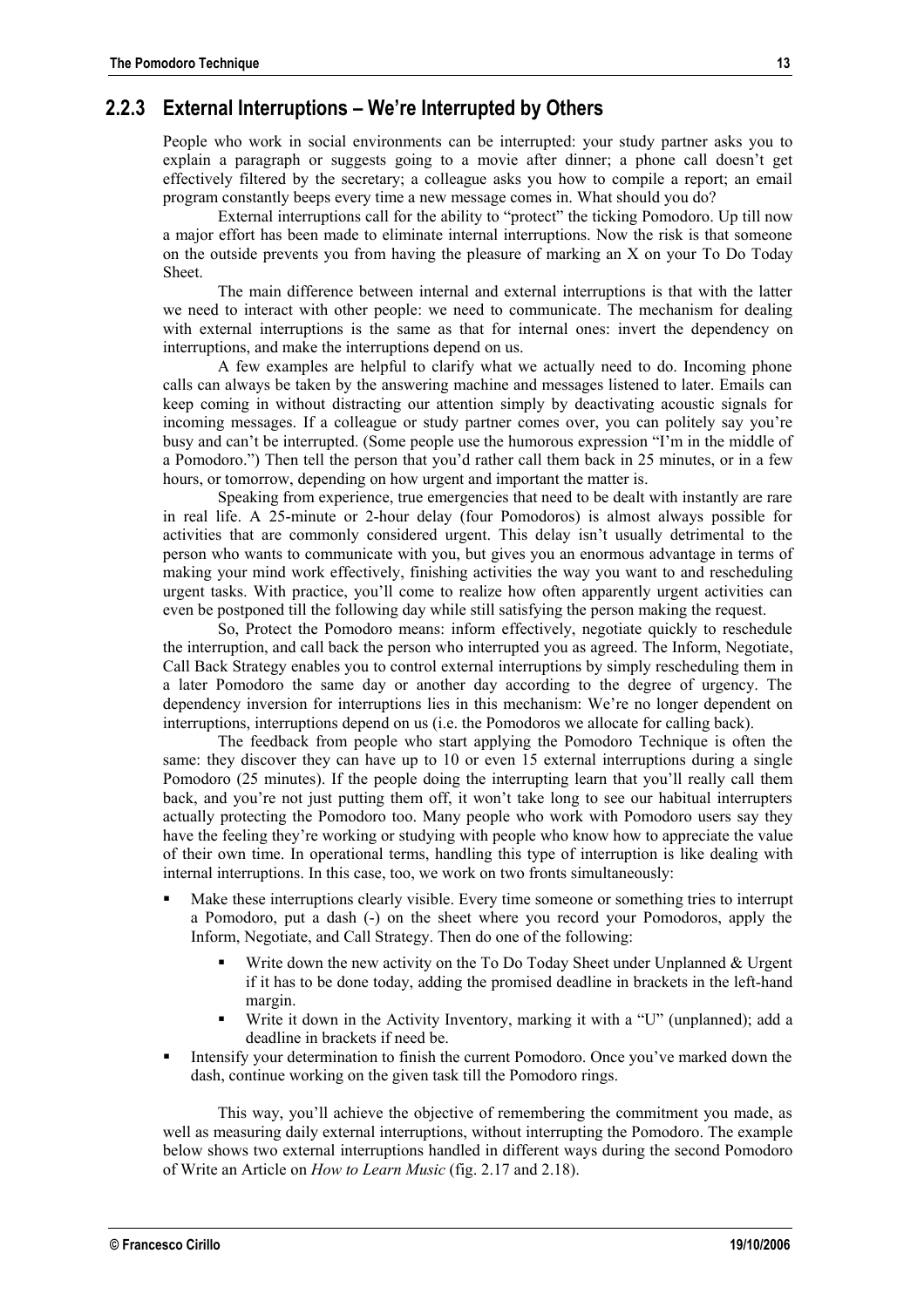|         | TO DO TODAY                                                                                                                                                                                                                                                                                                                                                                                                                                                                                                                                                                                                                                                                                                                                            | Rome, 12 July 2006<br>Mark Ross |
|---------|--------------------------------------------------------------------------------------------------------------------------------------------------------------------------------------------------------------------------------------------------------------------------------------------------------------------------------------------------------------------------------------------------------------------------------------------------------------------------------------------------------------------------------------------------------------------------------------------------------------------------------------------------------------------------------------------------------------------------------------------------------|---------------------------------|
|         |                                                                                                                                                                                                                                                                                                                                                                                                                                                                                                                                                                                                                                                                                                                                                        |                                 |
|         | Write article on How to Learn Music (max 10 pps)                                                                                                                                                                                                                                                                                                                                                                                                                                                                                                                                                                                                                                                                                                       | ×                               |
|         | Finetune How to Learn Music by reading it out loud                                                                                                                                                                                                                                                                                                                                                                                                                                                                                                                                                                                                                                                                                                     |                                 |
|         | Condense How to Learn Musíc to 3 pps                                                                                                                                                                                                                                                                                                                                                                                                                                                                                                                                                                                                                                                                                                                   |                                 |
|         |                                                                                                                                                                                                                                                                                                                                                                                                                                                                                                                                                                                                                                                                                                                                                        |                                 |
|         | UNPLANNED & URGENT:                                                                                                                                                                                                                                                                                                                                                                                                                                                                                                                                                                                                                                                                                                                                    |                                 |
| [15.40] | Email draft of article to Luke                                                                                                                                                                                                                                                                                                                                                                                                                                                                                                                                                                                                                                                                                                                         |                                 |
| .       | $\blacksquare$ $\blacksquare$ $\blacksquare$ $\blacksquare$ $\blacksquare$ $\blacksquare$ $\blacksquare$ $\blacksquare$ $\blacksquare$ $\blacksquare$ $\blacksquare$ $\blacksquare$ $\blacksquare$ $\blacksquare$ $\blacksquare$ $\blacksquare$ $\blacksquare$ $\blacksquare$ $\blacksquare$ $\blacksquare$ $\blacksquare$ $\blacksquare$ $\blacksquare$ $\blacksquare$ $\blacksquare$ $\blacksquare$ $\blacksquare$ $\blacksquare$ $\blacksquare$ $\blacksquare$ $\blacksquare$ $\blacks$<br>$\blacksquare$<br>and the contract of the contract of the contract of the contract of the contract of the contract of the contract of the contract of the contract of the contract of the contract of the contract of the contract of the contra<br>$-1$ |                                 |

Figura 2.17 Things To Do Today Sheet: An unplanned urgent activity.

|           | <b>ACTIVITY INVENTORY</b>                           | Mark Ross |
|-----------|-----------------------------------------------------|-----------|
|           |                                                     |           |
| uI13JulyI | Make an appointment with Maestro Neri for interview |           |
|           | $\cdots$                                            |           |

Figure 2.18 Activity Inventory Sheet: An unplanned activity with a deadline.

If a Pomodoro absolutely has to be interrupted, either due to human weakness or for a real emergency, there's only one thing to do: void the current Pomodoro, even if it's about to ring. (Rule: A Pomodoro is Indivisible.) Then put a dash where you record Pomodoros to keep track of interrupted Pomodoros, and record the description and the deadline for the activity in the Unplanned  $&$  Urgent section. Then start the first Pomodoro for the urgent activity.

The Next Pomodoro Will Go Better.

The second objective to achieve in order to cut down on interruptions is to be aware of the number and type of external interruptions. Negotiate them and reschedule them depending on the real degree of urgency.

### 2.2.4 Systematic Interruptions

When applying the Pomodoro Technique, the first tangible consequence of having to systematically deal with internal and external interruptions is that Pomodoros earmarked for organizational activities emerge (emails, phone calls, meetings, etc.). The most natural and most common decision is to set aside one Pomodoro a day (or more if need be) to take care of urgent interruptions. The dependency inversion mechanism applied to protect the current Pomodoro actually serves to turn interruptions into Pomodoros dedicated to forms of communication. We should emphasize that Pomodoro users have the following objectives:

- To successfully delay these Pomodoros as far as possible, downgrading the degree of apparent urgency and incrementing the extent to which these activities can be controlled and scheduled
- To gradually cut down on the number of Pomodoros used for organizing the interruptions that come up throughout the day

People who start applying the Pomodoro Technique are always amazed when they measure the Pomodoros spent on work and study (without unhandled interruptions) and those used for organizational activities (which in part come from dealing with interruptions). In some teams, members start off with no more than 2-3 Pomodoros actually dedicated to work per day per person; the remaining Pomodoros are spent on meetings, phone calls, and emails.

### 2.2.5 Recording: Qualitative Estimation Errors in Planning

Look at the activities recorded daily and marked with a "U" in the Activity Inventory, and the ones marked Unplanned & Urgent on the To Do Today Sheet. By doing so, during the planning phase you can assess your ability to identify the number and type of activity that's most effective in reaching a given objective. The greater the number of unplanned activities involved, the greater the qualitative error in your initial estimate. So, you can measure the unplanned activities done to attain a certain objective. Clearly, you can also include the total number of internal and external interruptions on the Records Sheet to observe them and try to minimize them over time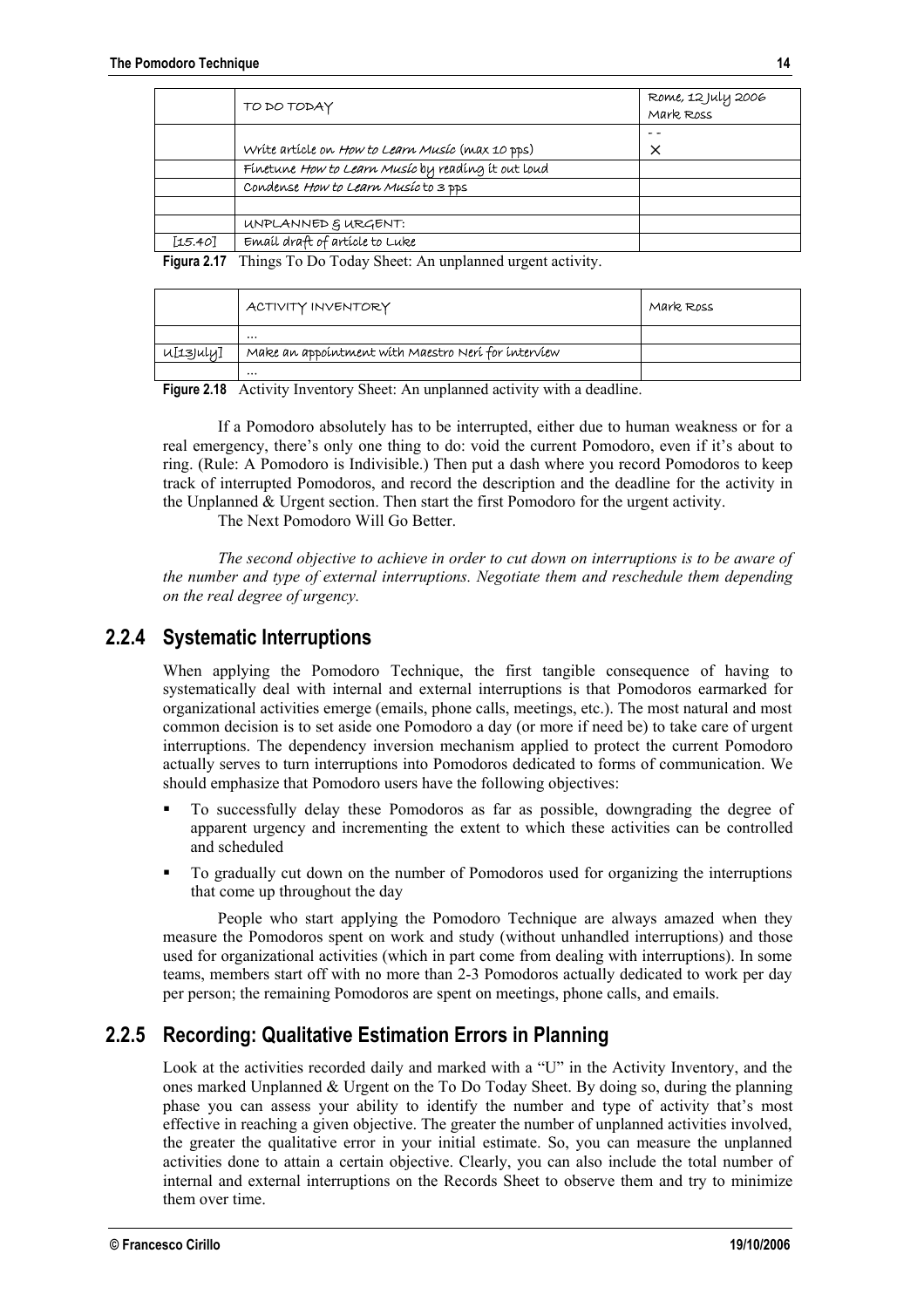#### **Objective III: Estimate the Effort for Activities**  $2.3$

Once you've begun to master the technique and you've reached the first two objectives, you can start working on quantitative estimates. The long-term objective here is to successfully predict the effort that an activity requires.

The Activity Inventory lists all the activities that need to be done. These tasks come from planning, which is needed to identify ways to reach your objectives (for example, at the beginning of a project) and to deal with interruptions. Some activities lose their purpose over time, so they can be deleted from the Inventory.

At the start of each day, estimate how many Pomodoros each activity in the Inventory will take. Revise previous estimates, if need be. Record the estimated number of Pomodoros on the relative line (fig. 2.19). The Pomodoro estimate actually represents the number of Pomodoros needed for a certain number of people to accomplish an activity. So, this is a measure of effort. However, in the simple examples that follow, the number of Pomodoros always refers to one person.

| <b>ACTIVITY INVENTORY</b>                               | Lucy Banks |
|---------------------------------------------------------|------------|
|                                                         |            |
| Answer questions on thermodynamics in Ch 4              | 2          |
| Repeat laws of thermodynamics out loud to Mark          | 3          |
| Summarize laws of thermodynamics in writing             | 3          |
| Call Laura: invite her to the seminar on thermodynamics |            |
| call Mark: give me my laptop back soon!                 |            |
| call Andrew: buy tickets to concert?                    |            |
| Email Nick: how do you do ex. 2, p. 24?                 |            |
|                                                         |            |

Figure 2.19 Activity Inventory Sheet: Daily estimate.

Estimates must always be based on complete Pomodoros, so figures like 5 1/2 Pomodoro aren't allowed. In this case, count 6 Pomodoros. If an estimate is greater than 5-7 Pomodoros, this means that the activity in question is too complex. It's better to break it down into several activities; estimate these activities separately, and write them down on several lines in the Activity Inventory. The rule is: If It Takes More Than 5-7 Pomodoros, Break It Down. By doing so, not only do single activities become less complex, but estimates are also more accurate. This effect is magnified when the breakdown involves incremental activities, not simply smaller activities. (Incremental activities deliver a little bit of value at a time.)

If the estimate is less than one Pomodoro (e.g. the time it takes to call Laura to invite her to the thermodynamics seminar, or to call Mark to ask him to give back the laptop), similar activities should be combined till they add up to one Pomodoro of effort. The rule is: If It Takes Less Than One Pomodoro, Add It Up. So, there are two options for activities estimated to last less than one Pomodoro.

- Find and combine similar activities from the Activity Inventory until they add up to one  $\blacksquare$ Pomodoro of effort (fig 2.20).
- Leave the activity without an estimate and indicate that you'll combine it with another activity when you fill in the To Do Today Sheet.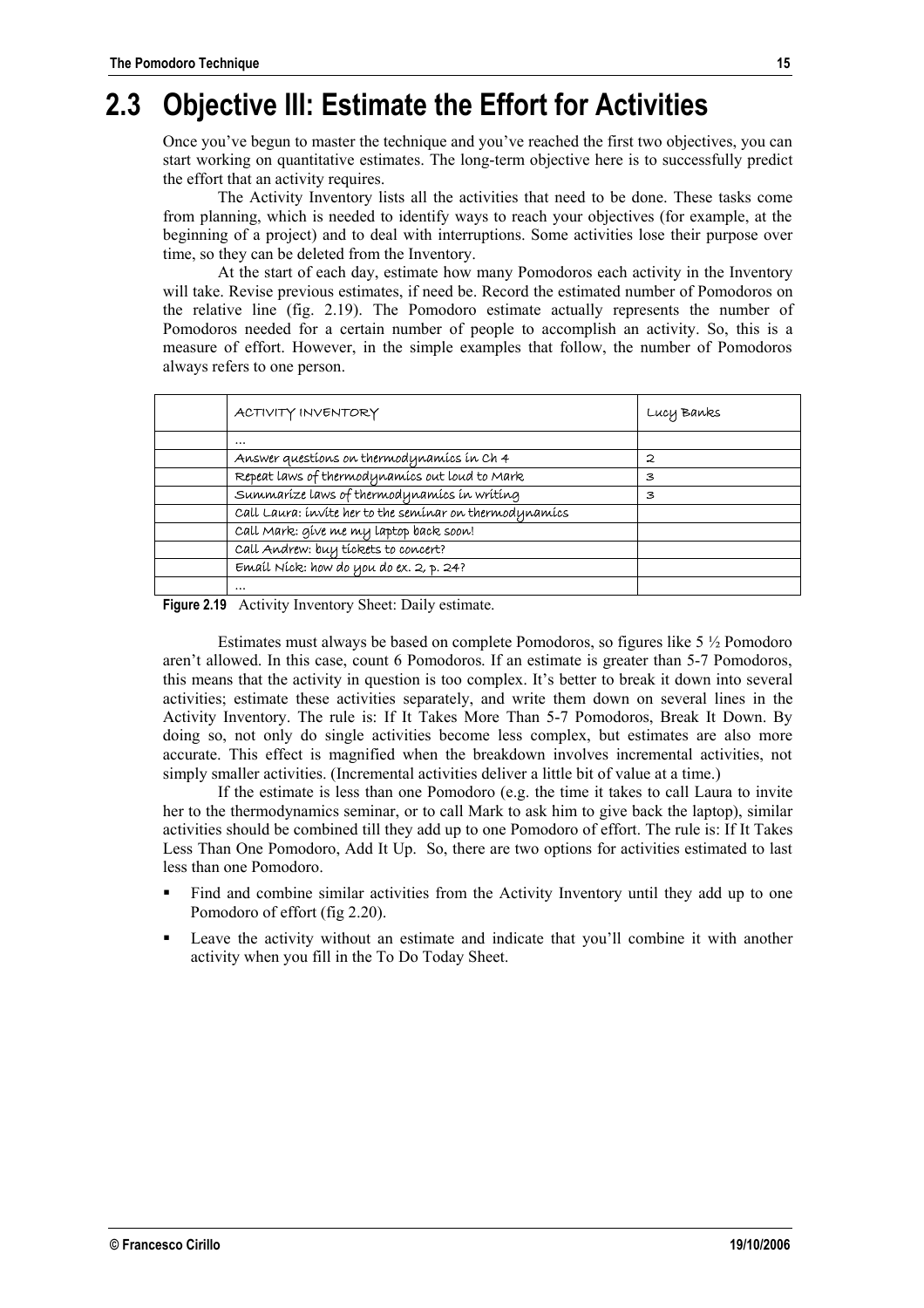| ACTIVITY INVENTORY                                      | Lucy Banks |
|---------------------------------------------------------|------------|
|                                                         |            |
| Answer questions on thermodynamics in Ch 4              | 2          |
| Repeat laws of thermodynamics out loud to Mark          | з          |
| Summarize laws of thermodynamics in writing             | з          |
| call Laura: invite her to the seminar on thermodynamics |            |
| call Mark: give me my laptop back soon! +               |            |
| call Andrew: buy tickets to concert?                    |            |
| Email Nick: how do you do ex. 2, p. 24?                 |            |
|                                                         |            |

Figure 2.20 Activity Inventory Sheet: Activities estimated at less than one Pomodoro.

In choosing one of the two possible strategies, remember that one of the functions of the Activity Inventory is to facilitate the choice of activities To Do Today. Take the first option if the activities in question are very similar or complementary; leave the other tasks without an estimate and combine them later. In any case, the greater the number of useful activities you have in the Activity Inventory, the simpler it will be to choose which strategy to use and how to combine the various tasks.

**Note** Any changes to the Activity Inventory can be made with a good pencil and an excellent eraser.

### 2.3.1 Available Pomodoros

Now that you have an estimate of the number of Pomodoros for each activity, you can decide to put together a set of activities that doesn't exceed the number of Pomodoros available in a day. Record these Available Pomodoros on the To Do Today Sheet; you would normally do so before actually listing the things to do. Figure 2.21 shows an example of eight Pomodoros available on July 12. Then, pick out the tasks to do for the day, combining activities if necessary. (Rule: If It Lasts Less Than One Pomodoro, Add It Up.) Write the activities you've chosen in order of priority on the To Do Today Sheet. For each one, every estimated Pomodoro is represented by an empty box (fig. 2.21).

| TO DO TODAY                                    | Rome, 12 July 2006<br>Lucy Banks<br>Available Pomodoros: 8 |
|------------------------------------------------|------------------------------------------------------------|
| Answer questions on thermodynamics in Ch 4     |                                                            |
| Repeat laws of thermodynamics out loud to Mark |                                                            |
| Summarize laws of thermodynamics in writing    |                                                            |

Figure 2.21 To Do Today Sheet: Estimated Pomodoros.

There's no point in adding activities beyond the total estimated eight Pomodoros. If the number of estimated Pomodoros is higher than the number of Pomodoros actually needed to complete the activities, the remaining number of Pomodoros can only be considered once you're finished. Then you can choose tasks from the Inventory to fill in that extra time.

### 2.3.2 Possible Scenarios

Set the timer, and as always, begin with the first activity on your list. Every time the Pomodoro rings, put an  $X$  in the first empty box (fig. 2.22).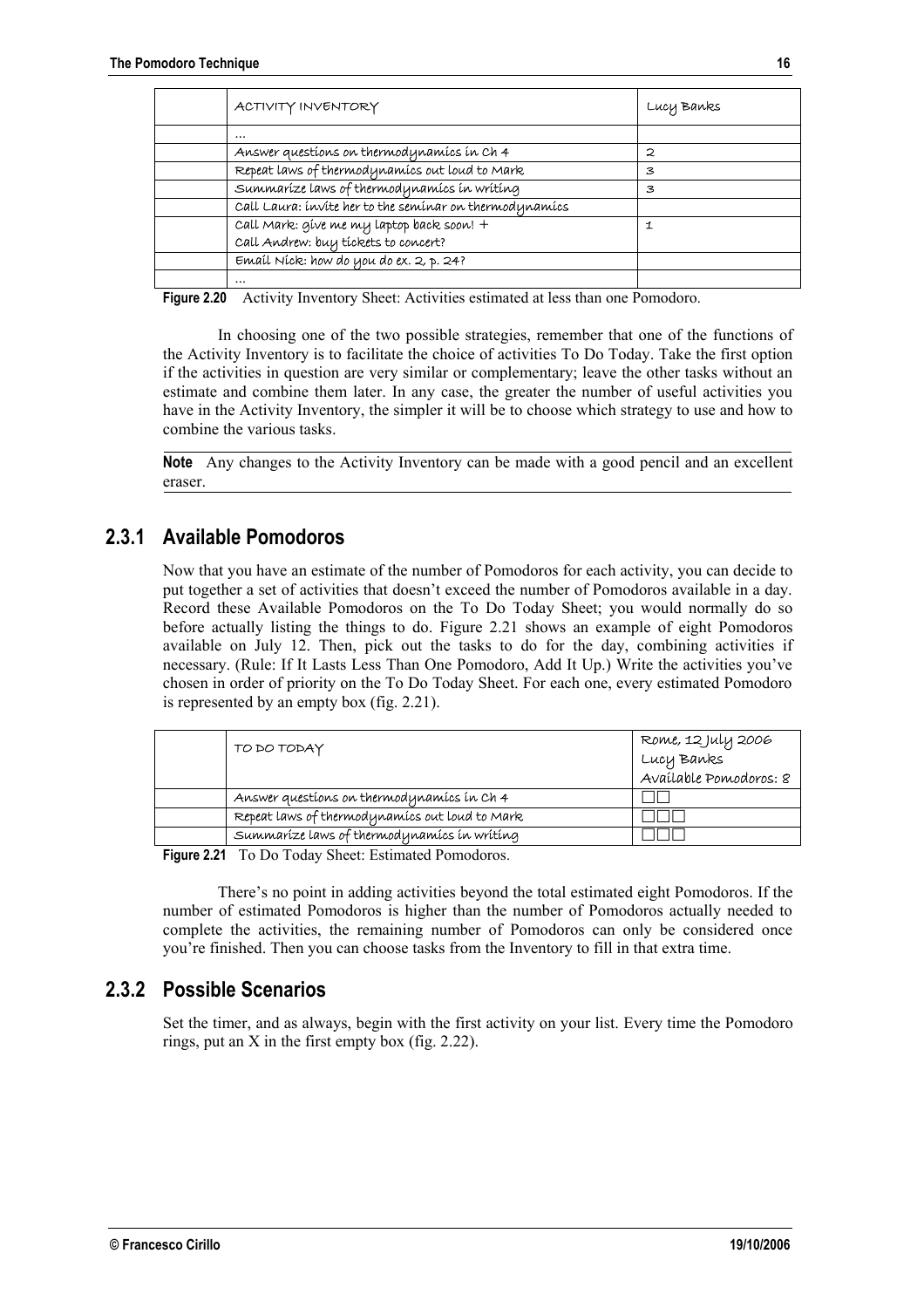| TO DO TODAY                                    | Rome, 12 July 2006<br>Lucy Banks<br>Available Pomodoros: 8 |
|------------------------------------------------|------------------------------------------------------------|
| Answer questions on thermodynamics in Ch 4     | l×ll                                                       |
| Repeat laws of thermodynamics out loud to Mark |                                                            |
| Summaríze laws of thermodynamics in writing    |                                                            |

Figure 2.22 To Do Today Sheet: First Pomodoro estimated and accomplished.

If you finish the activity in the exact number of estimated Pomodoros, cross out the description of the activity as in Figure 2.23.

| TO DO TODAY                                    | Roma, 12 July 2006<br>Lucy Banks<br>Avaílable Pomodoros: 8 |
|------------------------------------------------|------------------------------------------------------------|
| Answer questions on thermodynamics in Ch 4     | ⊠⊠                                                         |
| Repeat laws of thermodynamics out loud to Mark |                                                            |
| Summaríze laws of thermodynamics in writing    |                                                            |

Figure 2.23 To Do Today Sheet: Activities done in the exact number of estimated Pomodoros.

If you finish the activity in fewer Pomodoros than you estimated (overestimation error), again, cross out the description of the activity (fig. 2.24).

|  | THINGS TO DO TODAY                             | Rome, 12 July 2006 |  |  |
|--|------------------------------------------------|--------------------|--|--|
|  |                                                | Lucy Banks         |  |  |
|  |                                                | Available          |  |  |
|  |                                                | Pomodoros: 8       |  |  |
|  | Answer questions on thermodunamics in Ch 4     | XIX                |  |  |
|  | Repeat laws of thermodunamics out loud to Mark |                    |  |  |
|  | Summaríze laws of thermodynamics in writing    |                    |  |  |

Figure 2.24 To Do Today Sheet: Underestimation.

If you've used up the estimated Pomodoros and you still need more Pomodoros to finish the task you're working on (quantitative underestimation error), you can do one of two things:

 $\blacksquare$ Continue and mark down the next Pomodoros without taking into account new estimates. Below is an example of a case where another Pomodoro is needed to complete an activity  $(fig. 2.25).$ 

| TO DO TODAY                                            | Rome, 12 July 2006     |  |  |
|--------------------------------------------------------|------------------------|--|--|
|                                                        | Lucy Banks             |  |  |
|                                                        | Available Pomodoros: 8 |  |  |
| Answer questions on thermodynamics in Ch 4             | ⊠⊠                     |  |  |
| Repeat laws of thermodynamics out loud to Mark         |                        |  |  |
| <del>Summarize laws of Thermodynamics in writing</del> |                        |  |  |

Figure 2.25 To Do Today Sheet: Overestimation.

 $\blacksquare$ Make a new estimate, in Pomodoros, and mark these new estimated Pomorodos to the right of the last estimated and completed Pomodoro using a different color or shape. This way, you can highlight the need for second or third estimates and verify relative error (fig. 2.26).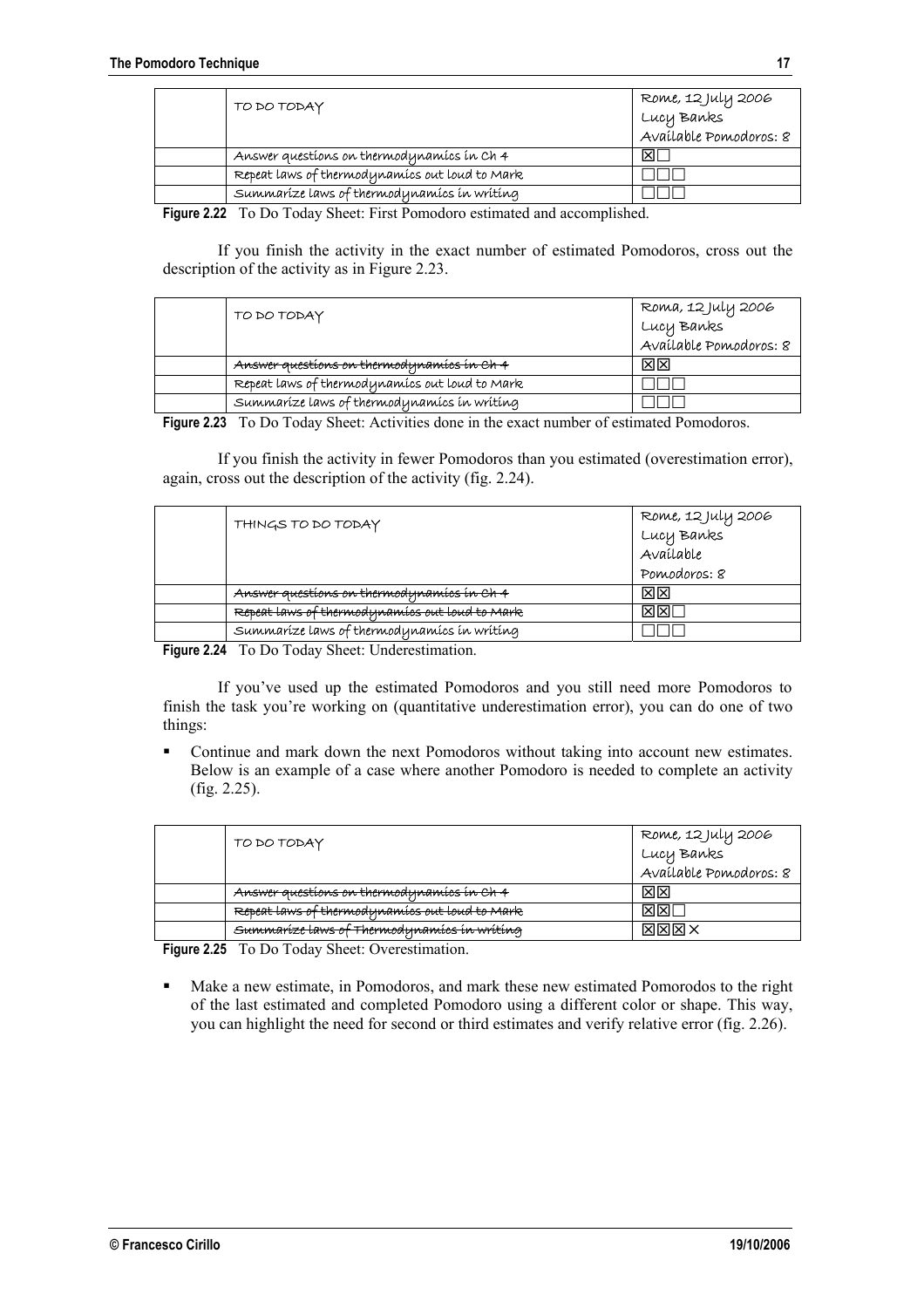| TO DO TODAY                                           | Rome, 12 July 2006<br>Lucy Banks<br>Available<br>Pomodoros: 8 |
|-------------------------------------------------------|---------------------------------------------------------------|
| <del>Answer questions on thermodynamics in Ch 4</del> | ⊠⊠                                                            |
| Repeat laws of thermodynamics out loud to Mark        |                                                               |
| Summarize laws of thermodynamics in writing           |                                                               |

Figure 2.26 To Do Today Sheet: Second estimate.

As you can see from Figure 2.27, the summary took Lucy four Pomodoros, three of which were originally estimated (underestimation) and only one of the two estimated later (overestimation).

| TO DO TODAY                                       |                                               |  |  |
|---------------------------------------------------|-----------------------------------------------|--|--|
|                                                   | Rome, 12 July 2006<br>Lucy Banks<br>Avaílable |  |  |
|                                                   |                                               |  |  |
|                                                   | Pomodoros: 8                                  |  |  |
| <u>Answer questions on thermodynamics in Ch 4</u> | xll×                                          |  |  |
| Repeat laws of thermodynamics out loud to Mark    |                                               |  |  |
| Summarize laws of Thermodynamics in writing       |                                               |  |  |

Figure 2.27 To Do Today Sheet: Finishing the activity with the second estimate.

Since tasks don't usually tend to last more than seven estimated Pomodoros (Rule: If It Lasts More Than 5-7 Pomodoros, Break It Down.), usually there are no more than three estimates. All the activities that require a third estimate have to be carefully reconsidered to understand the reasons why estimating was so complicated.

### 2.3.3 Recording Estimates

Clearly, now that we've introduced the concept of quantitative estimates, the objectives of the reporting system can be more ambitious. New objectives could be:

- To measure the accuracy of estimates, analyzing the gap between estimated effort and  $\blacksquare$ actual effort (estimation error) for every activity
- To show where more estimates were needed (second or third estimates)

Now the Records Sheet has to be modified. Depending on the case in question, the report could show estimates, actual effort and related error. Below two simple options for visualizing this information are provided.

| Date.        | Time  | Type of Activity | Description of Activity            | Estimate | Real | Þiff. |
|--------------|-------|------------------|------------------------------------|----------|------|-------|
| 12 July 2006 | 10:00 | Study            | Answer questions on thermodynamics | 2        | 2    | ο     |
|              |       |                  | ín Ch 4                            |          |      |       |
| 12 July 2006 | 11:30 | Repeat           | Repeat laws of thermodynamics out  |          |      |       |
|              |       |                  | loud to Mark                       |          |      |       |
| 12 July 2006 | 14:00 | Summaríze        | Summarize laws of thermodynamics   | 3        |      |       |
|              |       |                  | ín wrítíng                         |          |      |       |

| Date         | Tíme  | Type of Activity | Description of Activity | Estimate | Real | Þiff | diff 11 |
|--------------|-------|------------------|-------------------------|----------|------|------|---------|
| 12 July 2006 | 10:00 | Study            | Answer questions on     |          |      |      |         |
|              |       |                  | thermodynamics in Ch 4  | 2        | 2    | ο    |         |
| 12 July 2006 | 11:30 | Repeat           | Repeat laws of          |          |      |      |         |
|              |       |                  | thermodynamics out loud | 3        | 2    |      |         |
|              |       |                  | to Mark                 |          |      |      |         |
| 12 July 2006 | 14:00 | Summaríze        | Summarize laws of       |          |      |      |         |
|              |       |                  | thermodynamics in       | $3+2$    | 4    | -1   |         |
|              |       |                  | wrítína                 |          |      |      |         |

Figure 2.28 Records Sheet: Only first estimate.

Figure 2.29 Records Sheet: First and second estimates.

There are many possible ways to present the results that you're tracking. The complexity of the reporting objectives is not yet too high, and reports can be had directly from the records sheet with just a few calculations done by hand. The more complex the calculations,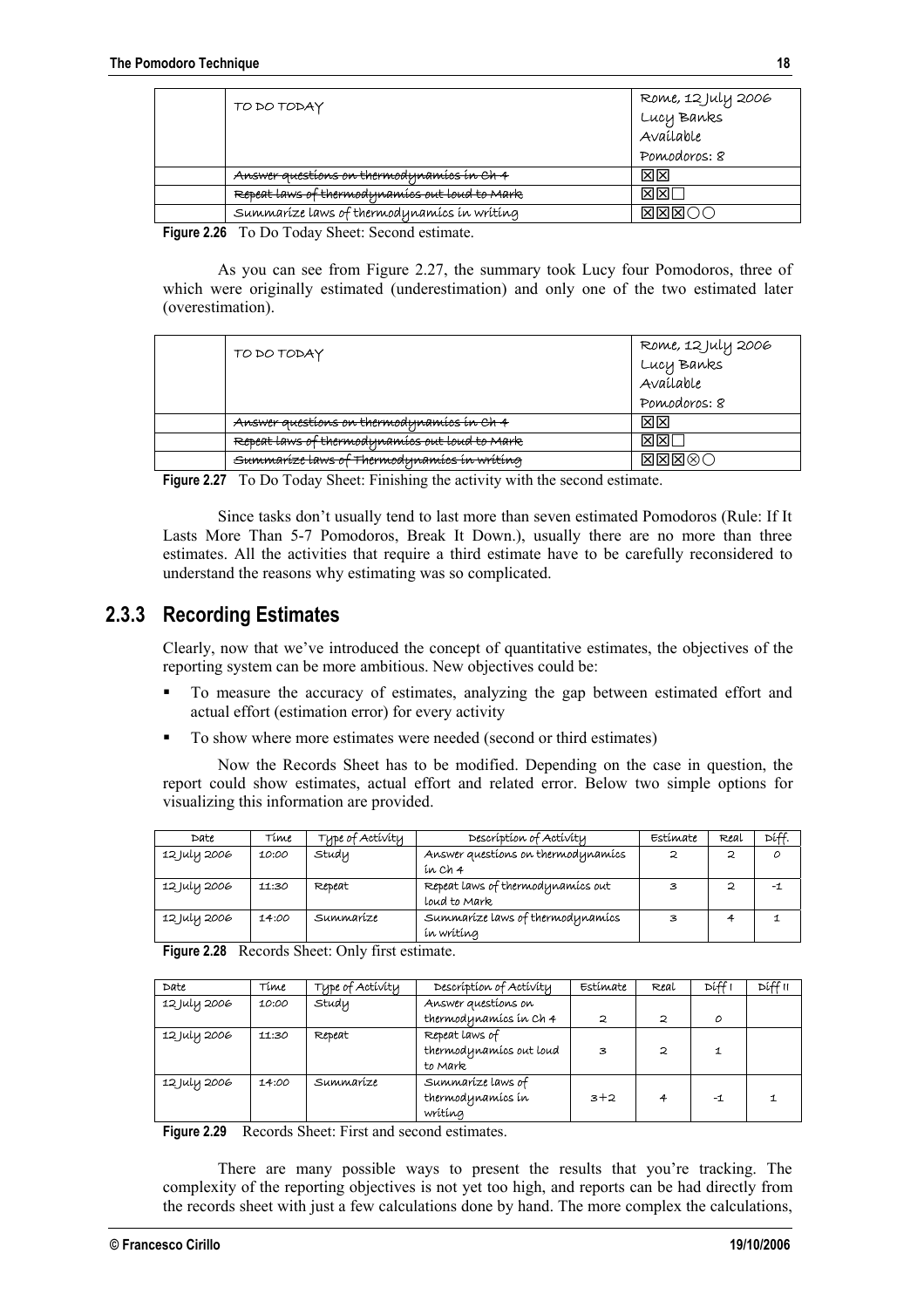The first objective of improving quantitative estimates lies in eliminating the third estimate, and keeping the overall margin of error small. The next objective is to eliminate the second estimate, again keeping the overall margin of error small. The final objective is to reduce the margin of error in the first estimate.

# 2.3.4 Managing Exploration

Not every activity can be estimated. At the outset of a new project or a study activity, it's especially beneficial to spend time on exploration: look for new sources, get an idea of the structure of the texts you have to study or consult, define your objectives more clearly. To guide exploration, it's worthwhile to apply the concept of time-boxing. Decide on a number of Pomodoros for completing your exploration. When these Pomodoros are finished, set up your real work plan or start in on a specific activity or decide if you want to keep on exploring and what direction you want to take.

#### $2.4$ **Objective IV: Make the Pomodoro More Effective**

When you can systematically use the Pomodoro without interruptions, and you start to master estimating, you can evolve the Pomodoro Technique even further.

# 2.4.1 The Structure of the Pomodoro

The first evolution has to do with the structure of the Pomodoro. The first three to five minutes of each Pomodoro can be used to briefly repeat what you've learned since the beginning of the activity (not just the last Pomodoro), and then to print this in your memory. The last three to five minutes of a Pomodoro can be used to quickly review what you've done (if possible, with an effect-cause procedure, starting from the last activities and going back to your initial motivations).

**Note** These last few minutes of the Pomodoro serve to review what you've done. If you want to check the quality and methods of your work to pinpoint potential improvement, you should plan one or two Pomodoros to do so. (Quicker observations are made daily during the recording Pomodoro.)

These changes don't require variations in the length of the 25-minute Pomodoro. The enhanced awareness of time you can achieve by using the Pomodoro will enable you to physiologically sense the 3-5 minute intervals mentioned above. If you have a hard time doing so, this may be a sign that you haven't yet mastered the basic technique.

# 2.4.2 The Structure of the Pomodoro Set

There is a second evolution that has to do with the four-Pomodoro set. As above, the first Pomodoro in a set of four, or part of this first Pomodoro, can be used to repeat what you've done so far. Likewise, all or part of the last Pomodoro in the set can be used to review what you've accomplished. Repetition and revision activities are more effective if you do them out loud or by talking with a partner or member of your team. Systematic repetition and revision stimulates the effects of *overlearning*, facilitating the acquisition of new information.

#### **Objective V: Set Up a Timetable**  $2.5$

There are a number of reasons why you should never underestimate the importance of defining and respecting a timetable.

A timetable sets a limit. Limits (when they're truly understood as inviolable) help us to be concrete, to do things. They motivate us to do our best to complete the tasks before us within a set period of time. The same thing happens when the Pomodoro rings.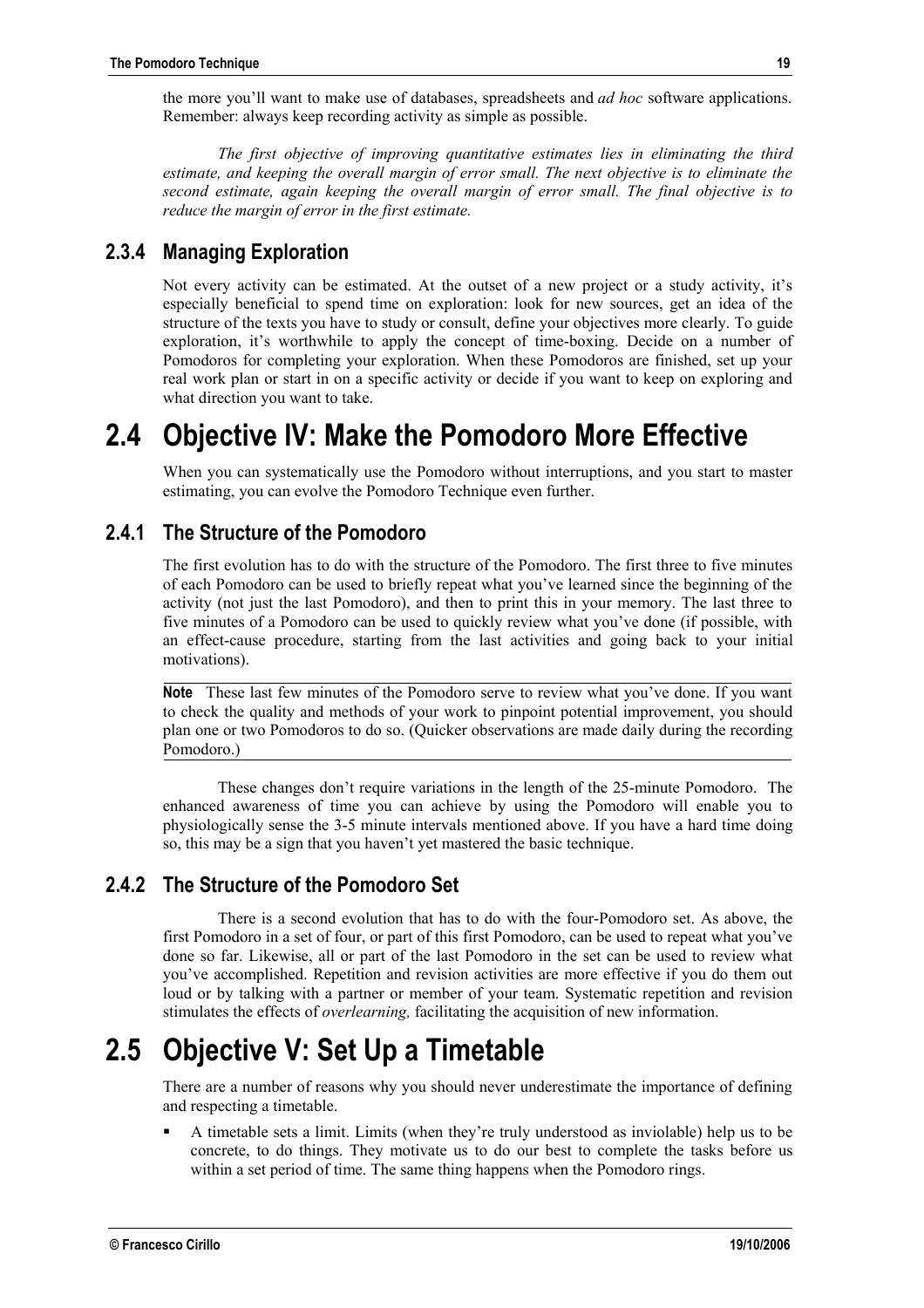- A timetable delineates the separation between work time and free time: the latter is best defined as time set aside for non-goal oriented or *unplanned activities* (15). This leisure time is fuel for our minds. Without it, creativity, interest, and curiosity are lost, and we run ourselves down until our energy is depleted. Without gas, the engine won't run. (4)
- A timetable measures the results of the day. Once we've written up the To Do Today Sheet. our goal is to carry out the activities listed on it with the highest possible quality within the set time frame. If time runs out and these activities aren't done, we try to understand what went wrong. In the meantime, we already have an invaluable piece of information: how many Pomodoros we managed to work that day.

With the Pomodoro Technique, figuring out how much time is wasted isn't important; how many Pomodoros we've accomplished is. The next day, keep that number in mind when deciding how many Pomodoros are available, and write down activities to fill only those Pomodoros

The main risk with the timetable is in underestimating how important it is; it's easy to fall in the trap of not respecting it. For example, let's say it's 3 PM. You've lost time during the day, and you know you haven't produced as much as you could have or as much as you expected. So you tell yourself: "Today I'll work late to make up for lost time." A combination of heroism and guilt makes you breach the limit set by the timetable; as a result your performance is ineffective tonight, then tomorrow night, and then the night after. The more the timetable is systematically prolonged, the more overall results will diminish. Guilt intensifies. Why? Isn't playing the hero enough? Don't the hours sacrificed in the name of work assuage the guilt?

Actually what emerges is a dangerous vicious circle: the timetable protracts, fatigue increases, productivity drops, the timetable protracts. First and foremost, an effective timetable has to be respected. Respecting a timetable means developing immunity to the Five More Minutes Syndrome. When your work time is up, just like when the Pomodoro rings, all activity stops. Secondly, an effective timetable has to allow for the free time that's needed to recoup.

Note It may happen that an important deadline comes up and you find yourself having to work longer hours. This overtime can be factored in to your timetable to momentarily increase productivity. Typically to achieve positive results and avoid the risk of the vicious circle mentioned above, you shouldn't work overtime for more than five days. Establish an ad hoc timetable for this period, and set aside a recovery period to deal with the drop in productivity that will inevitably follow.

#### $2.5.1$ The Best Case Scenario

Let's use the following timetable as an example:  $8:30-1:00 / 2:00-5:30$ . It's  $8:30$  AM. Albert winds up the first Pomodoro of the day. He might use this Pomodoro to look over all the things he did the day before, to skim over the Activity Inventory and fill in the To Do Today Sheet. which will also include this planning activity. In this same organizational Pomodoro, Albert checks that everything on his desk is in place and ready, and tidies up if it's not. The Pomodoro rings. X. break.

Another Pomodoro begins, the first operational Pomodoro. And on it goes for two more Pomodoros. The four-Pomodoro set is over; a longer break. Despite the fact that he really wants to keep on working, Albert decides to take a bit more downtime in anticipation of the intense work day ahead. After 20 minutes or so, he winds up a new Pomodoro. He continues for a total of four Pomodoros, and then checks his watch. It's 12:53. He has just enough time to tidy up his desk again, put away any papers that need filing and check that the To Do Today Sheet is clear and properly filled out, and then he goes to lunch.

By 2:00 Albert is at his desk again. He winds up the Pomodoro and gets back to work. He doesn't take much of a break between one Pomodoro and the next. But after four rings he starts feeling tired. He still has a few more Pomodoros to go. He wants to get a good rest, and he tries to detach as best he can by taking a little walk. Thirty minutes later, Albert winds up a new Pomodoro. It rings, X, break. Albert sets aside the last Pomodoro to look over what he got done during the day, fill in the Records Sheet, jot down some comments on potential room for improvement, makes notes on the To Do Today Sheet for the next day, and tidies up his desk. The Pomodoro rings. Quick break. Albert looks at his watch. It's 5:27. He straightens any papers that are out of place, and puts the activity sheets in order. At 5:30 free time begins.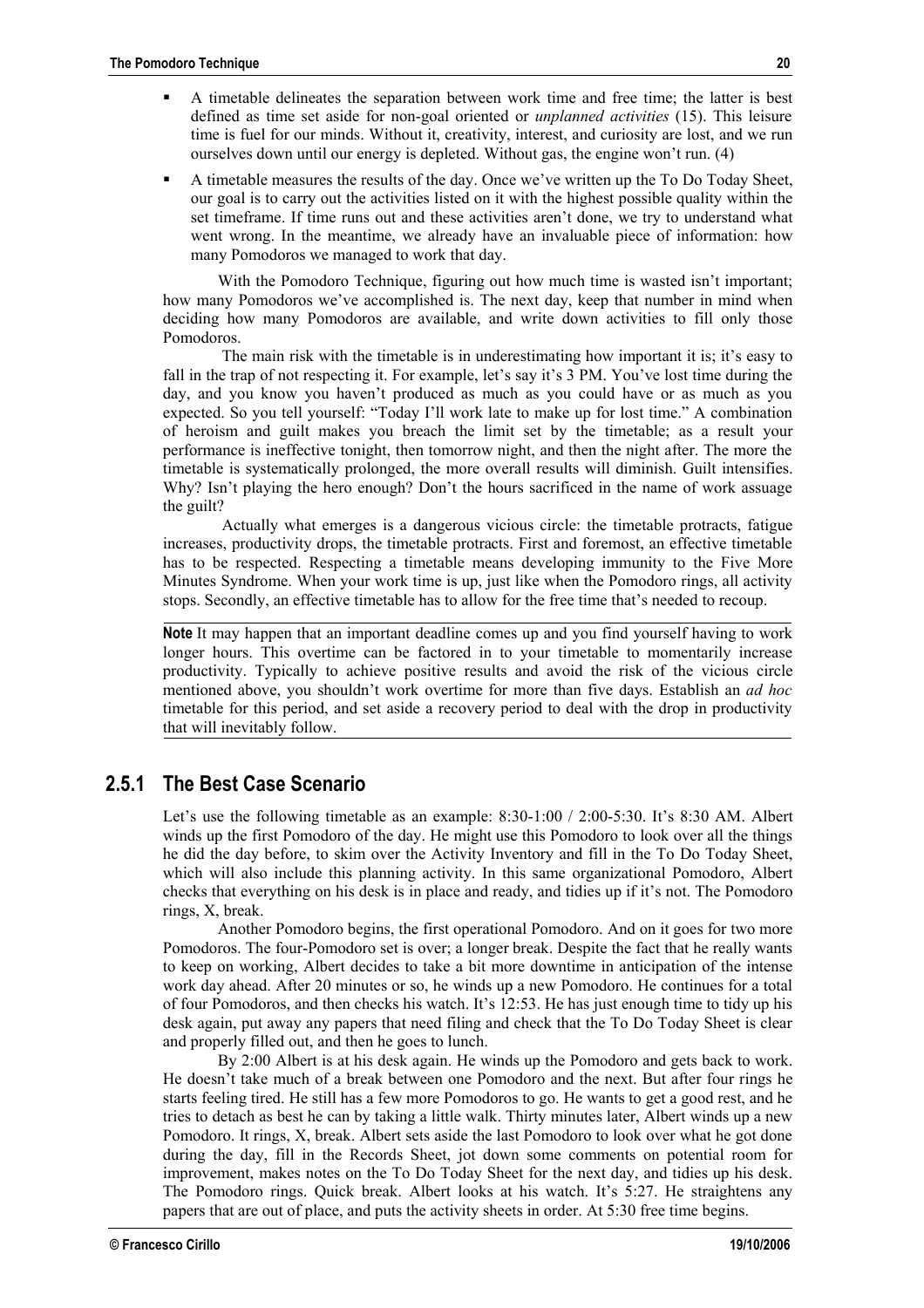Two comments on this scenario:

- The operational Pomodoros never coincide with the number of work/study hours. With eight hours of work/study, two Pomodoros are earmarked for organizational activities (one hour) and twelve (six hours) for operational activities.
- The time that goes by is always a secondary factor with the Pomodoro Technique. If there are no unhandled interruptions, the end of the morning or afternoon will be determined simply by the succession of Pomodoros. The timetable is reinforced by sets of Pomodoros. It doesn't matter what time it is, because our guide is the sequence of Pomodoros with respective breaks. In terms of the timetable in our example, we have  $[1+3]$ ,  $[4]$ ;  $[1+1]$ .

### 2.5.2 A Scenario With Interruptions

Let's say it's the second Pomodoro in the second set of the scenario above.

Albert gets interrupted and can't deal with the interruption. That can happen. The Pomodoro is void. Finally Albert is free to get back to work again. He checks the time. It's 12:20. In a few seconds he reorganizes the last session; at this point there's only one Pomodoro left to do. He still takes a quick break before setting the next Pomodoro. In fact, he decides to take a bit more time to try to find his focus. When he feels ready, Albert winds up the Pomodoro and starts with the second Pomodoro in the set. (The first one was interrupted.)

In the afternoon, at the end of the third set of four Pomodoros, Albert feels like he needs more than a 3-5 minute break. He decides to take a half-hour walk. Before going out, he quickly modifies the last set, which was originally two Pomodoros long, to just one organizational Pomodoro. If there's extra time, he'll tidy up his desk and check his incoming emails. Albert gets back from his walk at 4:47. He winds up the Pomodoro...it rings, X, break. Free time

### 2.5.3 Optimizing Your Timetable

A work day contains several Pomodoros. How should you organize them to make the day more effective? Optimizing your work schedule is the result of a continual process of observation and feedback. The objective is to reinforce the concept of a regular succession of activity as much as possible.

For people who have an entire day to study, an initial timetable might be: 8:30-12:30, 1:30-5:30. Two sets made up of four and three Pomodoros respectively in the morning, and two sets consisting of four and three Pomodoros respectively in the afternoon: [4], [3]: [4], [3]. The sets determine when to take breaks.

The Pomodoros within each set can be organized even further. For example, you could earmark the first Pomodoro in the first session for planning your day, and the following three for studying new topics, along with the next two Pomodoros from the second set. The last Pomodoro in the second group is set aside for checking and answering emails, listening to voice mail, and calling classmates, if need be. This is a way to respond effectively to possible interruptions intercepted during the morning. The first Pomodoro of the third set is for looking over what you did in the morning. The next three Pomodoros are to spend on studying. The first two Pomodoros of the fourth set are used to revise what you've learned today and in the past few days. The last Pomodoro of the day is destined for tracking and analyzing data. So, your timetable looks something like this:  $[1+3]$ ,  $[2+1]$ :  $[1+3]$ ,  $[2+1]$ .

The basic assumptions with this study schedule are that usually people are more productive in the morning, and more importantly the afternoon hours just after lunch are not very effective. Clearly, these assumptions are subjective. Why do we refer to an initial timetable? Because by gathering information on how you work/how you're working, in other words by tracking metrics of Pomodoros completed and other indicators every day, students can learn to pinpoint which set of Pomodoros is most productive for studying, revising, or being creative. Knowing this, they can consciously modify their study schedule, starting earlier or later, extending certain sets and reducing others, learning to know themselves better.

Here's the key to organizing a timetable: make conscious decisions on how to set it up. Up to this point, sets of four Pomodoros have been used because this amount is usually considered most effective. But you can also use longer or shorter sets lasting, say, three or five Pomodoros. At the end of the set comes a 15-30 minute break. In order to be effective, a timetable should also have the following features: it should be destined to change over time, and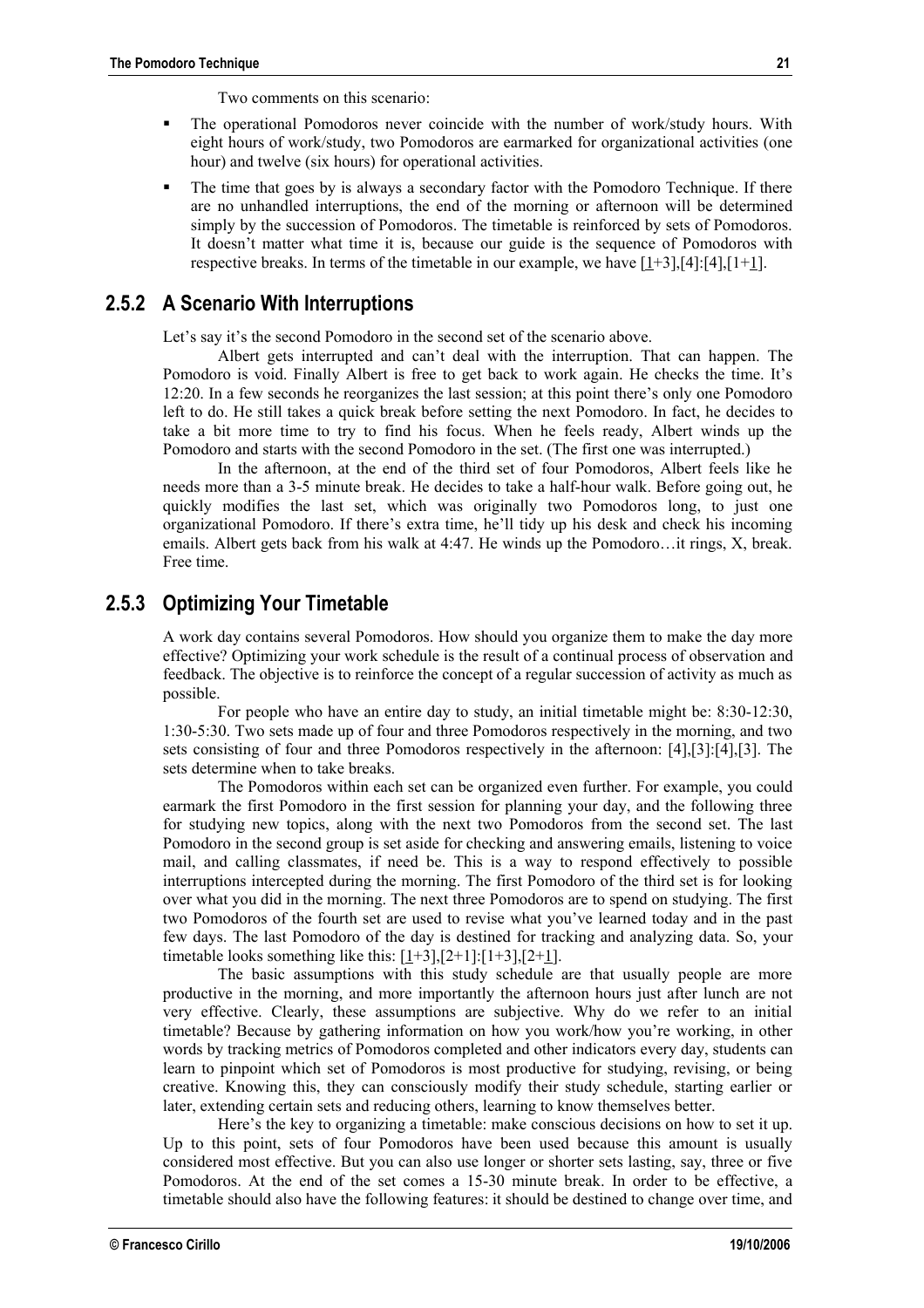it can be made of sets of differing numbers of Pomodoros, giving preference to those lasting four Pomodoros.

**Note** Experience teaches that when the seasons change, your timetable needs to change too.

#### **Other Possible Objectives**  $2.6$

Up to this point, this paper has described the basic Pomodoro Technique. Until now, by simple tracking and recording activities, and with very little processing, we've come up with useful reports on effort per activity, and on errors in qualitative or quantitative estimates. Clearly, if we want to improve, the reporting objectives will change over time. It wouldn't be useful to track and record every possible metric, obviously, but only the ones that enable us to observe what we want to consolidate or improve. The Pomodoro Technique was conceived to be flexible in the face of these kinds of changes. To make tracking and recording new metrics possible, we have to modify the different sheets, as shown in the previous paragraphs. While making these alterations, it's essential to keep some key criteria in mind that serve to preserve the adaptive capability of the Technique. In order of importance:

- 1. Always remember that using technology means an increase in complexity due to the relative learning curve, and less flexibility as compared to paper, pencil, and eraser.
- 2. Keep Tracking at the lowest possible level of complexity (even delegating small tasks to Recording). Choose simple tools for this activity: using paper, pencil and eraser serves as a useful mental exercise.
- 3. Keep recording simple by using the tools best suited to the complexity you have to manage. Before turning to a spreadsheet or a database, see if there's a more effective way to do Recording with paper, pencil, and eraser. Before using ad hoc software, see if there's a more effective way to do Recording with a spreadsheet or a database.
- 4. If Processing and Visualizing become difficult, complex, and repetitive, you first have to ask yourself if all the metrics you're observing are really necessary. If so, you should consider using spreadsheets, a database, or an ad hoc software program. A simple excel sheet can readily handle operations such as: reclassifying activities by type, filtering activities by word, grouping and applying calculations to selected activities.
- 5. Imagination is the most powerful tool for preventing complexity from growing.

For example, in the previous paragraphs, we looked at a case with a single objective: writing an article on How to Learn Music. This objective is achieved by means of a series of tasks. But you might find yourself having to consider a number of objectives to achieve simultaneously. How to you distinguish between them?

Depending on the circumstances, you can change how you write the description, so as to highlight the objective (Fig. 2.30). Another option is to include a new box labeled Objectives in the Activity Inventory, on the To Do Today Sheet, and on the Records Sheet, where you can write down a description of the objective, or an abbreviation or code that stands for it. To calculate the total effort expended to achieve a given objective, add up the effort it took to do the related activities

| TO DO TODAY                                      | Rome, 12 July 2006<br>Mark Ross |
|--------------------------------------------------|---------------------------------|
| How to Learn Musíc: write article (max 10 pps)   |                                 |
| How to Learn Musíc: finetune by reading out loud |                                 |
| How to Learn Musíc: condense to 3 pps            |                                 |

Figure 2.30 To Do Today Sheet

You might want to calculate how long it takes to reach certain objectives or perform given activities (2). To do so, you simply measure the time from the date of completion back to the date when you wrote in or assigned the activity. Since you already have the completion date for the activity (on the To Do Today Sheet), in the first case you'll need to track the date you slotted that activity into the Activity Inventory; in the second case, track the date you wrote it on the To Do Today Sheet. On the Records Sheet you can track Pomodoros of effort over several days for the same activity.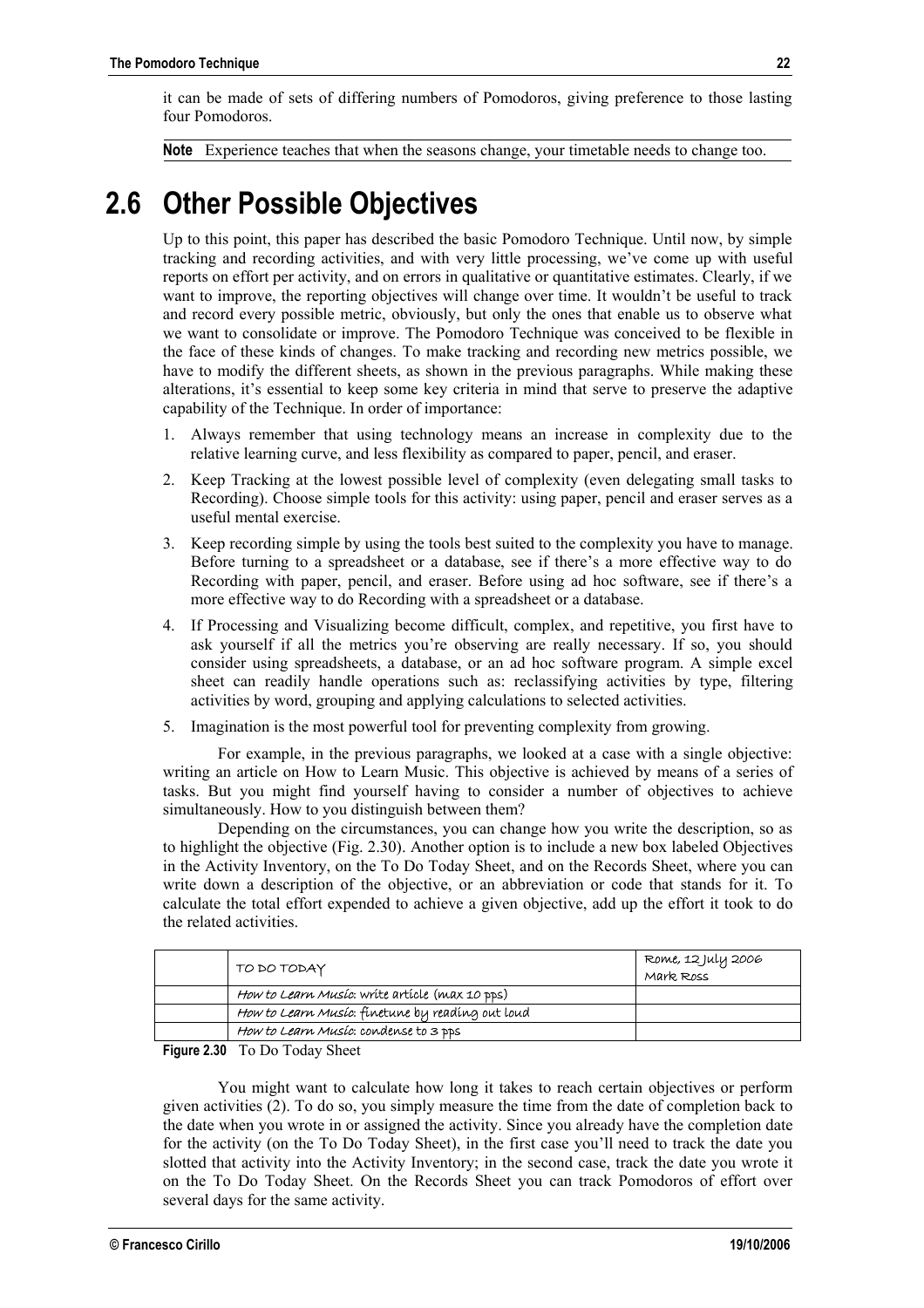In any case, choosing which metrics to track and record has to be subordinate to the choice of improvement objectives. In this case, the metrics system will grow incrementally on the basis of real need, keeping tracking complexity to a minimum.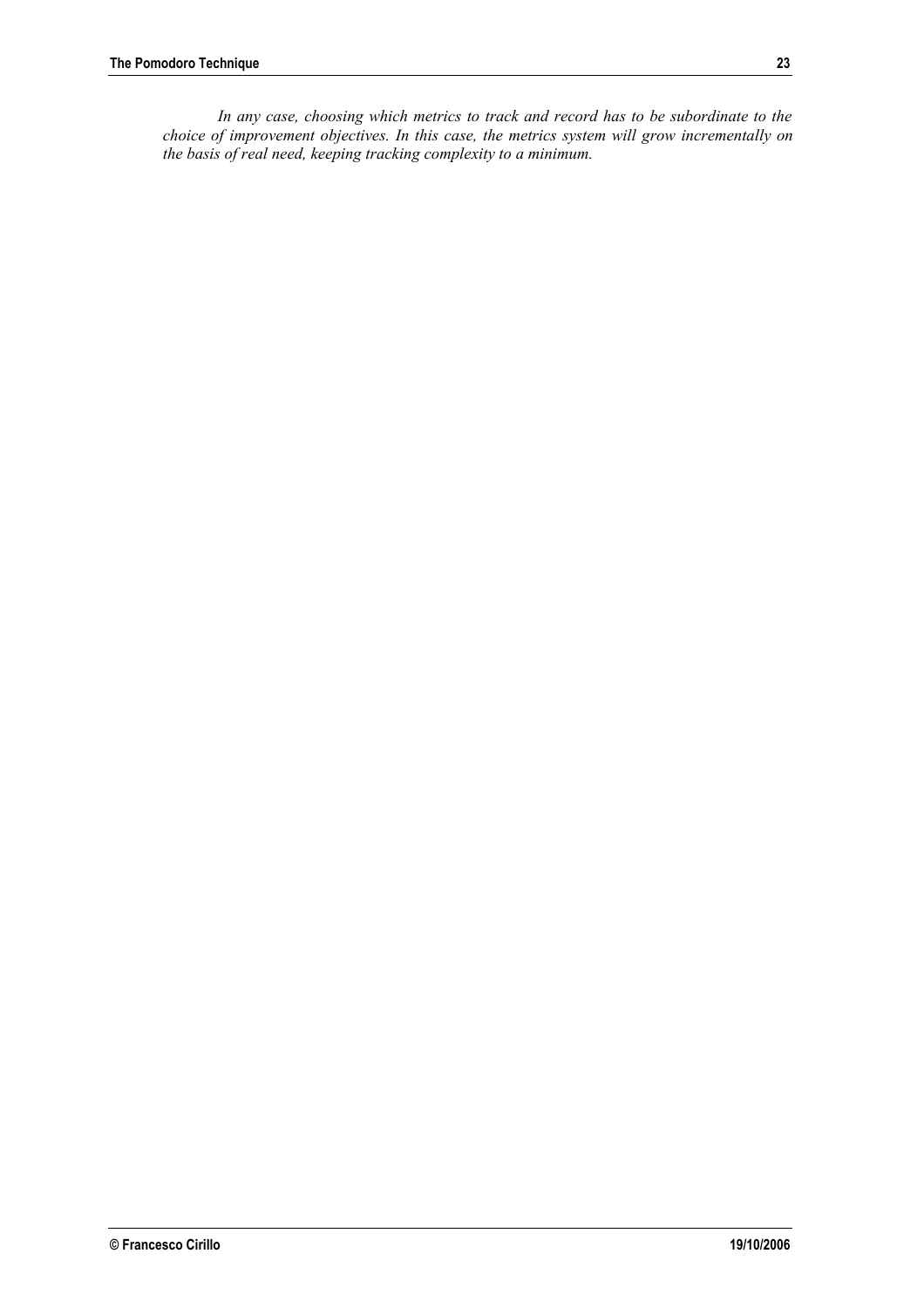### **Results**  $\mathcal{E}$

The Pomodoro Technique has been successfully applied in various types of activities: organizing work and study habits, writing books, drafting technical reports, preparing presentations, and managing projects, meetings, events, conferences, and training courses. Here are some observations that have emerged from the experience of people and teams who have applied the Pomodoro Technique.

# 3.1 Learning Time

It takes no time at all to apply the Pomodoro Technique. Mastering the Technique takes from seven to twenty days of constant application. If used in pairs or teams, it's easier to implement the technique consistently.

**Note** Experience shows that applying the Technique in teams or organizing work in pairs results in less learning time and more consistent results. In these cases, each pair works with their own Pomodoro.

#### The Length of the Pomodoro  $3.2$

In terms of how long a Pomodoro lasts, two forces have to be kept in balance to maximize effectiveness:

- The Pomodoro has to represent an effective atomic measure of work. In other words, the Pomodoro has to measure equal units of continuous effort; as such these units are comparable with others. The problem is that, as everyone knows, all time is not equal in terms of the output of effort. All months aren't equal: December is shorter in terms of number of productive days and so is August in Mediterranean countries. Likewise, all the weeks in a month aren't equal: we don't give the same effort every single week. All the days in a week aren't equal: some days you can work 8 hours, others only 5 if you need to travel or go to the dentist; in still other days you may work 10 or 12 hours (less often, hopefully). Even all the hours in a day aren't equal: not every hour produces the same amount of effort, mostly because of interruptions. As a unit of measure, much smaller time intervals such as 10 minutes might not be interrupted, but they don't allow us to achieve appreciable results, and tracking becomes much too intrusive. So as far as this first force, half an hour seems to be ideal.
- The Pomodoro has to encourage consciousness, concentration, and clear-minded thinking. It's been proven that 20- to 45-minute time intervals can maximize our attention and mental activity, if followed by a short break (15).

In light of these two forces, we've come to consider the ideal Pomodoro as  $20 - 35$ minutes long, 40 minutes at the most. Experience shows that the Pomodoro Technique works best with 30-minute time periods.

**Note** In various work groups which experimented with the Pomodoro Technique in mentoring activities, each team was allowed to choose the length of their own Pomodoro on the condition that this choice had to be based on observations regarding effectiveness. Generally, the teams started off with hour-long Pomodoros (25 minutes seemed too short at first), then moved to 2 hours, then down to 45 minutes, then 10, till they finally settled on 30 minutes.

#### $3.3$ **Varying the Length of Breaks**

The length of breaks depends on the how tired you feel. Breaks at the end of a set should last from 15 to 30 minutes. For example, if you've kept up an intense rhythm throughout the whole day, at the end of the next to last set of Pomodoros your break will naturally last 25 minutes. If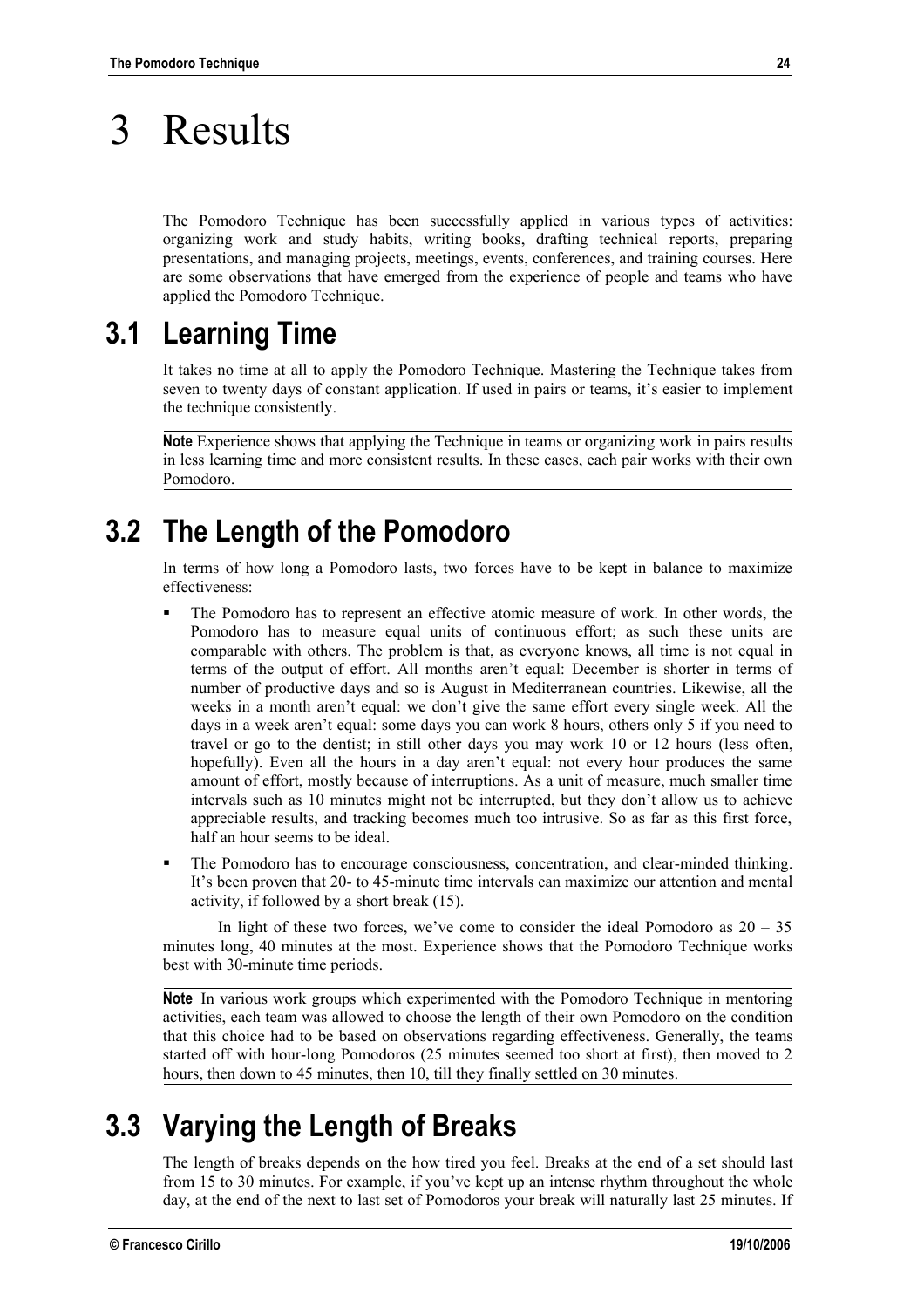you have to solve a very complicated problem, you'll need a 25-minute break between every set. If you're especially tired, it's possible and even beneficial to lengthen breaks between sets every so often. But breaks that consistently exceed 30 minutes risk interrupting the rhythm between sets of Pomodoros. More importantly, this sets off an alarm signaling the need for rest and free time!

It would be a serious mistake to take shorter breaks between sets because you're under pressure. Your mind needs time to integrate and get ready to receive new information to solve the upcoming problems in the next Pomodoro. Taking a shorter break because you're in a rush could lead to a mental block in finding solutions.

**Note** For beginners, once the last Pomodoro in the set of four is up, it's a good idea to set the timer for 25 minutes and start the break. The aim here isn't to rigidly impose 25 minutes, but to ensure you don't go over 30 minutes of break time. This should be done only at the beginning. In time, you'll realize how tired you are and understand when you're refreshed and ready to start again.

The same can be said for breaks between Pomodoros, which should be no less than 3-5 minutes. When you're especially tired, you can stop working for up to 10 minutes. Remember, though, that downtime between Pomodoros that consistently lasts more than 5-10 minutes risks breaking the rhythm between Pomodoros. It would be better to finish the current set and take a 15-30 minute break. The best way to manage your resources is to work strategically, first increasing the breaks between sets, and then extending the breaks between Pomodoros, if need be.

The most fitting metaphor for managing breaks is long-distance runners. At the start of the marathon, they know they have the energy to run faster, but they also know their limits and the difficulty of the challenge ahead. They manage their resources to achieve the best result at the finish line

#### **A Different Perception of Time**  $3.4$

The first benefit that comes from applying the Pomodoro Technique, which is already apparent in the first few days, is sharper focus and concentration that comes from a different perception of time. This new perception of time that passes seems to elicit the following sensations:

- 1. The first 25-minute Pomodoros seem to pass more slowly.
- 2. After a few days of constant application of the Pomodoro, users say they can actually feel the mid-way point of the 25 minutes.
- 3. By the end of the first week of constant application of the Pomodoro, users say they can actually feel when 5 minutes are left on the Pomodoro. In fact, many people report having some sense of fatigue during these final minutes.

We can stimulate this ability to feel time in a different way by means of a series of exercises which serve to enhance consciousness of passing time among Pomodoro users. This different awareness of the passage of time seems to lead Pomodoro users to a higher level of concentration in performing the activity at hand.

#### $3.5$ **Sounds of the Pomodoro**

The Pomodoro emits two sounds: it ticks and it rings (after 25 minutes). As regards these sounds, there are several things to consider from two different perspectives: Pomodoros users, and people sharing the same work space with Pomodoro users.

### 3.5.1 People Who Use the Pomodoro

Let's first consider Pomodoro users. When they start applying the Pomodoro Technique, the ticking and ringing can be annoying. There are various ways to make these sounds softer, but experience shows that in time (even with just a few days of constant application) two things happen:

Î, The ticking becomes a calming sound. "It's ticking and I'm working and everything's fine."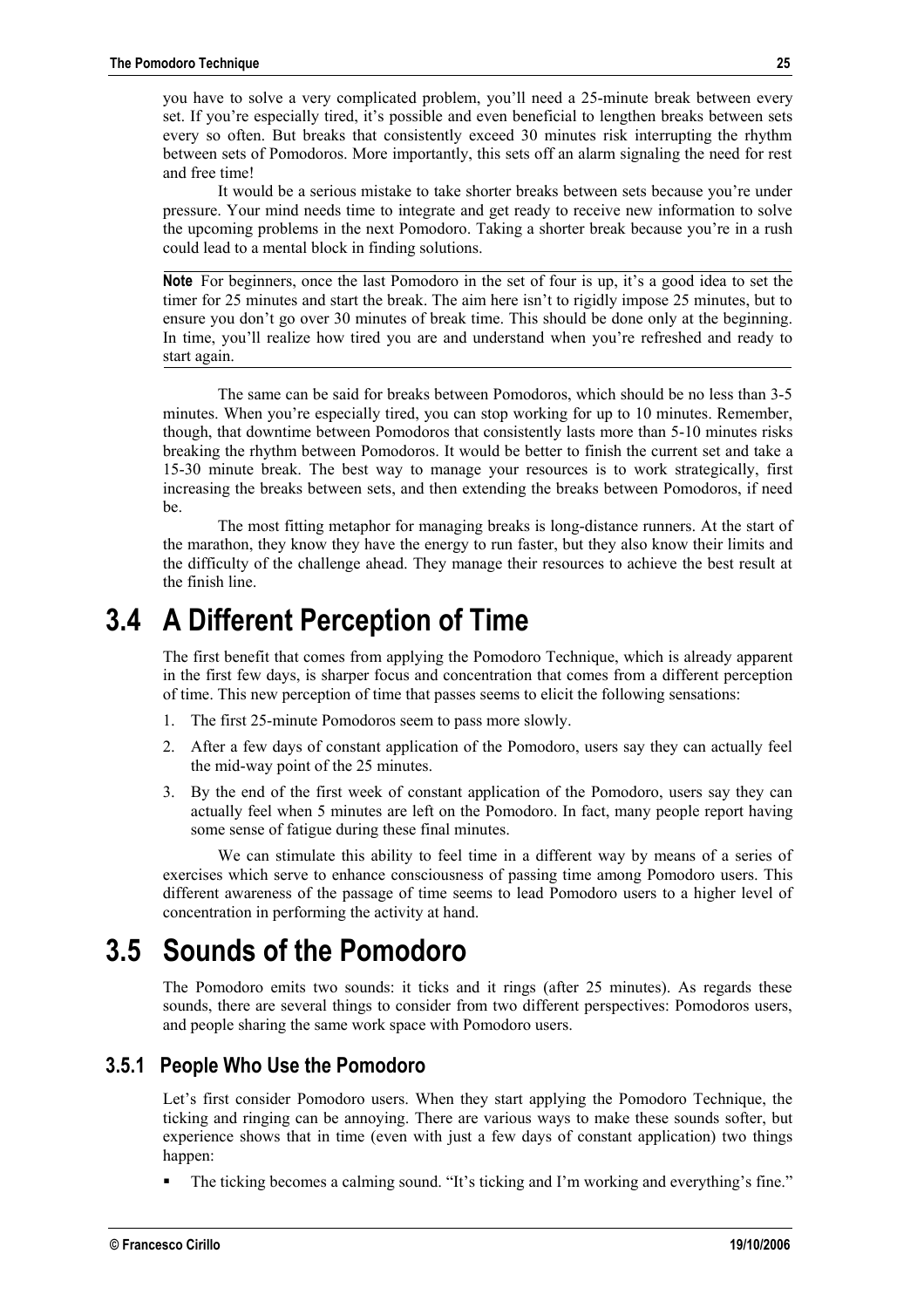After a while, users don't even hear the ring because their level of concentration is so high. In fact, not hearing the Pomodoro ring actually becomes a real problem in some cases.

Clearly the different sensations that are elicited by the same sounds are signs of a profound change in the perception of time that passes.

### 3.5.2 People Who are Subject to the Pomodoro

Now consider people who have to "put up with" the Pomodoro. This situation would arise when the Technique is used in a shared space, for example study halls at a university or an open space work environment. To respect the people who don't use the Pomodoro, a number of solutions have been tested. In order of effectiveness, there are: watches that count down 25 minutes and then flash or beep softly; cell phones with software applications that vibrate or make the display flash (for example the PomodoroMobile by XPLabs); kitchen timers with muted rings; Pomodoro computer software, aka soft-Pomodoro (first among these is the JTomato by Bruno Bossola). The ticking and ringing of several Pomodoros in an environment where a team is using the Pomodoro Technique isn't considered bothersome.

#### **Shapes of the Pomodoro**  $3.6<sup>°</sup>$

Obviously, the kitchen timer you use doesn't have to be shaped like a tomato. Apples, pears, oranges, toasters, cooks, spheres, and UFOs: the market for timers is a varied as it is upbeat. Choosing your own Pomodoro (or we should say timer) makes the Technique more enjoyable and more accessible.

#### $3.7$ **Ring Anxiety**

With the first few Pomodoros when learning the Technique, there may be some anxiety from the feeling of being controlled by the Pomodoro. Experience shows that this feeling mainly emerges in two cases:

- among people who are not used to self-discipline  $\blacksquare$
- among people who are very oriented toward achieving results

In both cases, it will prove difficult to concentrate on the primary objective of the Technique: empowering each person to improve his or her work or study process through selfobservation.

For people who aren't used to self-discipline, ring anxiety generally comes from the fear that the Pomodoro Technique might be used to externally monitor their progress. It's important to stress that the aim of the Technique is not to carry out any sort of external analysis or control. With the Pomodoro Technique, there is no inspector who monitors workers' hours and methods in a Tayloristic fashion. The Pomodoro Technique mustn't be misconstrued as a form of this kind of external control. Instead, the Pomodoro Technique was created to satisfy the personal need to improve, and it has to be applied spontaneously.

Cases of results-oriented people are more common. If every tick seems like an invitation to work quickly, if every tock repeats the question, "Am I going fast enough?" these are signs of full immersion in what we might call the *Becoming Syndrome*. And today this is quite common. The underlying fear people have here is usually the inability to demonstrate their effectiveness as fully as they'd like to others and to themselves. The Pomodoro is a method for comparison, if not with others then at the least with themselves, and every tick and tock seems to reveal their lack of ability. Under pressure from time that passes, they look for shortcuts, but this isn't the way to go faster; shortcuts lead to defects and interruptions which feed into their fear of time in a vicious circle. How can they come to hear the ticking as a calming sound? The idea, the solution might be just around the corner with the next tick, but they'll miss it if they keep thinking how fast time is passing.

The first thing to learn with the Pomodoro Technique is that seeming fast isn't important, reaching the point of actually being fast is. You do this by learning to measure yourself, observe how you work, and develop the value of continuity. This is why the first objective to achieve with the Pomodoro Technique is simply to mark down the Pomodoros you've done.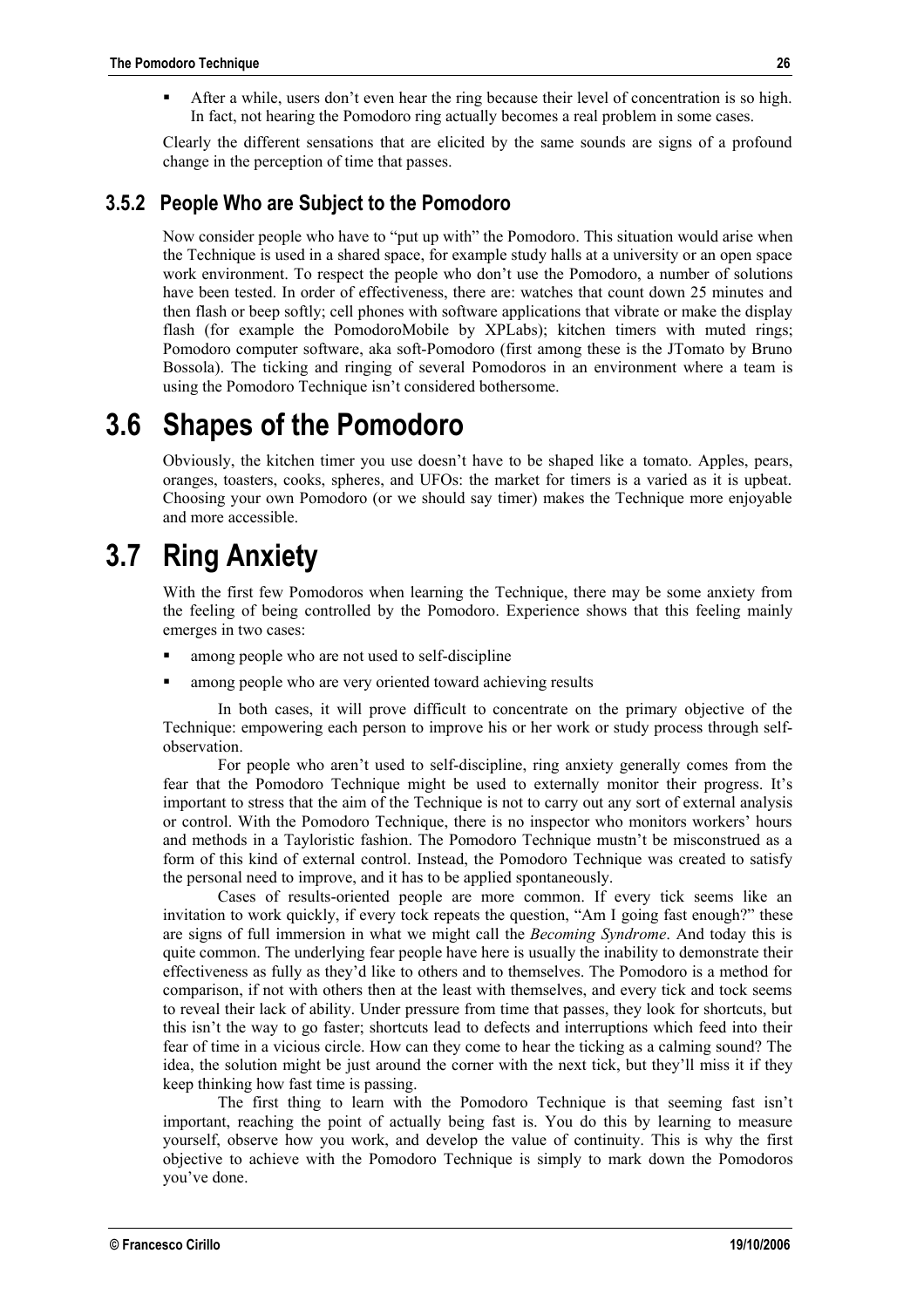If it takes four Pomodoros to draft a simple two-page review, it's not important that you expected to finish in two Pomodoros, or that you want to show everyone that you can finish in two Pomodoros. What's important is to find out how to go from four to two.

The initial challenge is knowing how to analyze how you work on the basis of test measurements collected every 30 minutes and not having expectations as to the result. Simply work, track, observe, and change in order to improve, if need be. Once this point is understood, the ticking starts to have a different sound. You need to concentrate to be fast.

The next step is to estimate and  $-$  why not?  $-$  even challenge yourself to succeed in completing a given activity within the estimated time. This is one of the rules of the game for the Pomodoro Technique; but never take shortcuts! The Xs marking completed Pomodoros are frustrating when they get closer and closer to the last estimated Pomodoro box. But you have to be brave and keep on working, staying calm and concentrated, to be successful. Stimulating the value of continuity leads to productivity and creativity. Every tick of the Pomodoro, if you hear it, is an invitation to stay focused, alert, and to continue.

**Note** At first, even getting through a single Pomodoro a day without interruptions is an excellent result, because it allows you to observe your process. The next day your effort will be focused on completing at least one Pomodoro with no interruptions, possibly two or more. With the Pomodoro Technique, the number of Pomodoros you finish doesn't matter so much as the pathway to consistently achieving more Pomodoros. This same incremental approach should be used when you take up the Pomodoro Technique again after you haven't used it for some time (for example, when you get back from a vacation). In this case, it takes patience and a bit of training to consistently reach 10-12 Pomodoros a day.

# 3.8 Constant Internal Interruptions

When you perceive internal interruptions as things that can't be postponed, it becomes difficult to complete even a single Pomodoro in a whole day. In these cases, we suggest you set the Pomodoro for 25 minutes and force yourself, Pomodoro after Pomodoro, to increase (and more importantly never reduce) the time you work non-stop. The final objective is to get to the 25minute mark having worked continuously, with no interruptions. "In this Pomodoro I've managed to work for 10 minutes without interruptions, in the next one I'm going to work no less than 10 minutes, maybe even just one minute more." Results come Pomodoro after Pomodoro.

#### The Next Pomodoro Will Go Better  $3.9$

The feeling of having the time to do things and not using it well is often incapacitating. Your mind starts wandering from the past to the future: "If I had done that research on Internet yesterday, and last week I'd sent that email...How will I deliver the report by next week?" This provokes feelings of guilt and creates anxiety-filled situations.

The Pomodoro Technique allows you to keep your focus on the current Pomodoro, or once that's done, on the next Pomodoro. Your attention is trained on the here and now, emphasizing the search for a concrete way to stimulate the value of continuity and carry out activities in the most reasonable order.

When you feel lost, a Pomodoro can be dedicated to exploration in order to set your priorities straight and lay out a new plan. If your ideas are clear but something's missing – maybe determination, maybe a bit of courage - wind up the Pomodoro and start working on it, without waiting for time.

People who have the habit of procrastinating say that they benefit from the fact that the Pomodoro enables them to concentrate and achieve little things (activities that take 5-7 Pomodoros worth of effort, at the most), without having to worry about every thing. One Pomodoro at a time, one activity at a time, one objective at a time. For personality types with a strong tendency to procrastinate, it's important to realize that the initial objective is to finish one Pomodoro: 25 minutes of work on a given activity, without interruptions.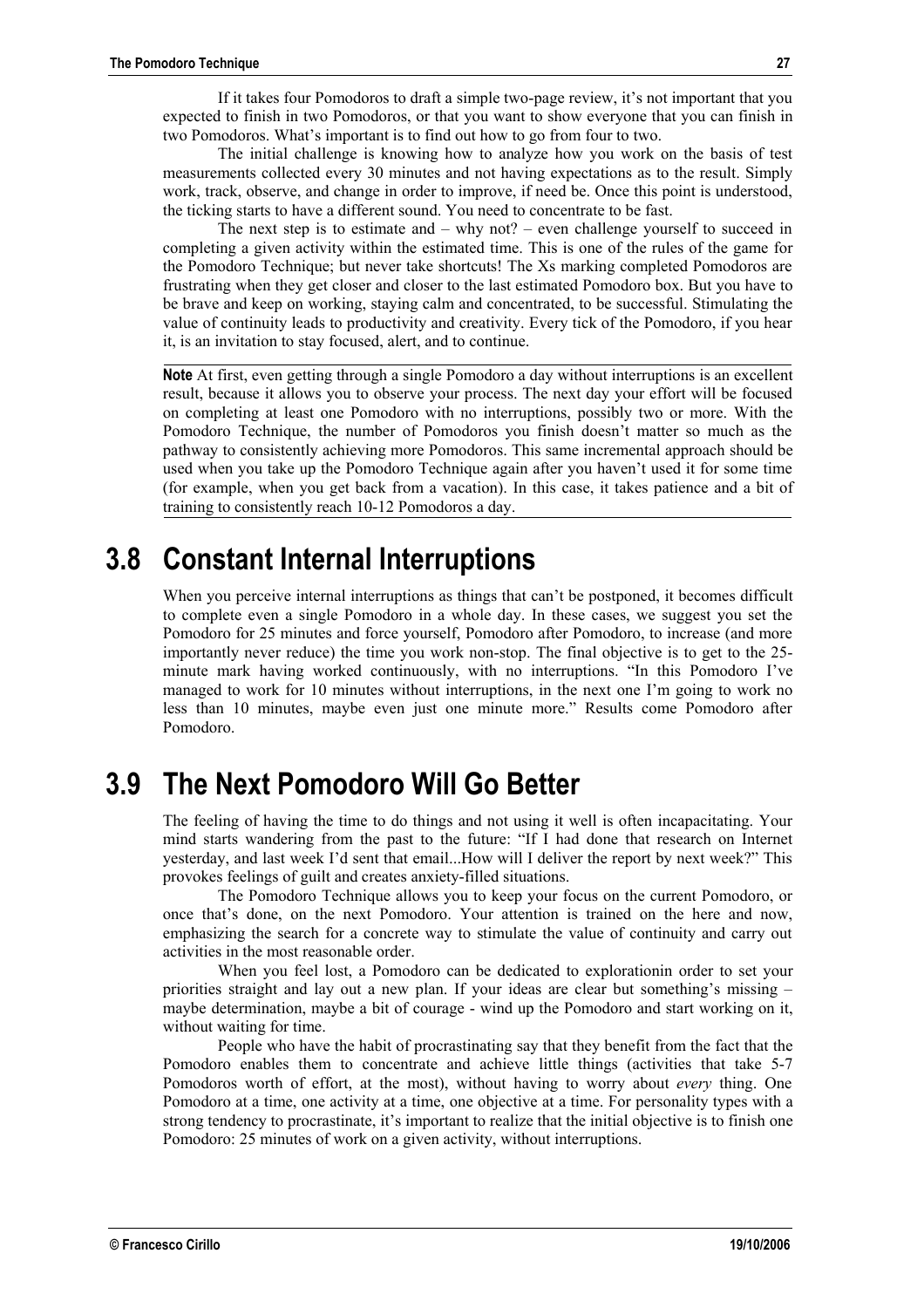# 3.10 A Mechanical Pomodoro or Pomodoro Software

What kind of Pomodoro is most effective: a mechanical timer or a Soft-Pomodoro for the computer? Speaking from experience, the most effective Pomodoro is always the kitchen timer. In any case, to guarantee the highest possible effectiveness, the Pomodoro has to meet a number of requirements:

- You have to be able to actually wind it up. The act of winding up the Pomodoro is a declaration of your determination to start working on the activity at hand.
- $\blacksquare$ It has to clearly show how much time is left, and it should make a ticking sound as time passes. This is a way we can practice feeling time and staying focused.
- It should make an audible, easily identified sound to signal that time's up.

What's more, to mark the end of a Pomodoro or to eliminate a finished activity from the To Do Today Sheet, Pomodoro practitioners should use explicit gestures. For this reason it's better if these aren't automated.

# 3.11 Improving Estimates

One of the more tangible results that can be attained with the Pomodoro Technique involves improving the ability to estimate. This develops along two pathways:

- Improvement of quantitative estimates by reducing the error between estimated Pomodoros and actual Pomodoros. In other words, while planning the day's tasks, the effort needed to complete a given activity can be accurately predicted. Self-observation and 30-minute measurements are the basis for more exact estimates. Experience shows that a positive sign of improvement in estimation is when the number of cases of underestimation is equal to the number of cases of overestimation. A strategy oriented toward systematic overestimation or underestimation does not lead to quantitative improvement. Learning to estimate is essential in order to be effective.
- Improvement of qualitative estimates by reducing the number of activities that weren't included in the planning phase. In other words, while planning the day's tasks, the number and type of activity that actually has to be done can be pinpointed (weak version), or better still the specific set of activities that serve to achieve the given objective with the least possible effort can be identified (strong version). Overall underestimation happens when we don't correctly identify the activities that have to be done, or we don't realize that the activities we have identified aren't the most effective. With the Pomodoro Technique, unplanned activities are tracked when they emerge. Observing and understanding the nature of these activities allows Pomodoro users to hone their forecasting and organizing skills.

Why does the Pomodoro Technique improve both aspects of estimation? One of the common causes of quantitative and qualitative improvement is that the activities we measure are continually divided up according to the rule: If It Takes More Than 5-7 Pomodoros, Break It Down. Smaller activities are more understandable and easier to estimate, so the margin of error shrinks. Smaller activities (but not too small) enable us to recognize simpler solutions. In fact, the aim of breaking down activities should never be simply to divide them up as far as possible. Instead, the point is to identify incremental paths which have the lowest possible complexity.

# 3.12 Motivation and the Pomodoro

With the Pomodoro Technique, three factors contribute to boosting personal motivation:

- Completing several activities a day that aren't too simple or too complex (Rule: If it Takes  $\blacksquare$ More than 5-7 Pomodoros, Break It Down.), which serve to reach your objective (13).
- Directly influencing personal improvement on a day to day basis. п
- Being aware of how you work/how you're working thanks to continual observation and  $\blacksquare$ measurement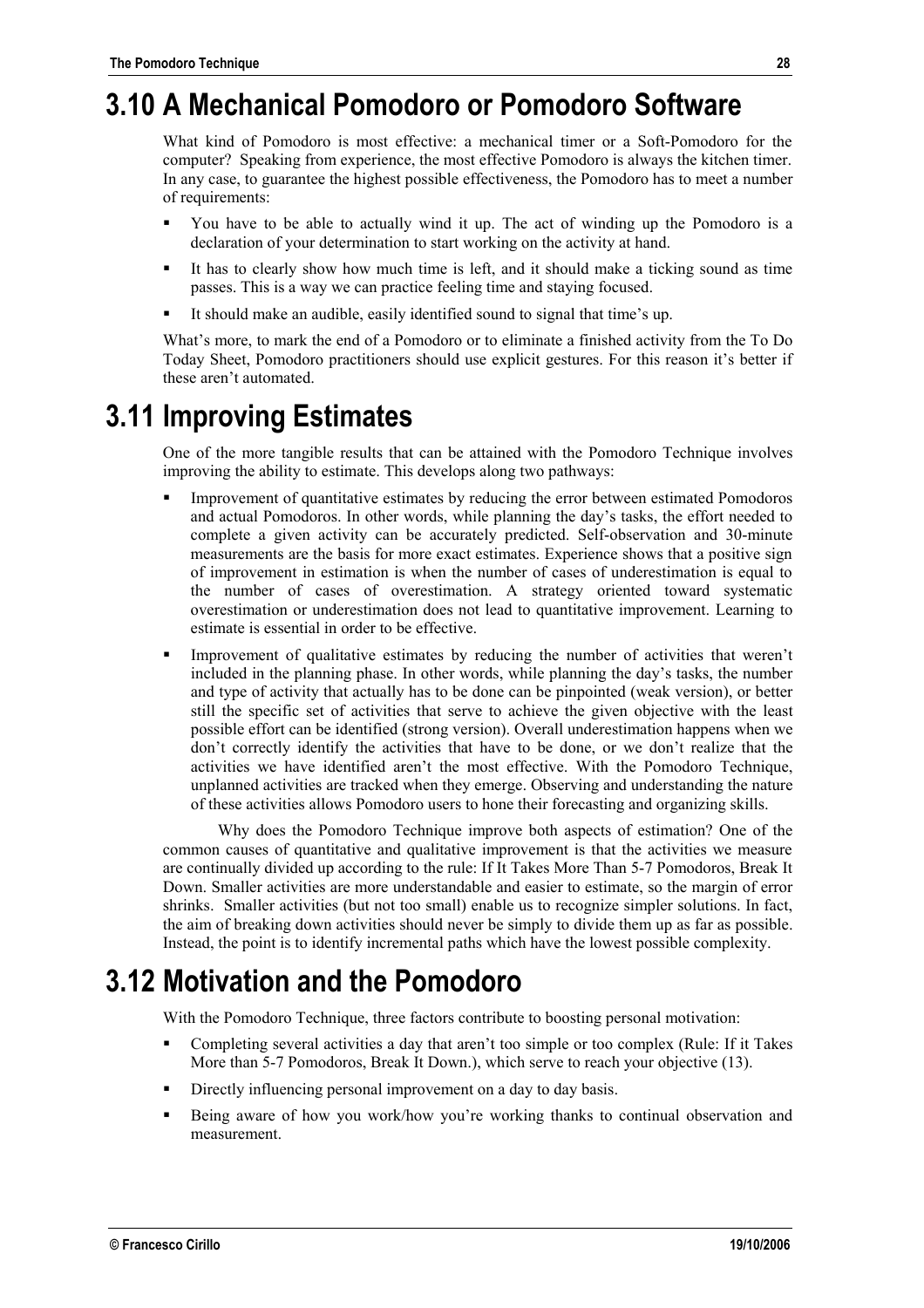# 3.13 And If Everything Goes Completely Wrong?

What should you do if you get caught up in a rush, or if you have a case of nerves or a panic attack? If you start feeling the anxiety of *becoming* and the deadline is getting closer by the second? What should you do in case of total paralysis? That can happen. It's only human. The Pomodoro Technique is extremely useful in these circumstances.

First, take a look at the situation. Try to understand what went wrong during the last Pomodoro. If necessary, reorganize activities: be open to new things to include and possible innovative strategies for pinpointing essential tasks. Focus on the next Pomodoro. Keep on working. Concentration and consciousness lead to speed, one Pomodoro at a time.

If you're especially tired, you need to organize shorter sets (for example three Pomodoros) and take longer breaks between sets. The more tired you are, or the more behind or panic-stricken you feel, the more important it is to repeat and review rather than to forge ahead at all costs. The key objective is never to recover lost time, but instead to be focused on taking the next step on your chosen path, which you often - consciously - change.

# 3.14 The Pomodoro Has a Limit

The main disadvantage of the Pomodoro Technique is that to reach your goals effectively, you need to accept being helped by a little mechanical object. Discontinuing the use of the Pomodoro Technique actually diminishes most of the positive effects described above. Though you still retain the ability to break down activities incrementally, and you might keep on taking short breaks, the discipline ensured by the Pomodoro seems to be the key to maintaining a high level of effectiveness.

# 3.15 When Not To Use the Pomodoro

The Pomodoro Technique shouldn't be used for activities you do in your free time. In fact, applying the Pomodoro would make these activities scheduled and goal-oriented. That's no longer free time. If you decide to read a book simply for leisure, you shouldn't use the Pomodoro Technique; doing so would be taking those Pomodoros away from unscheduled free time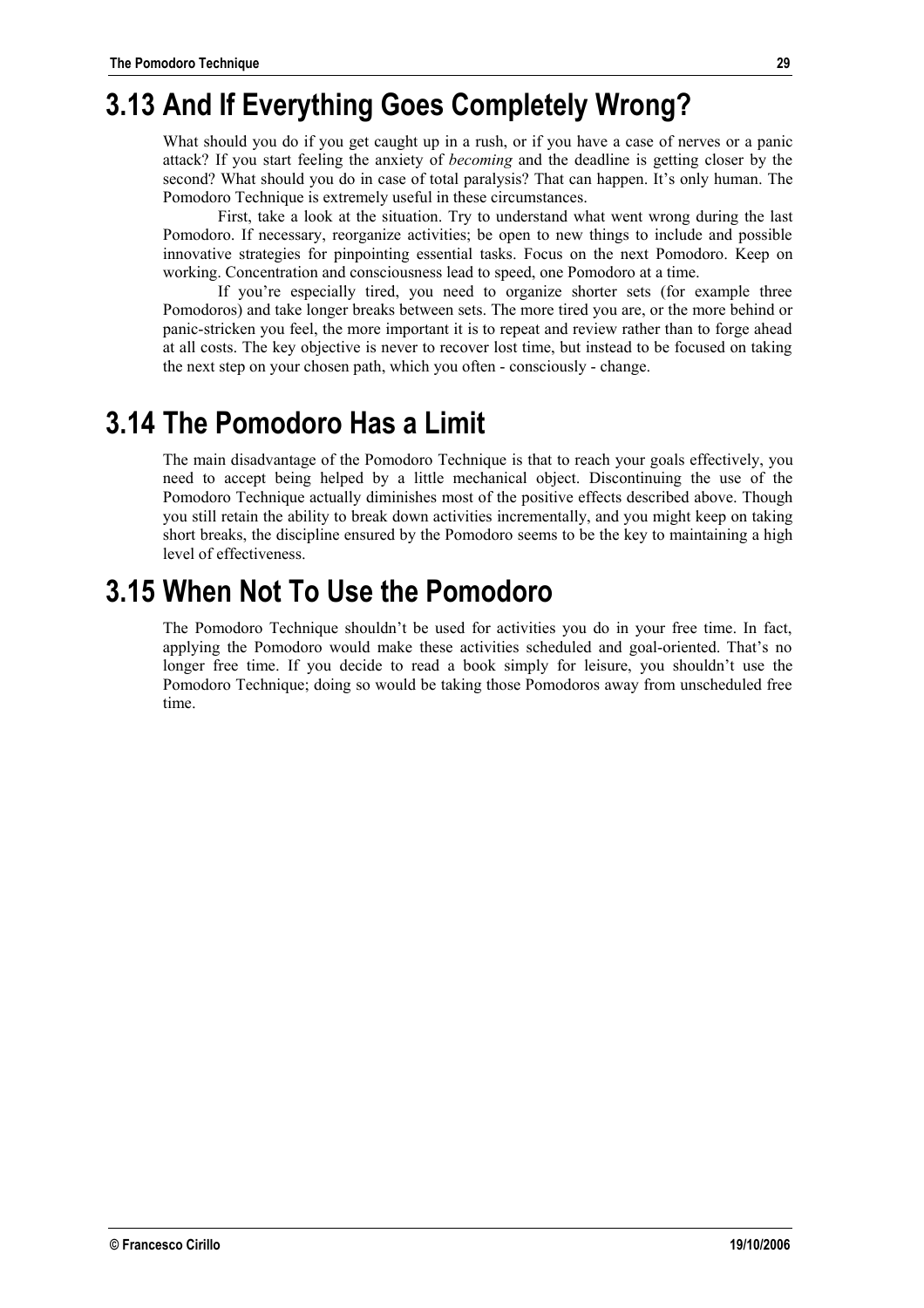# 4 Conclusions

In actual fact, the positive effects of the Pomodoro Technique on individual or team productivity come from a number of different factors; below an attempt is made to summarize them.

#### $4.1$ **Inverting the Dependency on Time**

The Pomodoro represents an abstraction of time, a box that can hold and limit *becoming* and on which time depends, in the end. It's precisely by breaking and inverting our dependency on *becoming* that a different vision of time emerges. By measuring ourselves against a finite abstraction of time - the Pomodoro - we can succeed in breaking our direct dependency on the concept of *becoming*.

Specifically, the time-boxing concept together with the typical Pomodororian notion of time running backwards (from 25 minutes to 0) generate positive tension (eustress) which is capable of facilitating the decision-making process. In more general terms, this stimulates the vital contact you need to assert yourself and at the same time accomplish activities.

The passage of time is no longer perceived as negative, but positive. Every Pomodoro represents the opportunity to improve, or in crisis situations, to rapidly reorganize. The more time passes, the better chance you have to improve your process. The more time passes, the more easily activities can be estimated and scheduled. The more time passes, the more the feeling of anxiety is assuaged, and in its place come enhanced consciousness, sharper focus on the here and now, and a clearer mind in deciding your next move. The result is higher productivity.

Moreover, the same dependency inversion mechanism is applied in the Pomodoro Technique to reduce and eliminate interruptions. This increases concentration and continuity in work, and here too there is a considerable correlated rise in productivity.

#### $4.2$ **Regulating Complexity**

We can maximize our motivation by accomplishing several challenging activities every day that are neither too complex nor too easy, simply by applying the following rules:

- $\blacksquare$ If It Lasts More Than 5-7 Pomodoros, Break It Down.
- × If It Lasts Less Than One Pomodoro, Add It Up.

Less complex activities are usually easier to estimate, so quantitative estimates improve. Breaking down activities so they deliver incremental value also bolsters our determination to attain our objectives.

#### $4.3$ **Detachment**

Frequent breaks with the Pomodoro are essential to achieving more lucid, conscious and effective mental capacity with a resulting increase in productivity. It is important to note that in many environments there's a sort of aversion to breaks, as if they were a sign of weakness. Common wisdom in many companies seems to be: "Real managers start the meeting at 9 AM and end at 10 PM and never leave their office." This extreme behavior at work actually reveals a tenaciousness that often lays a solid foundation for frustration and working with a lack of concentration, and consequently a lack of effectiveness.

By applying the Pomodoro Technique, many people have begun to understand the value and effectiveness of detachment. A break every 25 minutes lets you see things from a different perspective and enables you to come up with different solutions; you often find mistakes to correct, and your creative processes are stimulated. Detachment enhances the value of continuity.

But the break really has to be a break. It isn't simply stopping an activity when the 25minute buzzer rings, or when a set is finished, and continuing to think about that task during the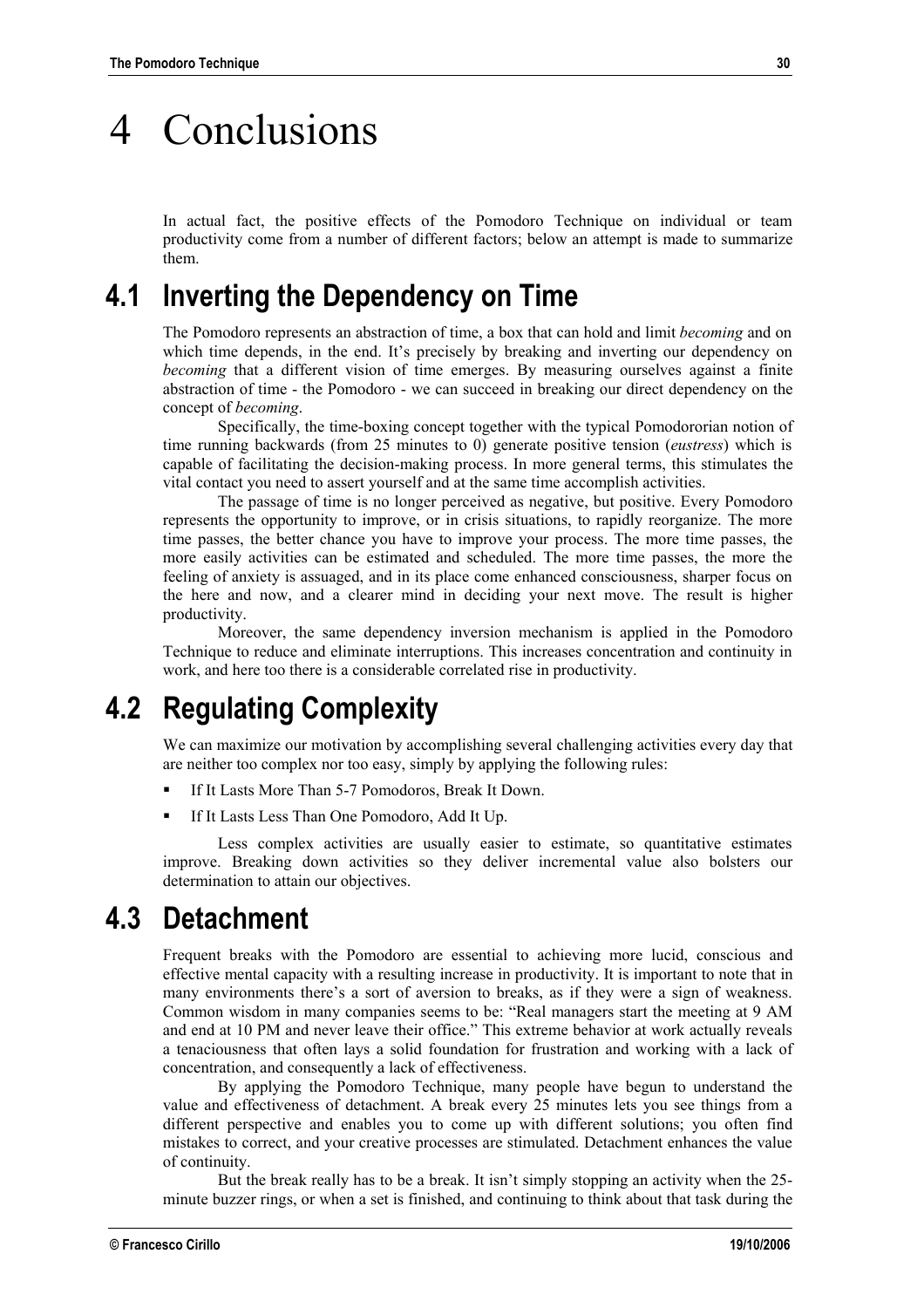break. With the Pomodoro Technique, you get used to stopping and disengaging from continual work situations that don't improve individual or team effectiveness. Stopping, detaching, and observing yourself from the outside enhances awareness of your behavior. Stopping becomes synonymous with strength, not weakness.

#### **Observation and Continual Feedback** 44

The Pomodoro Technique represents a method of comparison every 25 minutes. The first and last five minutes of a Pomodoro, which serve to review and repeat what you've done, already enable you to realize if a certain course of action is effective. Pair work magnifies this positive phenomenon more than individual or group work. In the most critical cases, it's even possible to change direction from the very next Pomodoro, rescheduling the activities that need to be done.

Recording data at least once a day, with tracking every 30 minutes, lets us assess the effectiveness of our *modus operandi* on the basis of objective metrics. By observing what you've recorded, you can come to a decision to modify your process, improving the content of activities, defining clearer objectives or breaking down activities, identifying and eliminating duplicated or unnecessary activity or phases, testing alternative strategies for assembling activities while reducing error in qualitative estimates.

The chance to directly affect your work or study process by steering it toward improvement stimulates your personal interest in accomplishing activities by asserting yourself.

#### **Sustainable Pace**  $4.5$

Respecting the timetable for work and breaks contributes to achieving continuity. To guarantee consistently high productivity, in fact, it's not effective to make yourself work or study non-stop from morning till night. An industrial machine certainly produces more if it works a long time without stopping, but human beings simply don't function like industrial machines.

By respecting the schedule for breaks between single Pomodoros and sets of Pomodoros, you can work and study while maintaining your pace. You'll get tired, which is only natural, but you won't become exhausted. In other words, by consciously managing breaks and the complexity of content, in time anyone who uses the Pomodoro Technique can come to know his or her sustainable pace or physiological rhythm.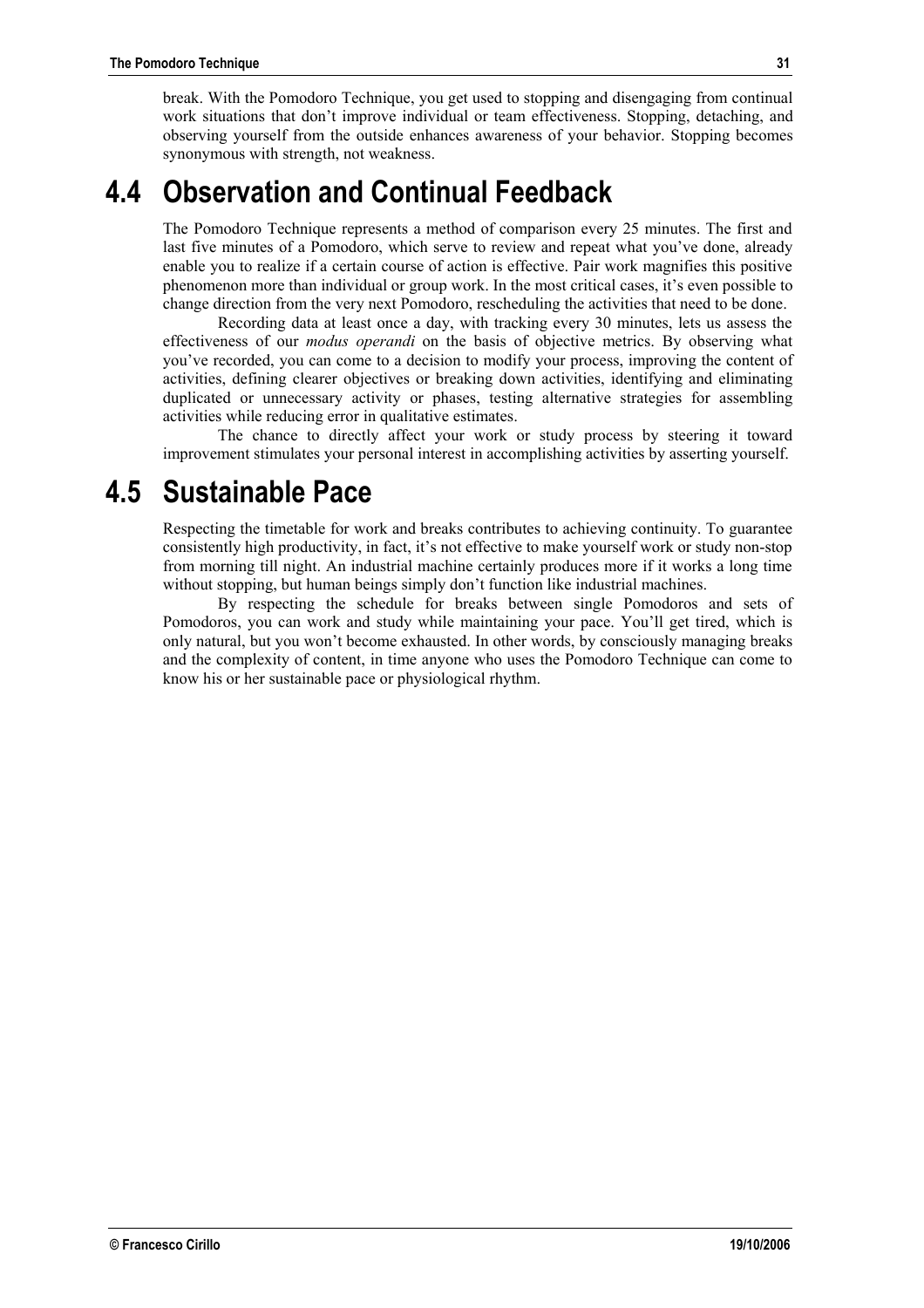# Bibliography

- $(1)$ Charles Baudelaire, I fiori del male, Feltrinelli, 1991; ISBN 88-07-82028-5.
- $(2)$ Kent Beck, "Software-In-Process: A New/Old Project Metric", http://citeseer.ist.psu.edu/context/2433183/0.
- $(3)$ Henri Bergson, L'evoluzione creatrice, Cortina Raffaello, 2002; ISBN 88-70-78780-X.
- $(4)$ Jerome Bruner, La mente a più dimensioni, Laterza 2003; ISBN 88-420-6860-8
- $(5)$ Jane B. Burka e Lenora M. Yuen, *Procrastination*, Perseus Books, 1983;
- ISBN 0-201-10190-4.
- $(6)$ Tony Buzan, 1982, The Brain User's Guide, E.P. Dutton
- , Make the Most of Your Mind, Fireside Edition, 1988; ISBN 0-671-49519-4  $(7)$
- $(8)$ , Use Both Sides of Your Brain, Penguin Book, 1991; ISBN 0-452-26603-3.
- $(9)$ Hans-Georg Gadamer, L'enigma del tempo, Zanichelli, 1996, ISBN 88-08-09056-6.
- $(10)$ Verità e metodo, Studi Bompiani, 2001, ISBN 88-452-5039-3.
- Tom Gilb, Principles of Software Engineering Management, Addison Wesley, 1996,  $(11)$ ISBN 0-201-19246-2.
- $(12)$ Carlo Maria Martini, Figli di Crono, Cortina Raffaello, 2001; ISBN 88-70-78714-1.
- (13) Abraham H. Maslow, Verso una psicologia dell'essere, Astrolabio, 1971; ISBN 88-34-00184-2.
- $(14)$ Steve McConnell, Rapid Development, Microsoft Press, 1996; ISBN 15-56-15900-5.
- $(15)$ Yona McGregor e Tony Buzan, A Guide to Animal Farm, Hodder & Stoughton, 1998; ISBN 0-340-66401-0.
- (16) Eugène Minkowski, *Il tempo vissuto*, Einaudi Editore, Torino, 1971; ISBN 88-06-30767-3.
- (17) Anita Molino, L'arte dell'apprendere, Tecniche Nuove, 1997; ISBN 88-481-0396-0.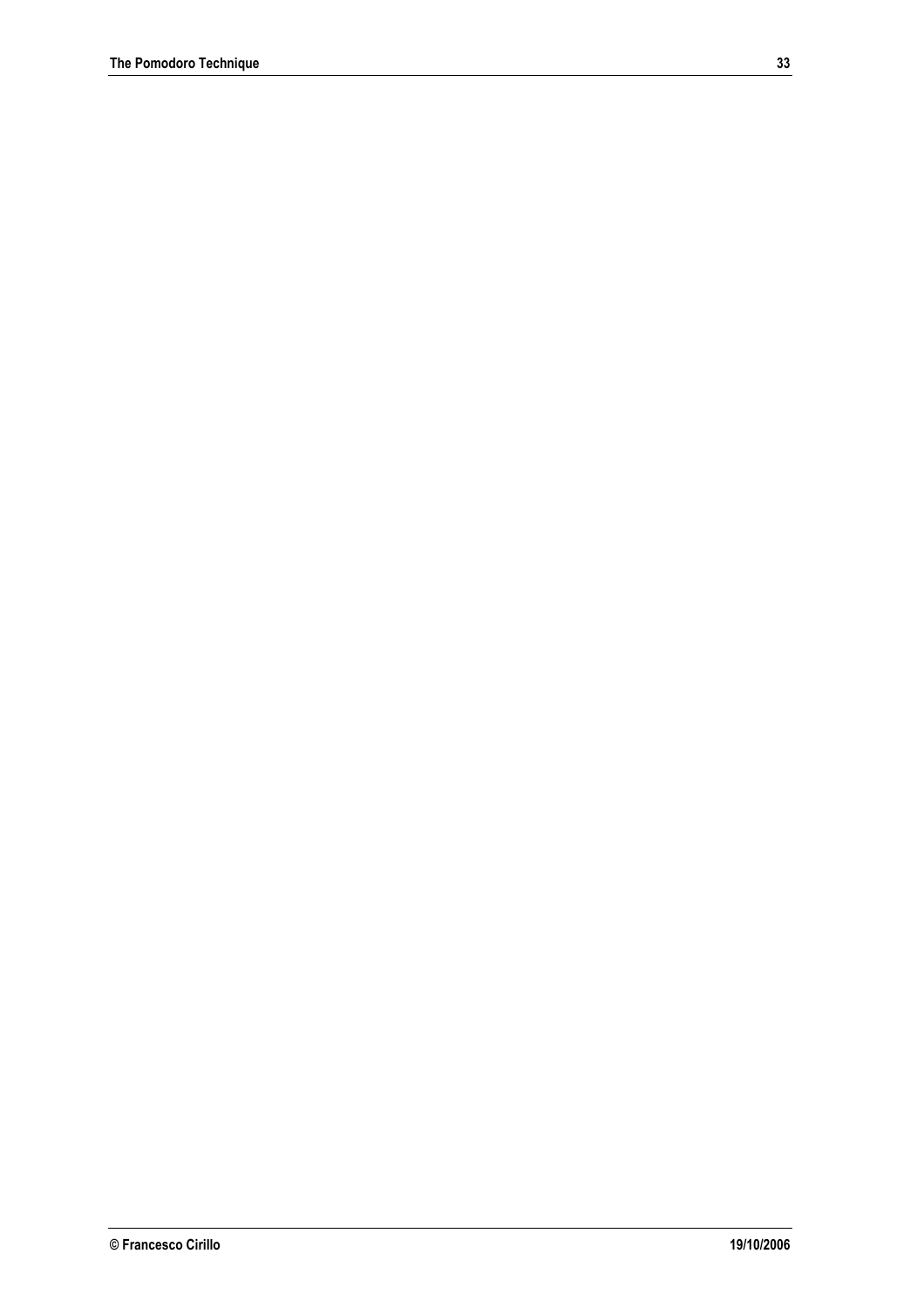# Appendix 1: Rules and Glossary

# **Rules**

- A Pomodoro Consists of 25 minutes Plus a Five-Minute Break (§2.1).
- $\blacksquare$ After Every Four Pomodoros Comes a 15-30 Minute Break (§2.1.2).
- The Pomodoro Is Indivisible. There are no half or quarter Pomodoros  $(82.1)$ .  $\blacksquare$
- $\blacksquare$ If a Pomodoro Begins, It Has to Ring:
	- If a Pomodoro is interrupted definitively  $-$  i.e. the interruption isn't handled  $(\S2.2.2)$  – it's considered void, never begun, and it can't be recorded with an X  $(\$2.1.1)$ .
	- If an activity is completed once a Pomodoro has already begun, continue reviewing the same activity until the Pomodoro rings  $(82.1.3)$ .
- ä Protect the Pomodoro  $(82.2.3)$ . Inform effectively, negotiate quickly to reschedule the interruption, call back the person who interrupted you as agreed.
- $\blacksquare$ If It Lasts More Than 5-7 Pomodoros, Break It Down  $(\S2.3, \S3.11, \S4.2)$ . Complex activities should be divided into several activities.
- If It Lasts Less Than One Pomodoro, Add It Up  $(\S2.3, \S4.2)$ . Simple tasks can be  $\blacksquare$ combined.
- Results Are Achieved Pomodoro after Pomodoro (§3.8).
- $\blacksquare$ The Next Pomodoro Will Go Better (§3.9).

# **Glossary**

- **Pomodoro**. Kitchen timer used to measure 25-minute intervals. The name of the Technique comes from the first timer used which was shaped like a tomato (pomodoro in Italian).
- Time-boxing. With this technique, once a series of activities has been assigned to a given  $\blacksquare$ time interval, the delivery date for these activities should never change. If necessary, the unfinished activities can be reassigned to the following time interval.
- $\mathbf{u}$  . **Qualitative estimation error**. This error occurs when all the activities needed to reach a certain goal haven't been identified.
- $\blacksquare$ **Quantitative estimation error**. This error occurs when the estimation of a single activity (or set of activities) is higher (overestimation) or lower (underestimation) than the actual effort.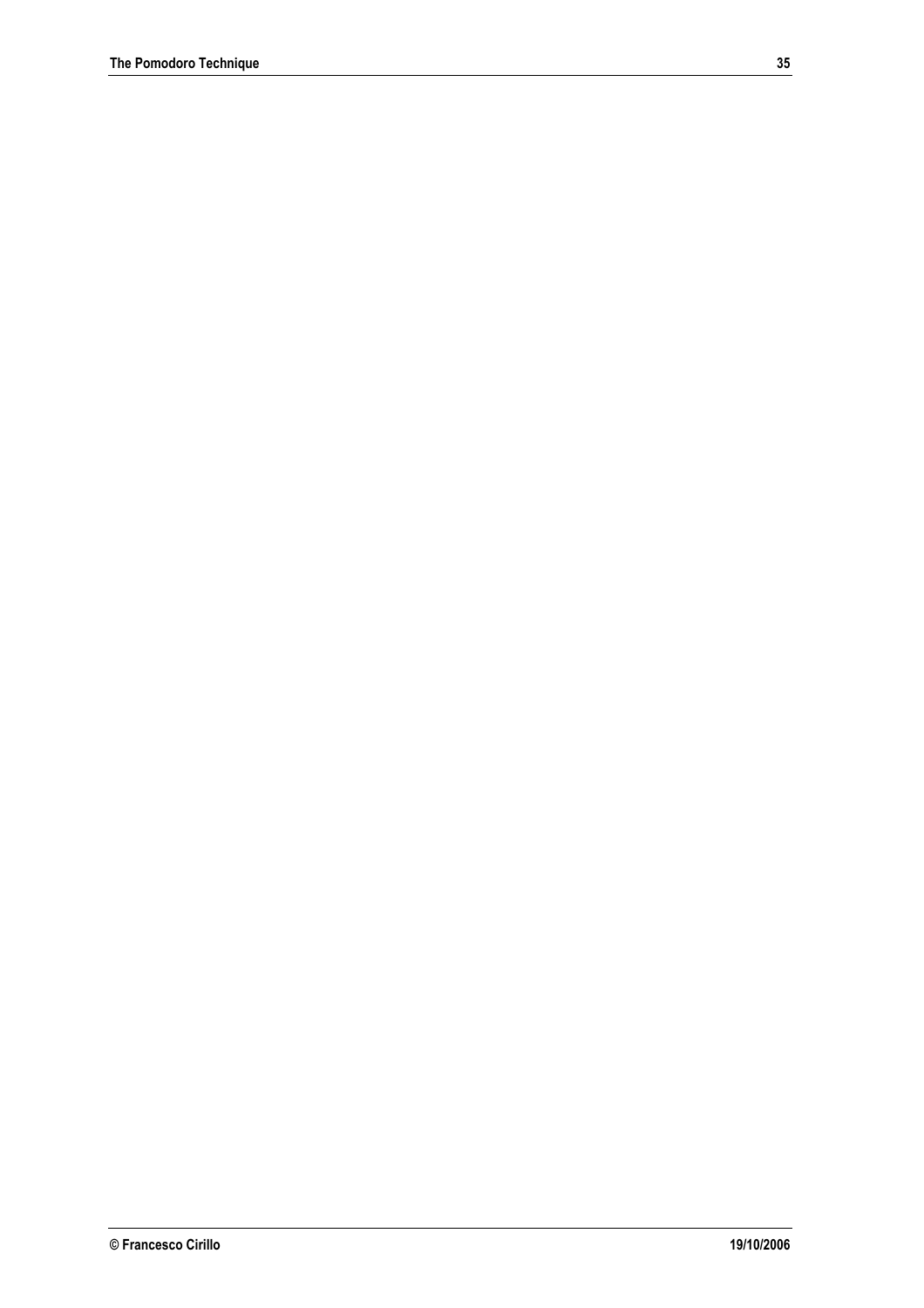# Appendix 2: To Do Today Sheet

| το DO ΤΟDΑΥ        |  |
|--------------------|--|
|                    |  |
|                    |  |
|                    |  |
|                    |  |
|                    |  |
|                    |  |
|                    |  |
|                    |  |
|                    |  |
|                    |  |
|                    |  |
|                    |  |
|                    |  |
|                    |  |
|                    |  |
| UNPLANNED & URGENT |  |
|                    |  |
|                    |  |
|                    |  |
|                    |  |
|                    |  |
|                    |  |
|                    |  |
|                    |  |
|                    |  |
|                    |  |
|                    |  |
|                    |  |
|                    |  |
|                    |  |
|                    |  |
|                    |  |
|                    |  |
|                    |  |
|                    |  |
|                    |  |
|                    |  |
|                    |  |
|                    |  |
|                    |  |
|                    |  |
|                    |  |
|                    |  |
|                    |  |
|                    |  |
|                    |  |
|                    |  |
|                    |  |
|                    |  |
|                    |  |